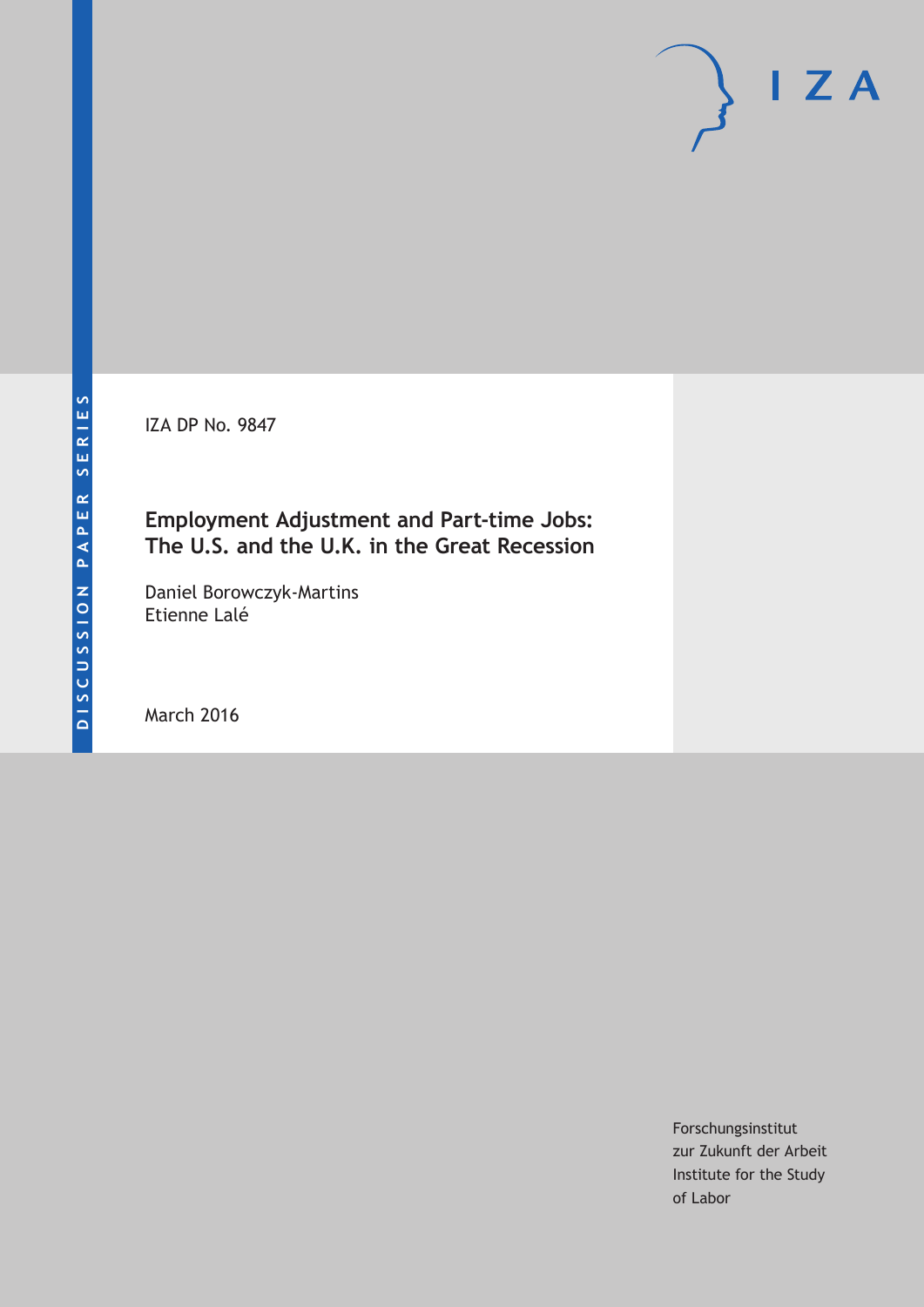# **Employment Adjustment and Part-time Jobs: The U.S. and the U.K. in the Great Recession**

## **Daniel Borowczyk-Martins**

*Sciences Po and IZA* 

## **Etienne Lalé**

*University of Bristol and IZA* 

Discussion Paper No. 9847 March 2016

IZA

P.O. Box 7240 53072 Bonn Germany

Phone: +49-228-3894-0 Fax: +49-228-3894-180 E-mail: iza@iza.org

Any opinions expressed here are those of the author(s) and not those of IZA. Research published in this series may include views on policy, but the institute itself takes no institutional policy positions. The IZA research network is committed to the IZA Guiding Principles of Research Integrity.

The Institute for the Study of Labor (IZA) in Bonn is a local and virtual international research center and a place of communication between science, politics and business. IZA is an independent nonprofit organization supported by Deutsche Post Foundation. The center is associated with the University of Bonn and offers a stimulating research environment through its international network, workshops and conferences, data service, project support, research visits and doctoral program. IZA engages in (i) original and internationally competitive research in all fields of labor economics, (ii) development of policy concepts, and (iii) dissemination of research results and concepts to the interested public.

IZA Discussion Papers often represent preliminary work and are circulated to encourage discussion. Citation of such a paper should account for its provisional character. A revised version may be available directly from the author.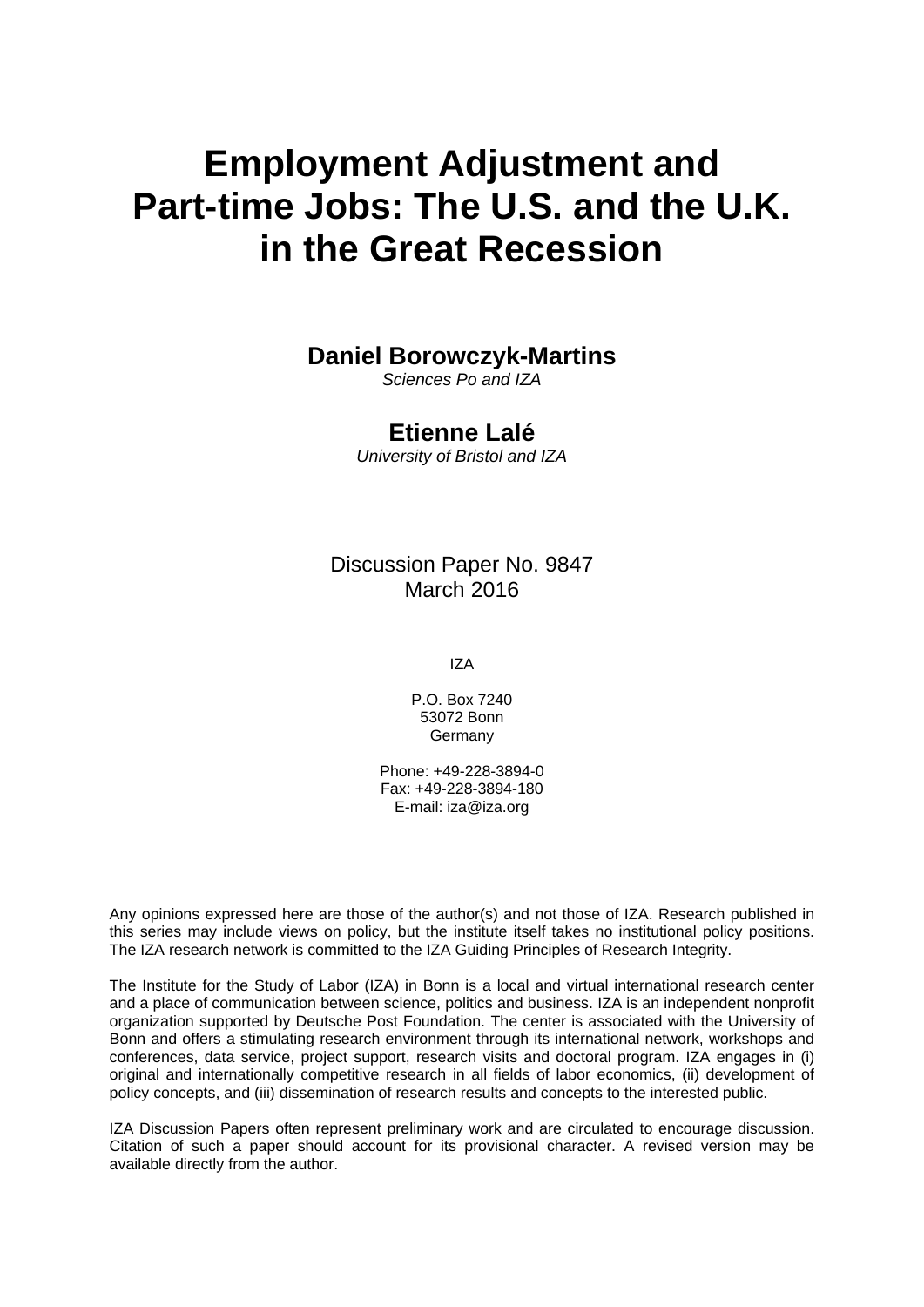IZA Discussion Paper No. 9847 March 2016

## **ABSTRACT**

## **Employment Adjustment and Part-time Jobs: The U.S. and the U.K. in the Great Recession\***

We document that fluctuations in part-time employment play a major role in movements in hours per worker, especially during cyclical swings in the labor market. Building on this result, we propose a novel representation of the intensive margin based on a stock-flow framework. The evolution of part-time employment is predominantly explained by cyclical changes in transitions between full-time and part-time employment, which occur overwhelmingly at the same employer and entail large changes in individuals' working hours. We discuss implications for a large class of macroeconomic models that map individual decisions along the extensive/intensive margins onto aggregate labor market outcomes.

JEL Classification: E24, E32, J21

Keywords: employment, hours, part-time work, Great Recession

Corresponding author:

 $\overline{\phantom{a}}$ 

Etienne Lalé Department of Economics University of Bristol 8 Woodland Road Bristol BS8 1TN United Kingdom E-mail: etienne.lale@bristol.ac.uk

<sup>\*</sup> We are grateful to Simon Burgess, Juan José Dolado, Grégory Jolivet, Thomas Jørgensen, François Langot, Guy Laroque, Rasmus Lentz, Bruno Van der Linden, Fabien Postel-Vinay, Thijs van Rens, Jean-Marc Robin and Yanos Zylberberg for detailed feedback and discussions, and Pedro Gomes for details on the U.K.'s Labor Force Survey. We also thank seminar participants at the University of Copenhagen, the University of Bristol, Sciences Po, the IRES Macro Seminar, Bank of Portugal, the 2015 RES annual conference, SFI, the 2015 SaM annual conference, VU Amsterdam and the 2015 SOLE/EALE meetings. Daniel Borowczyk-Martins acknowledges financial support from Fundação para a Ciência e a Tecnologia under grant SFRH/BD/38968/2007, co-funded by the European Social Fund, and from the Royal Economic Society under a one-year Junior Fellowship for 2013/14.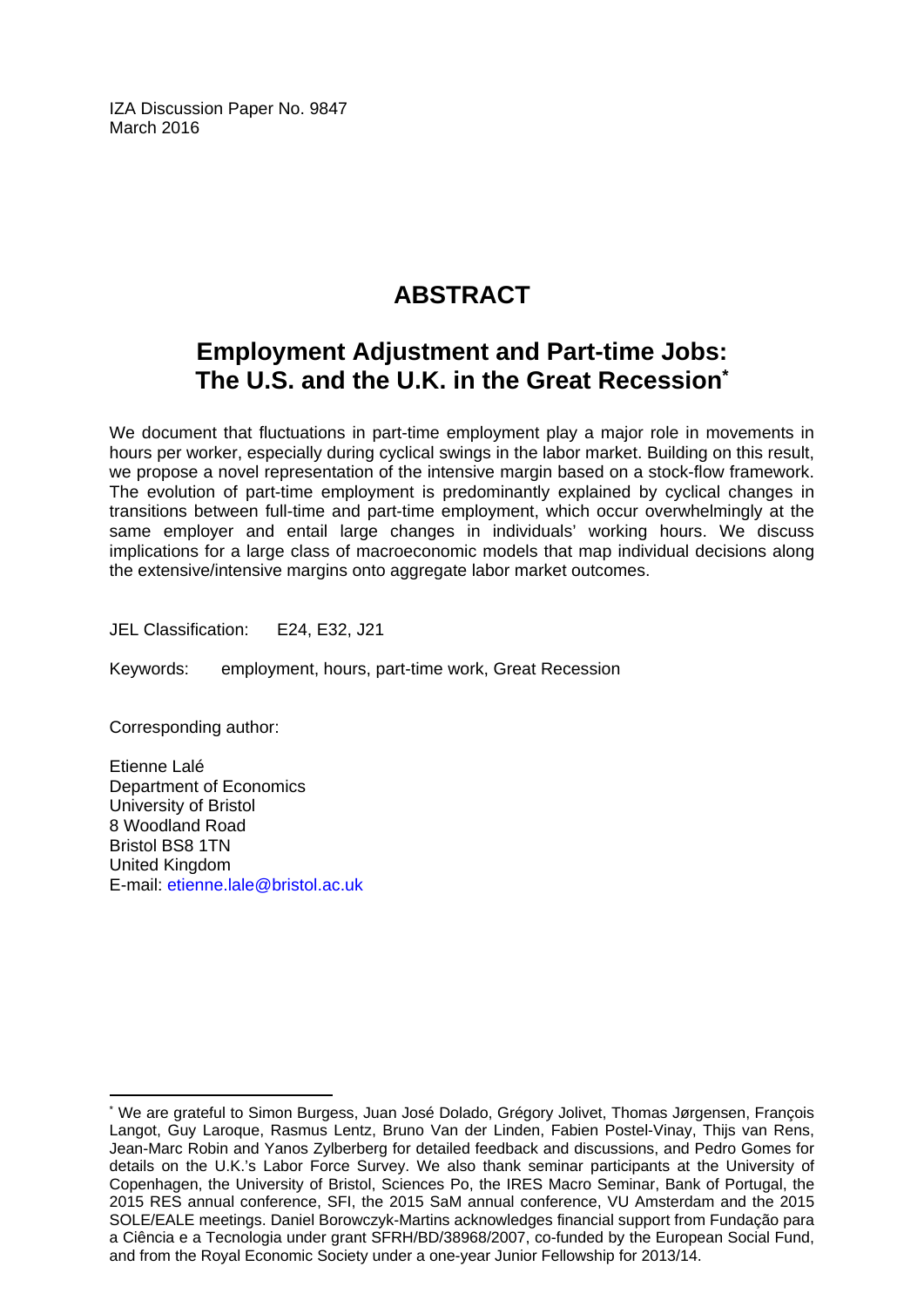## <span id="page-3-0"></span>**1 Introduction**

The separation of adjustment in total hours worked in adjustments in employment (the extensive margin) and hours per worker (the intensive margin) is a central distinction in modern business cycle analysis. By using micro-data on labor market flows, recent research has significantly advanced our understanding of the macro-behavior of the extensive margin [\(Shimer](#page-37-0) [\[2012\]](#page-37-0), [Elsby et al.](#page-35-0) [\[2015\]](#page-35-0)). In contrast, our understanding of the intensive margin remains largely informed by the behavior of aggregate time series of hours per worker calculated among the stock of employed workers [\(Rogerson](#page-37-1) [and Shimer](#page-37-1) [\[2011\]](#page-37-1), [Ohanian and Raffo](#page-36-0)  $[2012]$ .<sup>[1](#page--1-0)</sup> A limitation of analyses based on stocks and aggregate data is that they are unclear about the sources of variation in the variable of interest. In this paper, we overcome this limitation by showing how to cast the intensive margin in a stock-flow framework, and use it to study the sources of short-run variation in hours per worker. The picture that emerges from applying our method is a rich and novel characterization of the dynamics of the intensive margin.

Our description of the macro-behavior of the intensive margin based on a stock-flow framework can be seen as addressing two main concerns. The first is that a proper assessment of fluctuations at the intensive margin requires accounting for its interactions with the extensive margin. This follows from the observation that cyclical adjustment in employment affects different workers differently, which likely imparts a composition effect on the evolution of hours per employed worker (see [Bils](#page-34-0) [\[1985\]](#page-34-0); [Solon et al.](#page-37-2) [\[1994\]](#page-37-2) and recently [Daly et al.](#page-35-1) [\[2011\]](#page-35-1)). Our approach takes stock of this observation by describing the two margins of labor adjustment in a unified setup. Specifically, it can disentangle the time-series variation in hours per worker that stems from fluctuations on the extensive margin. The second concern is that the behavior of labor market stocks provides limited information on the shortrun adjustment of the labor market. In dynamic labor markets, the short-run evolution of labor stocks is the result of a complex interaction of flows of workers across different labor market states. Therefore, to understand the sources of fluctuations in hours per worker one needs a framework explicitly based on the behavior of worker flows. By using a stock-flow framework to describe the dynamics of the intensive margin, we shield our conclusions from potential stock-flow fallacies. More importantly, by doing so we obtain a rich informational basis that can be used to more closely scrutinize existing theoretical explanations for fluctuations in hours per worker, or to develop new ones.[2](#page--1-0)

To cast the intensive margin within a stock-flow framework, we first show that its short-run behavior admits a surprisingly simple empirical representation. Using labor force survey micro-data for the United States (U.S.) and the United Kingdom (U.K.) over the past two decades, we show that movements in hours per worker are readily described by separating employment into part-time and full-time work. In the context of the Great Recession, the fall in hours per worker is almost exclusively driven by the evolution of the part-time employment share (the number of part-time workers among those employed), which is very strongly countercyclical. Conversely, hours per worker in part-time and full-time jobs fluctuate relatively little and hence explain but a small part of the fall in hours per worker during this period. This insight allows us to characterize the cyclical variation on the

<sup>1</sup>Using new data sources covering several OECD countries over a long period of time, [Ohanian and Raffo](#page-36-0) [\[2012\]](#page-36-0) document that both movements in employment and hours per worker are quantitatively important to explain the variation in total hours. The variation in employment remains the dominant factor in their data: it accounts for more than 50% of total labor adjustment from peak to trough in the average recession since the 1960s, both for the United States and the largest European economies.

<sup>2</sup>Several explanations emphasizing labor-supply responses show that workers accept low-hours jobs as a stepping-stone to full-time work [\(Blank](#page-34-1) [\[1989\]](#page-34-1)) and/or to avoid the risk of long-term unemployment following a job loss [\(Farber](#page-35-2) [\[1999\]](#page-35-2)). These explanations predict a tight link between flows into employment and shifts in hours per worker. Alternatively, demand-driven explanations grounded on implicit-contract models with variable hours predict that following a shock to demand/productivity hours adjust at the worker-firm level (see e.g. [Beaudry and DiNardo](#page-34-2) [\[1995\]](#page-34-2) and [Sigouin](#page-37-3) [\[2004\]](#page-37-3)).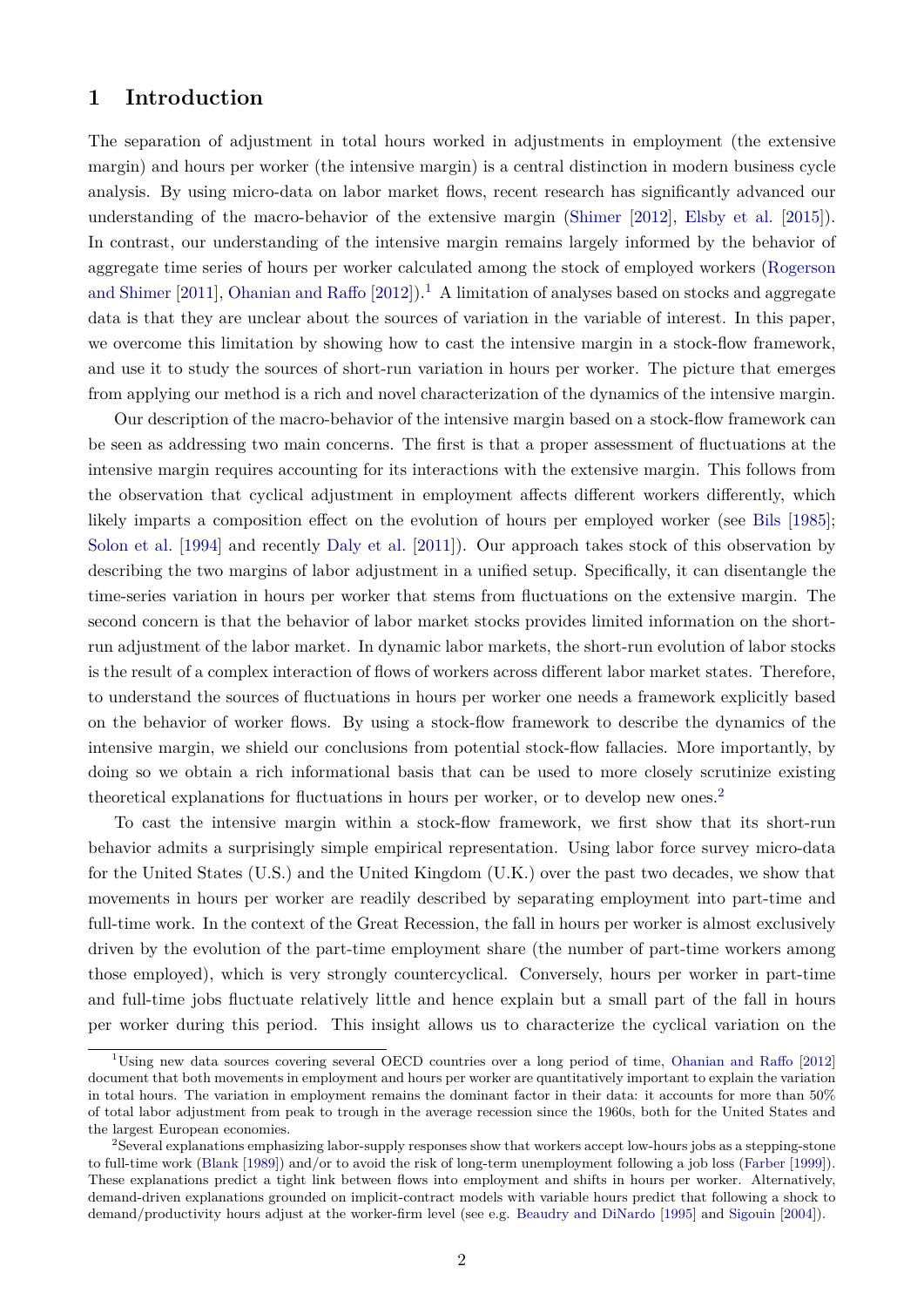intensive margin through the dynamics of the part-time employment share. To operationalize this representation of the intensive margin, in a subsequent step we develop an empirical framework based on a Markov chain model, and draw on a vast literature that uses this modeling framework to describe the dynamics of unemployment/employment by the behavior of transition probabilities across labor market states (see e.g. [Darby et al.](#page-35-3) [\[1985\]](#page-35-3); [Abowd and Zellner](#page-34-3) [\[1985\]](#page-34-3); [Fujita and Ramey](#page-35-4) [\[2009\]](#page-35-4); [Shimer](#page-37-0) [\[2012\]](#page-37-0) and [Elsby et al.](#page-35-0) [\[2015\]](#page-35-0)). In our model, in addition to unemployment and non-participation, workers can be in part-time or full-time employment in the salaried private sector.<sup>[3](#page--1-0)</sup> We use our measurement framework and the wealth of auxiliary information available in the labor force surveys of both countries to uncover the mechanisms underlying the dynamics of part-time employment.

We establish the following facts for the two countries:

- 1. Fluctuations in hours per worker are largely driven by changes in part-time employment. During the Great Recession the latter account for over 80% of the peak-to-trough change in hours per worker, and virtually all of the persistence in the years that follow the initial shock.
- 2. Cyclical fluctuations in transition rates between full-time and part-time jobs explain over 70% of the variation in the part-time employment share.
- 3. Transitions at the same employer account for over 90% of the variation in transitions between part-time and full-time jobs. Several empirical features of this reallocation are consistent with the view that firms vary the intensity of labor utilization in response to shocks.
- <span id="page-4-0"></span>4. From the workers' perspective, transitions between full-time and part-time at the same employer do seem to entail a discrete change of labor market state, as the change in the number of working hours is sizable (on average, 12 hours, or one and a half working days).

In terms of more substantive results, our approach delivers a novel understanding of fluctuations on the intensive margin. First, rather than focusing on the relatively small magnitude of changes in average hours per worker (like stocks-based analyses would), our results underscore sizable changes in hours experienced by a small fraction of individuals (those who move between part-time and full-time jobs).[4](#page--1-0) Consider for instance the peak-to-trough changes observed in the Great Recession. While the former perspective would note that the average employed worker experienced a drop in working hours of about 0.4-1.5 hours, our characterization stresses that as much as 3 percentage points of those employed saw their schedule of working hours decrease by 12 hours on average. Second, our framework allows us to test two competing hypotheses regarding the dynamic behavior of the parttime employment share and, by extension, of hours per worker. One hypothesis would contend that the increase in the part-time employment share observed during the Great Recession results from the greater relative cyclicality of full-time jobs versus part-time ones. If employers' adjustment on the hiring and firing margins occurs disproportionately in full-time vs. part-time jobs, then the share of part-time jobs will increase in recessionary periods, when more firms lay off workers and reduce hiring. Alternatively, the countercyclicality of the part-time employment share can take place via adjustments on the intensive margin at the firm level. Specifically, employers may reduce labor utilization during downturns by slowing down transitions of their employees from part-time to full-time jobs, as well as

<sup>&</sup>lt;sup>3</sup>For completion, we also allow for a fifth labor market state, which lumps together all jobs provided outside privatesector salaried work. This allows us to distinguish potential differences in adjustment on the intensive margin between the private sector and other forms of employment, like the public sector and self-employment.

<sup>4</sup>Historically, in the U.S. and the U.K., adjustment in hours per worker accounted for between a quarter to one third of fluctuations in total hours.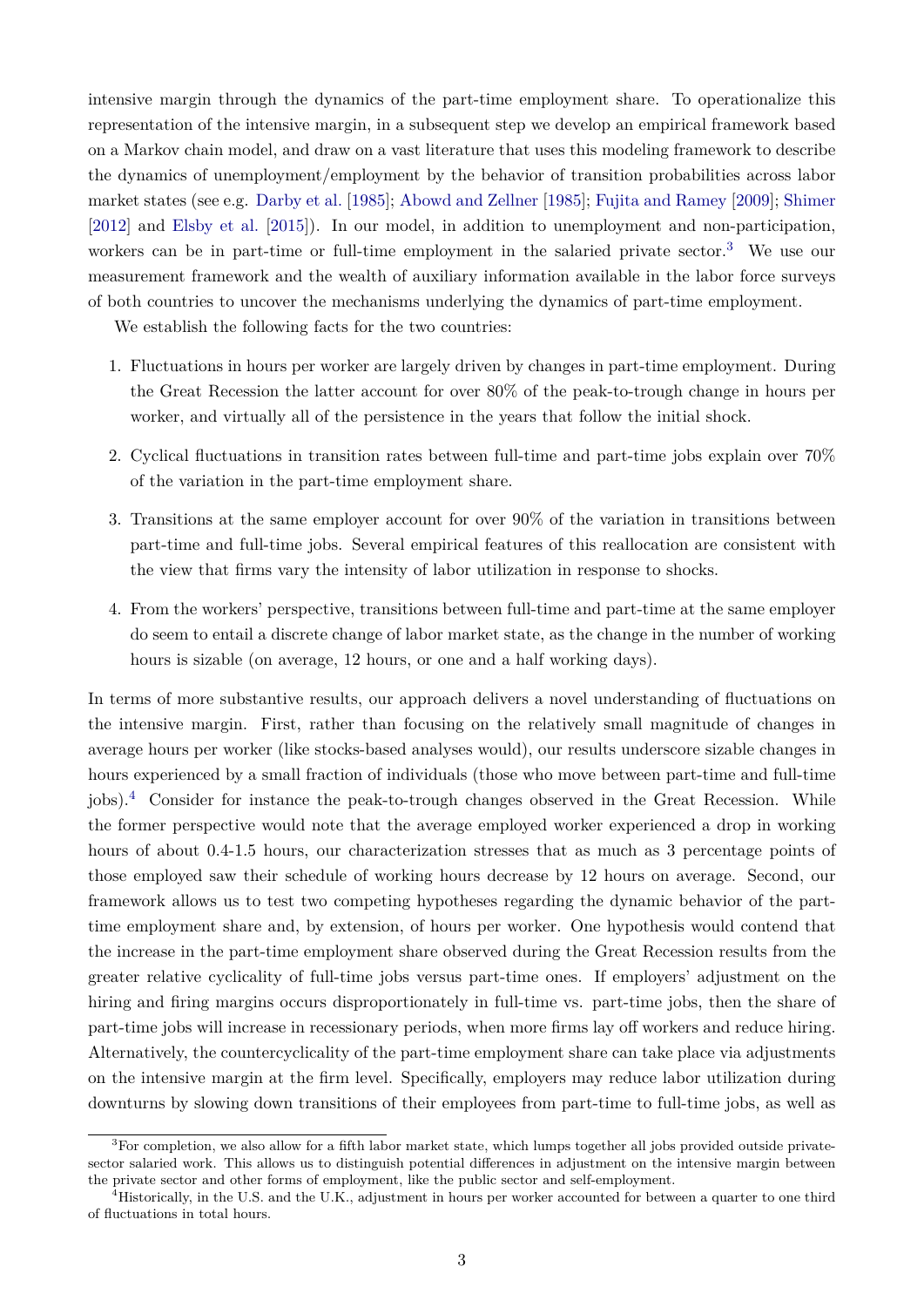increasing the number of transitions in the reverse direction. The facts summarized above strongly support the latter hypothesis.

Despite its simplicity, there are good reasons to believe that our binary partition of the schedule of working hours can apprehend well some of the constraints faced by individuals operating in both markets. In the U.S. and the U.K. there exist policies based on thresholds of working hours that affect the incentives of both workers and firms in choosing part-time vs. full-time employment.<sup>[5](#page--1-0)</sup> The distinction between part-time and full-time jobs also has some empirical justification. In both countries, there is vast evidence of the presence of a part-time wage penalty, whereby in a similar job a part-time worker earns a lower hourly wage compared to an equally skilled full-time worker.<sup>[6](#page--1-0)</sup> Finally, part-time employment is a notional category in the two countries' labor force surveys, allowing us to distinguish increases in part-time work that are involuntary from the worker's perspective. Therefore, while recognizing that a lot more could be learned from considering the evolution of the whole, continuous distribution of hours worked, we think our binary partition captures a number of relevant features, as well as yields new insights on the functioning of both labor markets.

The empirical findings we establish contribute primarily to the literature documenting business cycle facts. To our best knowledge, there are only two studies focusing on aggregate labor adjustment based on micro-data: [Cooper et al.](#page-35-5) [\[2007\]](#page-35-5) and [Trapeznikova](#page-37-4) [\[2014\]](#page-37-4), who use quarterly establishmentlevel data respectively from the U.S. and Denmark. They document that changes in hours and employment are both quantitatively important and find evidence of a degree of substitution between them.[7](#page--1-0) Our results are consistent with those facts. We add to this literature by using worker-level micro-data spanning a period of two decades (including the Great Recession) in two countries, and by exploring the longitudinal dimension of the data in the estimation of worker flows.<sup>[8](#page--1-0)</sup> Clearly, a strength of micro-data (either at the establishment- or worker-level) is to provide a much finer decomposition of aggregate patterns. An application of our empirical method to other labor markets may shed some light on the sources of observed cross-country differences in terms of the importance of fluctuations at the intensive margin (see [Rogerson and Shimer](#page-37-1) [\[2011\]](#page-37-1) and [Ohanian and Raffo](#page-36-0) [\[2012\]](#page-36-0)).<sup>[9](#page--1-0)</sup>

In addition to documenting new facts, our characterization of the intensive margin has implications for a large class of macroeconomic models. In Section [7](#page-31-0) we describe those implications for several strands of the theoretical literature that have been building explicitly on micro-data facts to understand aggregate labor-market dynamics. The first implication concerns the mapping between time allocated to market work and labor services, which is key to understand labor-supply responses to aggregate changes such as shocks and policy reforms (see e.g. [Prescott and Wallenius](#page-37-5) [\[2012\]](#page-37-5)). Our findings can provide guidance on the parametrization and micro-foundations of this mapping. The second set of

 ${}^{5}$ For example, the Affordable Care Act of 2010 introduced penalties for employers with 50 or more employees who did not provide health insurance to their full-time workers; see e.g. [Even and Macpherson](#page-35-6) [\[2015\]](#page-35-6). [Buchmueller et al.](#page-34-4) [\[2011\]](#page-34-4) find that Hawaii's more stringent mandated health insurance for workers working above 20 hours led to an increase in the share of part-time work. Similarly, the major in-work benefit program in the U.K. (the Working Families Tax Credit) defines eligibility to tax credits on minimum thresholds of working hours (at 16 and 30 weekly hours) (see [Blundell et al.](#page-34-5) [\[2008\]](#page-34-5) and [Blundell and Shephard](#page-34-6) [\[2012\]](#page-34-6)).

<sup>&</sup>lt;sup>6</sup>See [Aaronson and French](#page-34-7) [\[2004\]](#page-34-7) and [Hirsch](#page-36-1) [\[2005\]](#page-36-1) for the U.S., and [Manning and Petrongolo](#page-36-2) [\[2008\]](#page-36-2) and [Connolly](#page-35-7) [and Gregory](#page-35-7) [\[2008\]](#page-35-7) for the U.K.

 $7$ Specifically, the standard deviations of hours and employment growth have a similar magnitude and the two margins of adjustment are negatively correlated at the firm-level.

<sup>8</sup>[Blundell et al.](#page-34-8) [\[2013\]](#page-34-8) use cross-sectional data from the labor force surveys of the U.S., the U.K. and France to study the contribution of hours per worker to total hours. Their investigation focuses on long-run trends and life-cycle patterns, and hence it does not address business cycle fluctuations and transitions across labor market states.

<sup>9</sup>There is a disagreement over the relative importance of the intensive margin in aggregate data. [Ohanian and Raffo](#page-36-0) [\[2012\]](#page-36-0) argue that standard deviations indicate a quantitatively important role for the intensive margin, but [van Rens](#page-37-6) [\[2012\]](#page-37-6) reaches the opposite conclusion by studying peak-to-trough changes in the same dataset.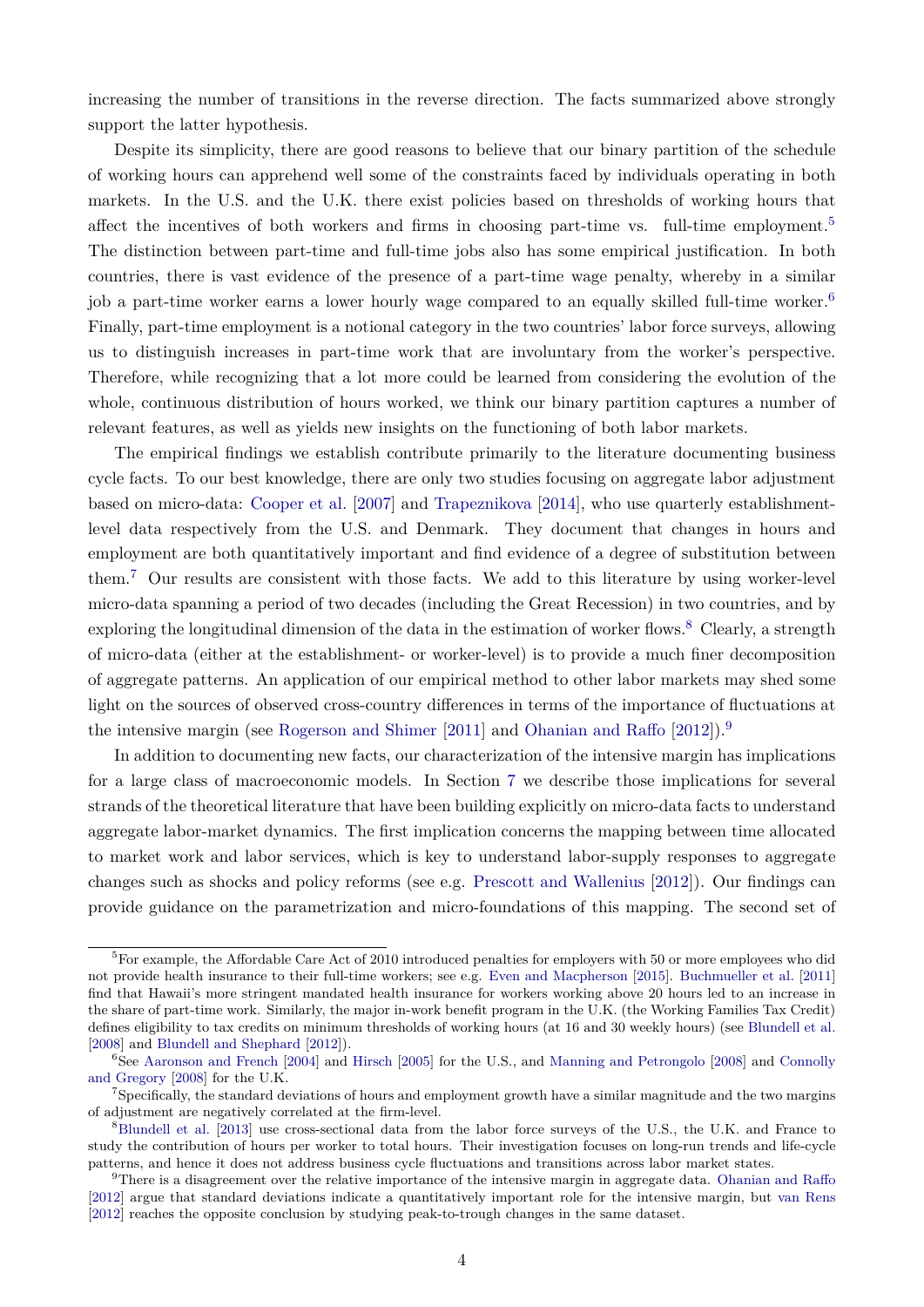implications relates to the fact that changes in hours are concentrated on a small fraction of employed workers rather than uniformly distributed among them. This feature can affect the calibration of heterogeneous agents models in the vein of [Chang and Kim](#page-34-9) [\[2006\]](#page-34-9), as well as change the way the performance of these models is assessed. Finally, as [Rogerson and Shimer](#page-37-1) [\[2011\]](#page-37-1) highlight, there is often a fruitful interaction between empirical evidence on worker flows and the development of searchtheoretic models of the labor market. Therefore, we also discuss implications for this literature, especially in relation to a new vintage of search models featuring a notion of firm size (see e.g. [Elsby](#page-35-8) [and Michaels](#page-35-8) [\[2013\]](#page-35-8); [Schaal](#page-37-7) [\[2012\]](#page-37-7); [Kaas and Kircher](#page-36-3) [\[2015\]](#page-36-3)). Several empirical results of our paper can be used to investigate quantitatively the joint movements in hours and employment implied by those models.

The paper is organized as follows. Section [2](#page-6-0) presents our data, definitions and measurements. Section [3](#page-8-0) elaborates on the close relationship between fluctuations in hours per worker and the evolution of the part-time employment share. In Section [4](#page-14-0) we decompose the evolution of part-time employment in the variation of transition probabilities across labor market states. Section [5](#page-19-0) provides further details on transitions between full-time and part-time jobs and summarizes our empirical results in an hypothesis of variable labor utilization. Section [6](#page-26-0) analyzes several alternative hypotheses. Section [7](#page-31-0) discusses implications for macroeconomic models of the labor market. Section [8](#page-33-0) concludes.

## <span id="page-6-0"></span>**2 Data, Definitions and Measurements**

This section presents our data sources, sample and definitions of the main concepts used in our analysis.

#### **2.1 Data Sources**

We use micro-data from the labor force surveys of the U.S. and the U.K. Before presenting them in more detail, we emphasize a number of common features. First, the data are available at a relatively high frequency (monthly for the U.S., quarterly for the U.K.) and span the same period (1994-2015), covering over two decades of labor market activity and different phases of the business cycle. Second, both have a longitudinal component that can be used to match respondents across two consecutive periods. In so doing, we are able to identify workers' transitions across labor market states and construct measurements of gross labor market flows. Third, the individual variables used to circumscribe the sample and measure labor market objects can be made consistent across surveys. This ensures comparability between the figures we report for the U.S. and the U.K.

#### <span id="page-6-1"></span>**The Current Population Survey**

For the U.S. we use data from the Current Population Survey (CPS). The CPS has informed the majority of studies on worker flows in the U.S. labor market. Each month, the CPS surveys about 60,000 households and collects demographic and employment information on the civilian non-institutional population aged 16 and older. Before January 1994 the CPS only collected individuals' actual hours worked during the reference week. Following the survey's re-design in 1994, the CPS started collecting information on the number of usual hours worked, in addition to actual hours. As explained in Subsection [2.4,](#page-8-1) only the latter allows accurate measurement of part-time work. For this reason we use data from January 1994 onwards.

In each monthly file of the CPS, about three-quarters of respondents were already in the sample in the previous month. The underlying rotational structure is as follows: CPS respondents are inter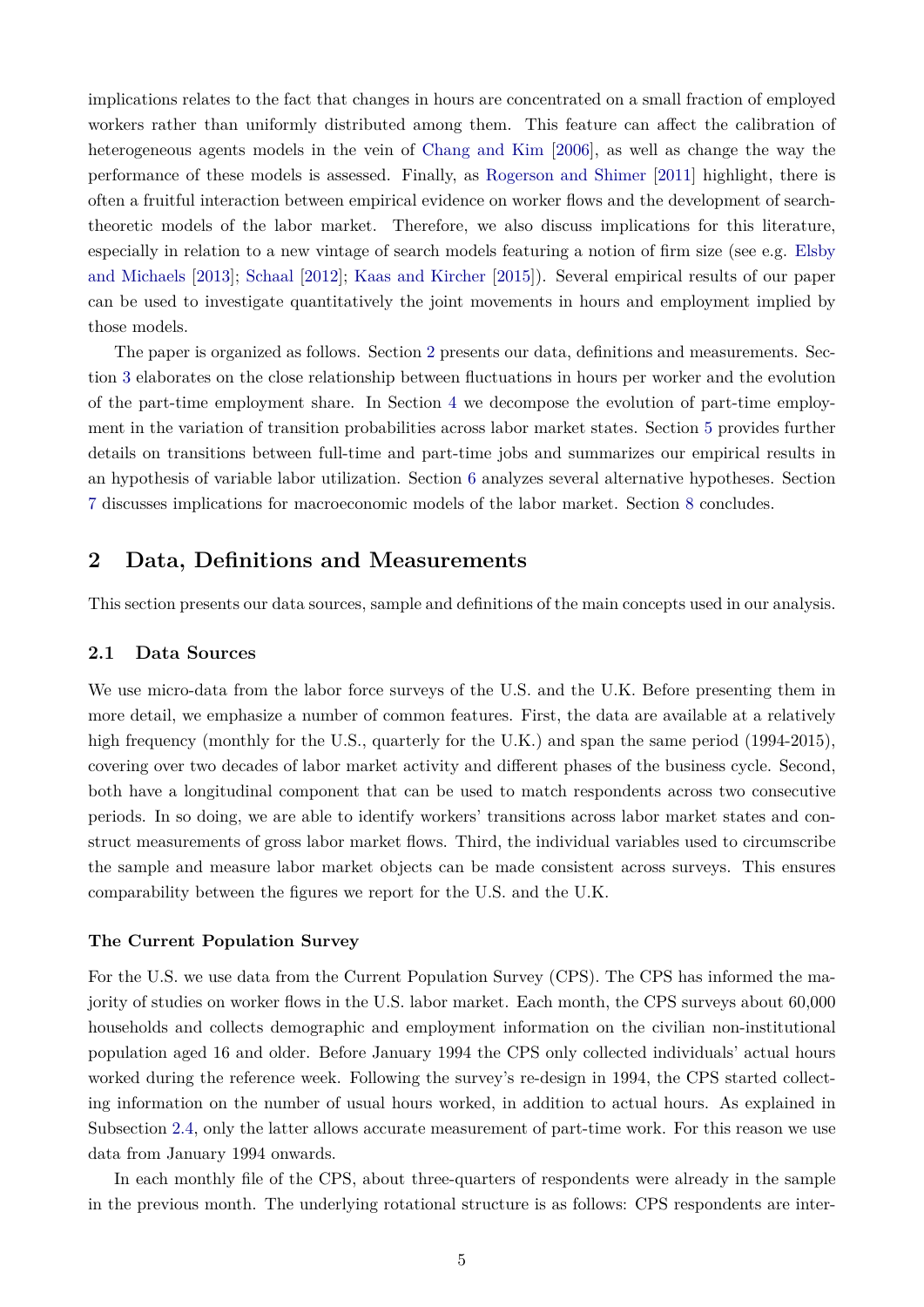viewed for four consecutive months, are rotated out of the survey for eight months, and are included in the survey again for four consecutive months. By matching individuals from the non-rotation groups across surveys, we can observe transitions over a time horizon of one month and measure monthly la-bor market flows.<sup>[10](#page--1-0)</sup> Our CPS-based calculations of labor market stocks use the so-called final weights, while our calculations of flows use the longitudinal weights.

#### **The Labor Force Survey**

Our source of data for the U.K. is the Labor Force Survey (LFS). The LFS came into existence in 1973, but structural changes were introduced in the Spring quarter of 1992, in 1996 and again in 2006.<sup>[11](#page--1-0)</sup> The LFS collects demographic and employment information on around 44,000 responding households per quarter.[12](#page--1-0) Similar to the CPS, the LFS follows a rotating sample. The sample is divided into five waves of equal size, with each household being followed for five consecutive quarters. In every quarter, one wave exits the sample and is replaced by a wave of entering households.

We use two types of data extracts from the LFS, available from the U.K. Data Service webpage: quarterly cross sections and two-quarter longitudinal extracts, both starting in the first quarter of 1994 (1994q1). The latter contain a subset of variables for the same group of individuals across two consecutive quarters, allowing us to calculate labor market transitions. The rotational structure of the survey implies that about 80% of the individuals from the corresponding cross-sectional dataset are included in the two-quarter longitudinal extracts. Finally, the Office of National Statistics (ONS) produces personal weights designed to account for non-response bias and obtain population estimates, as well as longitudinal weights that further account for sample attrition. These weights are included in the micro-data files and we use them in our calculations.

#### <span id="page-7-0"></span>**2.2 Sample**

Our sample includes civilians of working age (men and women between 16 and 64 years old) who are not unpaid family workers or workers on a Government Training Scheme.<sup>[13](#page--1-0)</sup> This sample restriction is dictated by the lack of comparability between the hours of unpaid family workers and those of other employed workers, and by the lack of information on hours worked for individuals on a Government Training Scheme. These two categories represent a very small proportion of the workforce, making this sample restriction effectively innocuous. Among the employed population, we focus primarily on individuals who hold a primary private-sector salaried job. For the U.S., this definition comprises salaried workers in the non-farm business sector. In the U.K., the ONS does not report results for the non-farm business sector. However, a very close counterpart can be obtained by restricting the

<sup>&</sup>lt;sup>10</sup>We match individuals using the household and person identifiers of the CPS files along with the age/sex/race filter described by [Madrian and Lefgren](#page-36-4) [\[2000\]](#page-36-4). The matching rates we obtain for the non-rotation groups are typically between 94% and 96%.

<sup>&</sup>lt;sup>11</sup>The survey became quarterly in 1992. In 1996, the survey was extended to include Northern Ireland, so that the sample is representative of households living in private addresses in Great Britain until 1995, and in the U.K. thereafter. Finally, in 2006 the survey moved from seasonal to calendar quarters. LFS seasonal quarters are: Winter (December to February), Spring (March to May), Summer (June to August) and Autumn (September to November), while calendar quarters are 1 (January to March), 2 (April to June), 3 (July to September) and 4 (October to December).

 $12$ The number of responding households was slightly higher (by about 5,000 households) before the changes introduced to the sample design in 2010.

 $^{13}$ Until recently in the U.K. working-age men were those between the ages of 16 and 64, and working-age women those between the ages of 16 and 59. In August 2010 the ONS moved to a definition of working-age that is uniform across men and women (see [Clegg et al.](#page-34-10) [\[2010\]](#page-34-10)). This does not affect our analysis of labor market stocks, but needs to be taken into account when we calculate labor market flows. Indeed, until 2011q2 the two-quarter micro-data files only contain information on individuals who belong to the working-age population according to the old definition. Therefore, we can only obtain consistent time series for labor market flows by restricting the sample accordingly.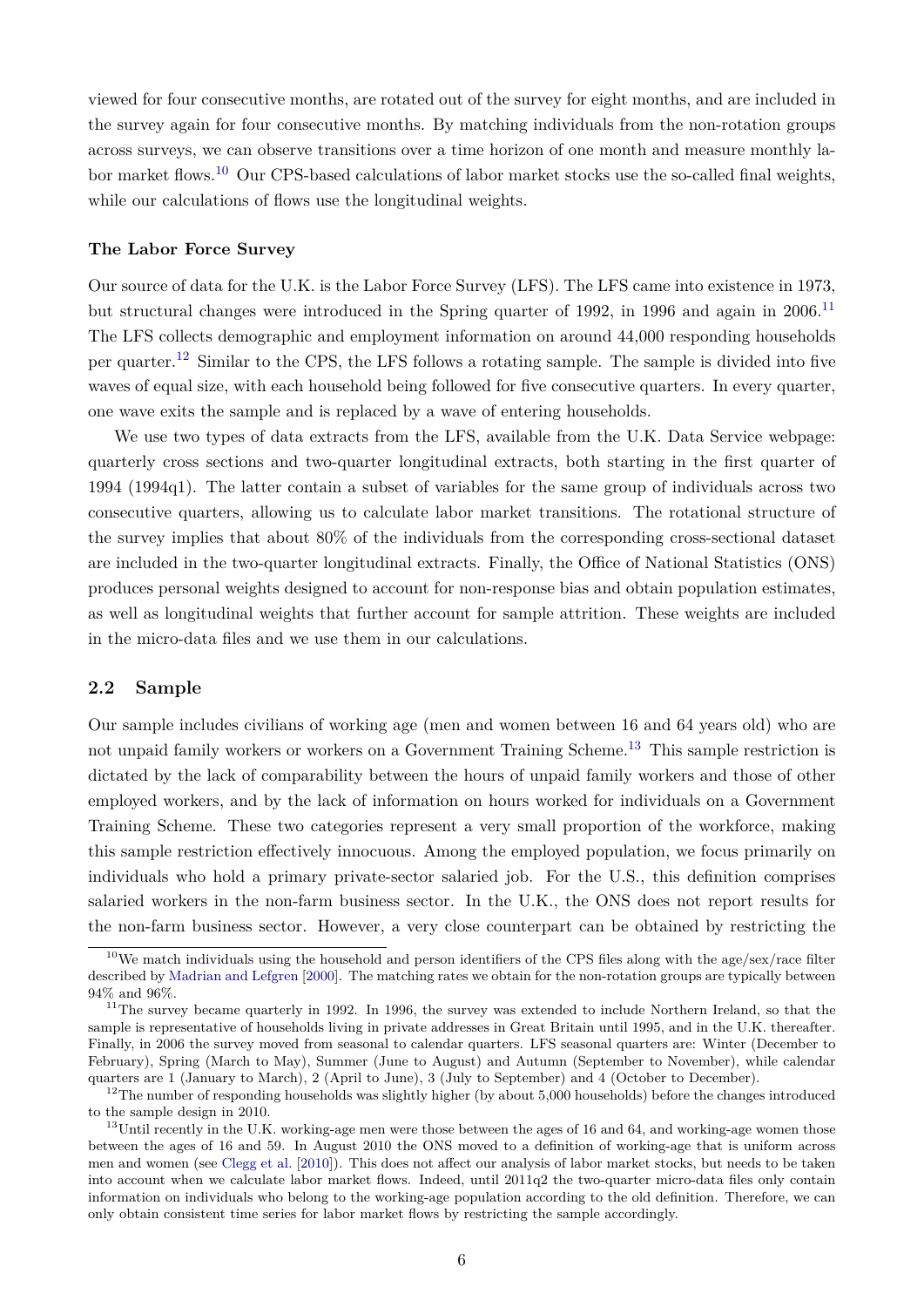sample to employees whose current main job is provided by the private sector. In both countries, the population of private-sector salaried workers represents a very large share of total employment: 69.8% in the U.S. and 62.9% in the U.K. We focus on the private sector to avoid confounding factors that arise from the distinct patterns of turnover across different forms of employment, like government jobs and self-employment.

#### **2.3 Measurements of Hours Worked**

Both labor force surveys collect information on total usual and total actual weekly hours worked. Usual hours measure an individual's normal work schedule, including any paid or unpaid overtime, provided it is considered part of the normal work schedule. Actual hours refer to hours at work during the survey's reference week. In the CPS, information on hours is obtained by asking surveyed individuals the following questions: *'How many hours per week do you usually work at your main job?'* and *'Last week, how many hours did you actually work in your main job?'*. In the LFS the questions are almost exactly the same: *'How many hours per week do you usually work in your (main) job/business?*' and *'Thinking now about the seven days ending Sunday (. . . ), how many hours did you actually work in your (main) job/business?*. In the next section we will present results based on both measurements. To calculate the series of hours per worker, we trim the distributions of hours from below at 1 hour and above at 97 and 99 hours, respectively for the U.K. and the U.S.

#### <span id="page-8-1"></span>**2.4 Definition of Part-time Work**

A key operational definition in this paper is that of part-time jobs. A part-time job is one in which the usual number of hours worked per week is below a specified threshold. We base our choice of a metric of hours worked and the relevant threshold on definitions used by the Bureau of Labor Statistics (BLS) in the U.S. These choices allow us to employ the same definition of part-time status across the two countries. For the U.S., we use total usual hours per week, which includes usual paid and unpaid overtime hours. In the U.K., we use what the LFS defines as the number of total usual hours worked in the reference week, which includes hours of paid and unpaid overtime work. For both countries we define a part-time job as one in which the metric of hours is less than 34 hours (inclusive). Of course, it is possible to use a different threshold to define part-time status in both surveys. Alternative definitions of part-time status affect the level of part-time employment, but not the main patterns we document (transitions, business-cycle fluctuations, etc.). We return to this issue in Section [6.](#page-26-0)

### <span id="page-8-0"></span>**3 Hours per Worker and Part-time Employment**

In this section, we describe the evolution of hours per worker based on the partition of jobs into part-time and full-time. Despite its simplicity, this characterization allows us to account for about half of the short-run variation of hours per worker during the sample period, and virtually all of its dynamics during the Great Recession, by dint of one variable (the part-time employment share). The source of this finding is the high incidence of part-time work in both labor markets and the pronounced countercyclicality of the part-time employment share. We document large differences in average hours worked in part-time and full-time jobs, suggesting that worker reallocation across these two job categories entails a change in labor market state.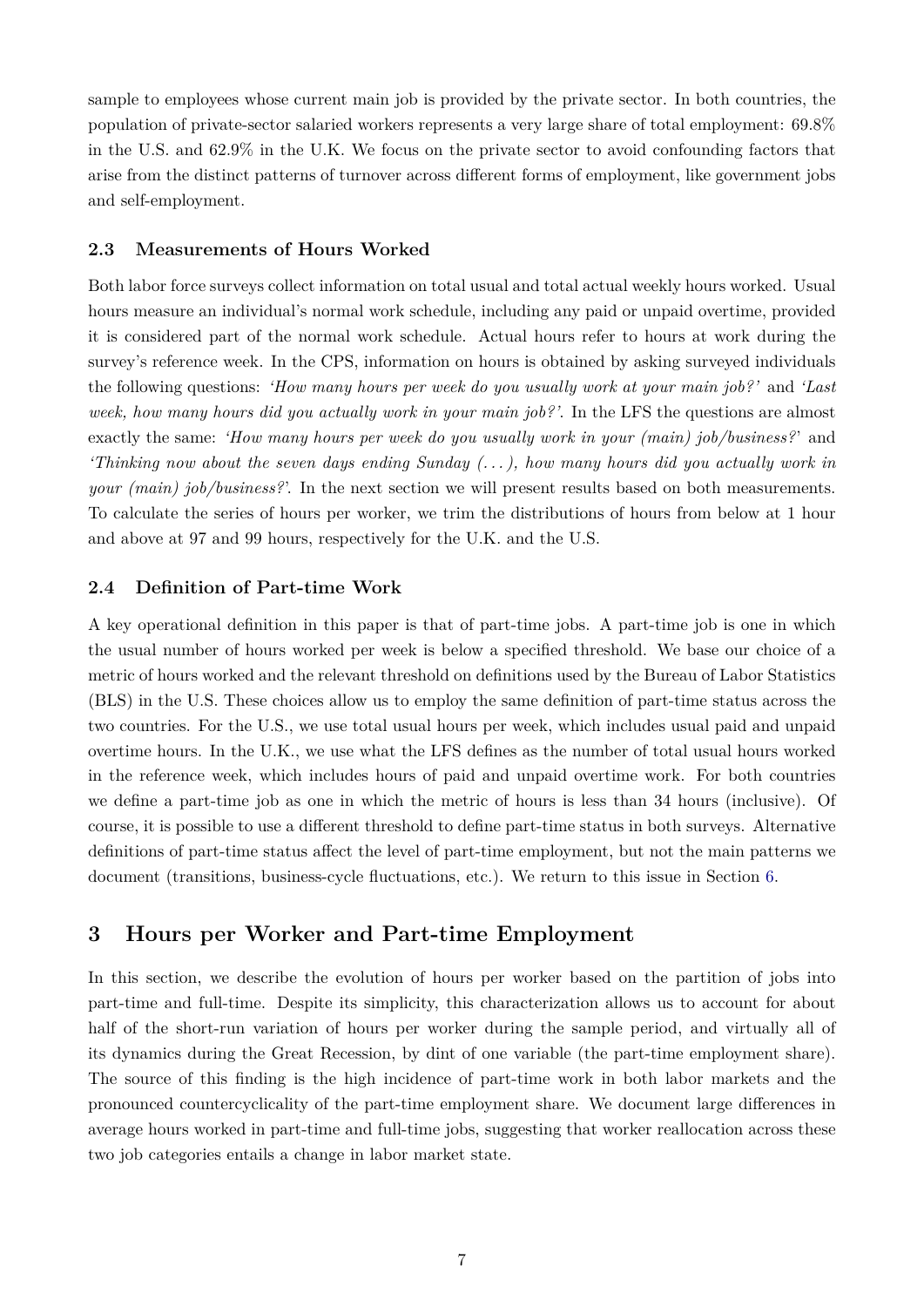#### **3.1 Some Simple Accounting**

To describe the intensive margin we start by noting a useful identity. Hours per worker at time  $t(h_t)$ can be represented by the following weighted average:

<span id="page-9-0"></span>
$$
h_t = \sum_{i=F,P} \omega_t^i h_t^i,\tag{1}
$$

where  $\omega_t^F(\omega_t^P)$  is the share of workers in full-time (part-time) jobs and  $h_t^F(h_t^P)$  is hours per worker in full-time (part-time) jobs. Since by definition  $\omega_t^F + \omega_t^P = 1$ , we only need to keep track of one of the two employment shares. For convenience we choose to focus on the part-time employment share,  $\omega_t^P$ . According to equation [\(1\)](#page-9-0), fluctuations on the intensive margin can be separated into changes in hours per worker in part-time and full-time jobs and the evolution of the part-time employment share  $(\omega_t^P)$ . As will become clear momentarily, fluctuations in part-time employment play a prominent role in the behavior of hours per worker. To grasp this fact visually we use equation [\(1\)](#page-9-0) to construct counterfactual series of hours per worker that hold respectively the  $h_t^i$ 's  $(\omega_t^P)$  fixed to their respective sample means, while letting  $\omega_t^p$  $_t^p$  ( $h_t^i$ 's) move as in the data.<sup>[14](#page--1-0)</sup>

<span id="page-9-2"></span><span id="page-9-1"></span>

<span id="page-9-3"></span>**Figure 1:** Observed and Counterfactual Hours per Worker

**Notes:** Sample: private-firm salaried workers. Based on seasonally adjusted series of usual hours per worker and the part-time employment share at a quarterly frequency. The U.S. series are quarterly averages of the monthly series. Gray-shaded areas indicate recessionary periods.

Figure [1](#page-9-1) plots the two counterfactual series (the dashed and dotted lines) along with the observed series of hours per worker (solid lines). The gray-shaded areas indicate recessionary episodes.<sup>[15](#page--1-0)</sup> During the sample period the dynamics of hours per worker exhibit some differences across the two countries. This is partly the result of a different business-cycle histories. While the labor markets of both countries experienced the effects of the Great Recession, only the U.S. economy suffered a short recession in

 $14$ In this section of the paper all calculations are based on quarterly series both for the U.S. and the U.K. To aggregate the U.S. series from monthly to quarterly frequency we take three-month averages of seasonally adjusted series.

<sup>&</sup>lt;sup>15</sup>For the U.S. we use recession dates as identified by the National Bureau of Economic Research. The corresponding dates are 2001m03–2001m11 for the 2001 recession and 2007m12–2009m06 for the Great Recession. We use recession dates from the Economic Cycle Research Institute for the U.K. as these are obtained through a similar methodology (see <https://www.businesscycle.com/>). The four dates of the so-called double dip recession in the U.K. are 2008m05– 2010m01 followed by 2010m08–2012m02.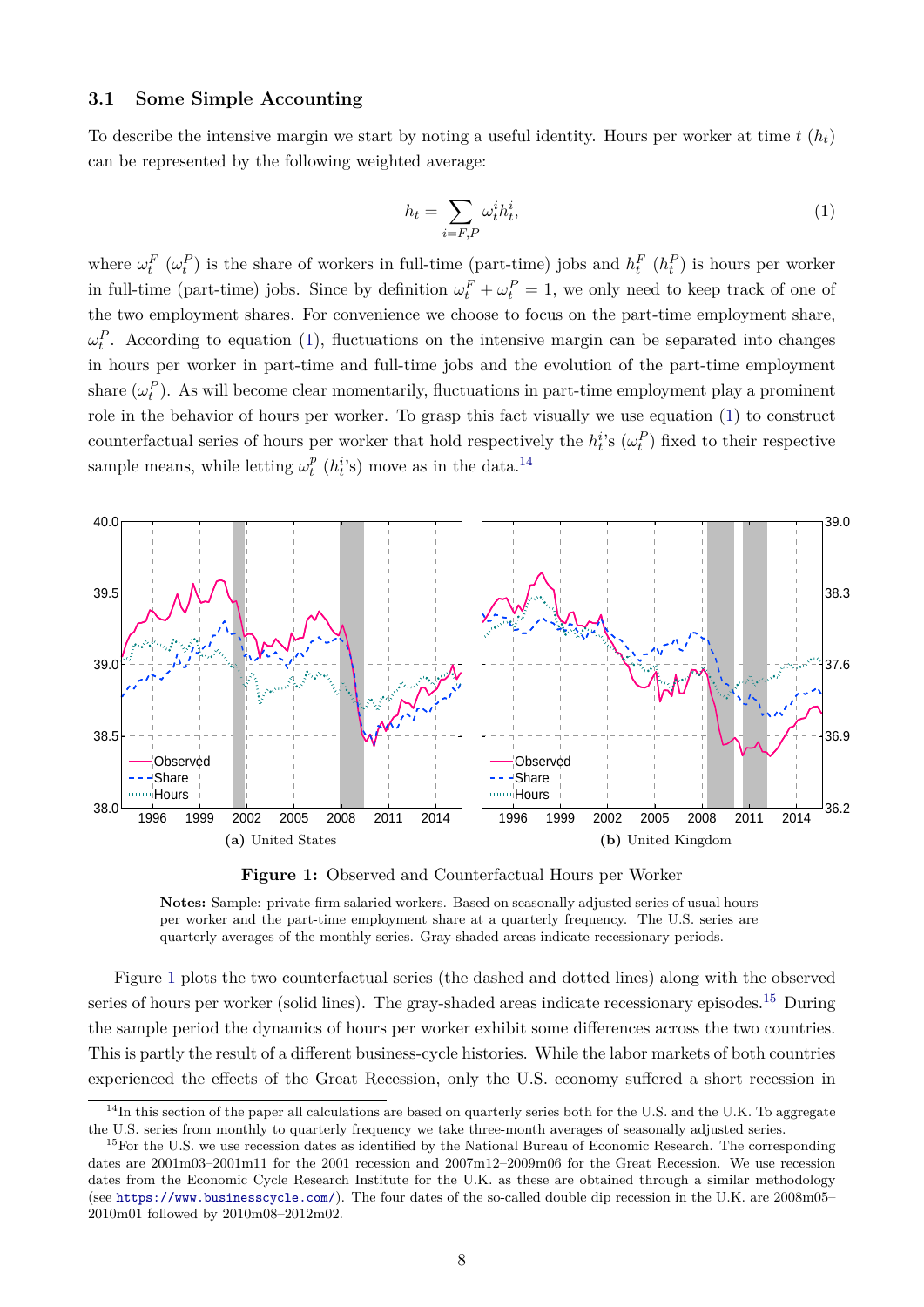2001. Besides this, the U.S. series of hours per worker exhibits a more salient procyclical pattern (increasing prior to recessions and falling steeply in downturns), whereas the U.K. series features a downward trend in addition to the cyclical build up starting around 2005 and the marked decline in the Great Recession. The dashed lines capture the role of the part-time employment share in this evolution. As can be seen in Figure [1a,](#page-9-2) in the U.S. the dashed line tracks closely the increase in the solid line that precedes both the 2001 recession and the Great Recession, and it matches almost exactly the decline beheld in the Great Recession, as well as the sluggish recovery during the recession's aftermath. In the U.K. similar patterns are also visible. Even more strikingly than in the U.S., in Figure [1b](#page-9-3) the dashed line moves in tandem with the solid line throughout the whole second half of the sample period. The dotted lines gauge the role of fluctuations in hours per worker in part-time and full-time jobs to the overall evolution of the series of hours per worker. The clear co-movement between the series indicates that fluctuations in hours in the two job types also play a role in the dynamics of the intensive margin. However, that effect seems to be absent, or very diminished, during the Great Recession and its aftermath.

#### <span id="page-10-2"></span>**3.2 Decomposing Changes in Hours per Worker**

To quantify more precisely the role of the two sources of changes shaping short-run fluctuations on the intensive margin, we construct two series of chain-weighted changes and use them to decompose changes in observed hours per worker. Starting from equation  $(1)$ , the observed change in  $h_t$  between some period s (say, the beginning of the recession) and any future time period t (denoted  $\Delta h_{s,t}$ ), can be decomposed into (i) changes in the employment share of part-time and full-time jobs  $\Delta_{s,t}^{\text{share}}$  and (ii) changes in hours per worker within each job category  $\Delta_{s,t}^{\text{hours}}$ .<sup>[16](#page--1-0)</sup> That is:

<span id="page-10-0"></span>
$$
\Delta h_{s,t} \equiv h_t - h_s = \Delta_{s,t}^{\text{share}} + \Delta_{s,t}^{\text{hours}},\tag{2}
$$

where the two chain-weighted series are defined in the following way:

<span id="page-10-1"></span>
$$
\Delta_{s,t}^{\text{share}} \equiv \sum_{\tau=s}^{t-1} \sum_{i=F,P} \left( \omega_{\tau+1}^i - \omega_{\tau}^i \right) \frac{h_{\tau}^i + h_{\tau+1}^i}{2} \text{ and } \Delta_{s,t}^{\text{hours}} \equiv \sum_{\tau=s}^{t-1} \sum_{i=F,P} \left( h_{\tau+1}^i - h_{\tau}^i \right) \frac{\omega_{\tau}^i + \omega_{\tau+1}^i}{2}. \tag{3}
$$

Based on equation [\(2\)](#page-10-0) one can produce a number of relevant coefficients. The first of these relates the variance of changes in hours per worker to the covariance between it and each of the two series of chain-weighted changes. This allows us to summarize the contribution of fluctuations in the two sources to the variation in hours per worker over the whole period in the following coefficient:

$$
\gamma^{j} = \frac{\text{Cov}(\Delta h_{t-1,t}, \Delta_{t-1,t}^{j})}{\text{Var}(\Delta h_{t-1,t})}
$$
(4)

for  $j \in \{\text{share}, \text{hours}\}.$  The estimates are displayed in panel A. of Table [1.](#page-11-0) Over the whole sample period, fluctuations in the part-time employment share account for just about half of the variation on the intensive margin in the U.S. and in the U.K. (resp. 56.7 and  $49.5\%$ ).<sup>[17](#page--1-0)</sup> In our view, these figures already indicate a substantial role for part-time employment in the dynamics of hours per worker.

 $16\text{As in equation (1) since there are two categories of employment, we only need to keep track of one of them.}$  $16\text{As in equation (1) since there are two categories of employment, we only need to keep track of one of them.}$  $16\text{As in equation (1) since there are two categories of employment, we only need to keep track of one of them.}$ 

<sup>&</sup>lt;sup>17</sup>Our estimated gamma coefficients are almost exactly the same as the coefficients obtained from shift-share decompositions, which weigh all the observations in each counterfactual series by a constant weight (say, the sample mean of the decomposed series). Those results are available upon request.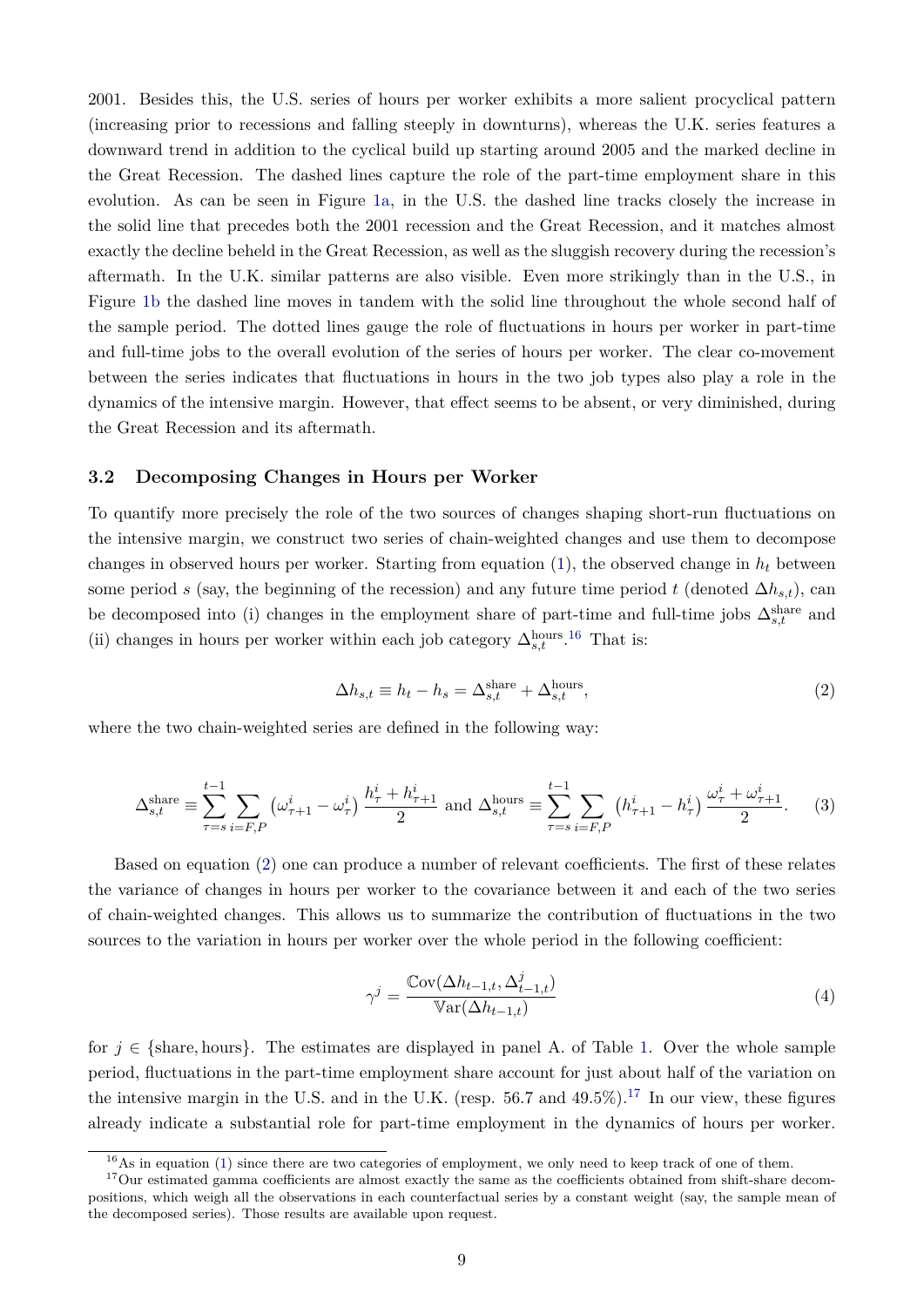First, in  $\gamma^{\text{share}}$  movements in the shares  $\omega_t^i$  are constrained by the identity  $\omega_t^F = 1 - \omega_t^P$ , whereas in  $\gamma^{\text{hours}}$  the two variables  $h_t^P$  and  $h_t^F$  move without a systematic relationship between them. Second, and more importantly, the sample period includes many quarters of tranquil economic times (compared to cyclical swings), during which we expect hours worked to be adjusted within part-time and full-time jobs.[18](#page--1-0) Conversely, we expect the part-time/full-time margin to be more important in face of large economic shocks.

<span id="page-11-0"></span>**Table 1:** Links between Changes in Hours per Worker and Part-time Employment

#### **A. Variance contributions (Sample Period)**

|              | <b>United States</b> | United Kingdom |
|--------------|----------------------|----------------|
| $\sim$ share | 56.7                 | 49.5           |
| $\sim$ hours | 43.3                 | 50.5           |

#### **B. Cumulative changes (Great Recession)**

|                                                                    | <b>United States</b>                |                   | <b>United Kingdom</b> |                   |
|--------------------------------------------------------------------|-------------------------------------|-------------------|-----------------------|-------------------|
|                                                                    | End of recession<br>Two years later |                   | End of recession      | Two years later   |
|                                                                    | $2007q4 - 2009q2$                   | $2007q4 - 2011q2$ | $2008q2 - 2012q1$     | $2008q2 - 2014q1$ |
| $\Delta h_{t_0,t_1}$                                               | $-0.75$                             | $-0.63$           | $-0.83$               | $-0.53$           |
| $\Delta_{t_0,t_1}^{\text{share}}$                                  | $-0.62$                             | $-0.61$           | $-0.68$               | $-0.52$           |
| $\Delta^{\text{hours}}_{t_0,t_1}$                                  | $-0.13$                             | $-0.02$           | $-0.15$               | $-0.01$           |
| $\Delta_{t_0,t_1}^\text{share}$<br>$'\Delta h_{t_0,t_1}$<br>$(\%)$ | 82.4                                | 96.7              | 82.3                  | 97.8              |

**Notes:** Sample: private-firm salaried workers. Based on seasonally adjusted series of usual hours per worker and the part-time employment share at a quarterly frequency. For the U.S., the series are quarterly averages of the monthly series. For the U.K. where the Great Recession involved a double-dip, the end of recession date is the end of the second recession (2012q1).

To illustrate this last point further, we analyze the recessionary episode that is common to both economies, which is also the period where the largest fluctuations in hours per worker take place. Panel B. in Table [1](#page-11-0) reports the cumulative changes in hours per worker since the beginning of the Great Recession measured at the end of the recession and two years into the recovery period. Focusing on the last row of each panel, the message conveyed by this exercise is a strong one. For both labor markets, the evolution of the part-time employment share explains 82% of the drop in usual hours on impact. Moreover, the recessionary increase in part-time employment accounts for virtually all of the persistence in hours per worker (just under 100% two years after the end of the recession). In other words, had the shares of part-time jobs remained at their pre-recession levels in both countries, hours per worker would have fully recovered by mid 2011 in the U.S. and by early 2014 in the U.K.

#### **3.3 Results based on Actual Hours**

So far we have presented results based on a measure of usual hours worked. In business-cycle analyses it is common to measure the intensive margin using actual hours. In our view, both measurements are relevant to study the intensive margin. The time series of hours per worker (usual and actual) behave

 $18$  $18$ Inspection of the unsmoothed series used in Figure 1 suggests that a substantial fraction of the variance attributed to fluctuations in hours in each job type comes from very high-frequency movements.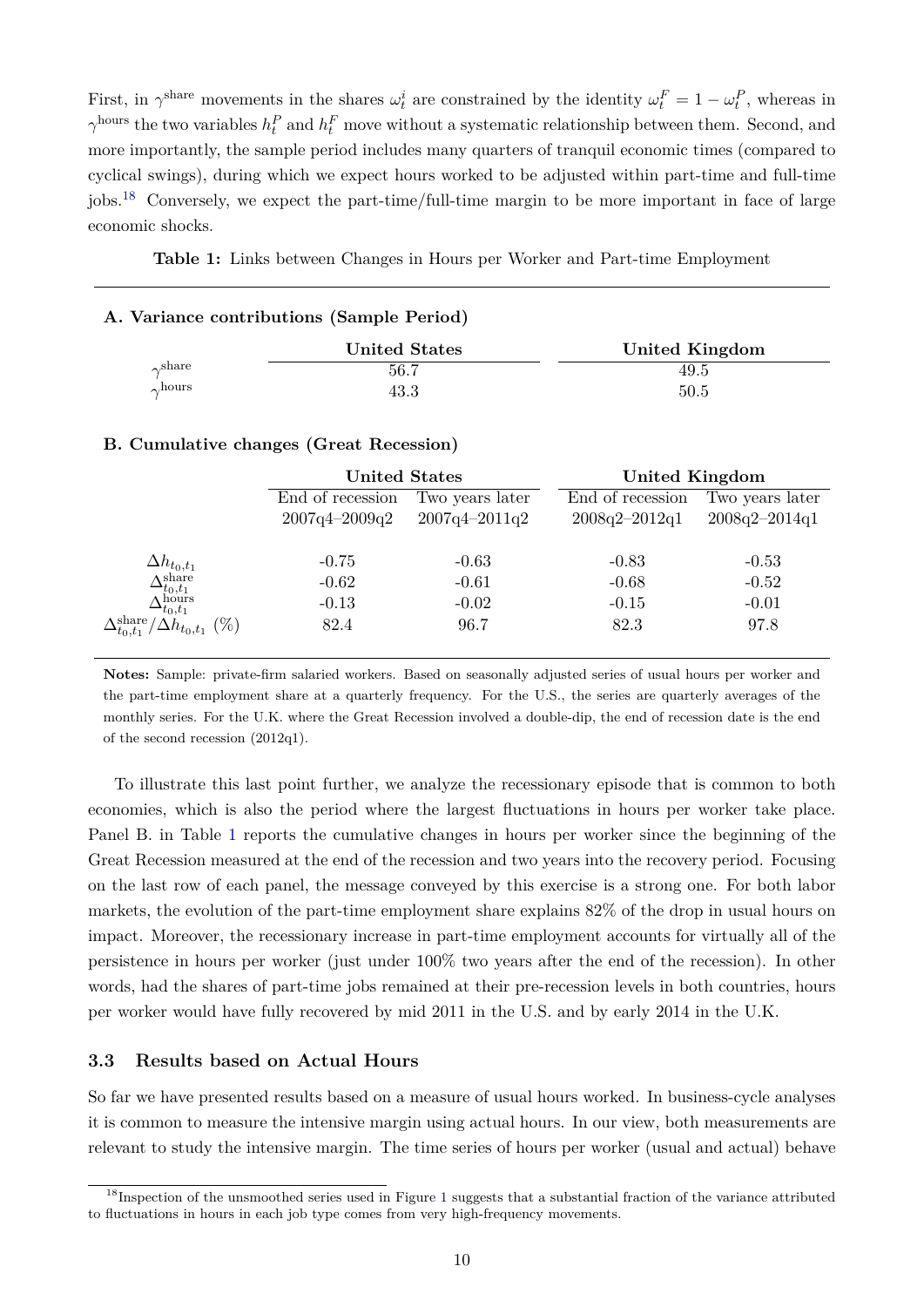quite similarly, although there also are some differences which suggest that they measure different concepts. In both countries the levels of the series of actual hours are lower than those of usual hours and they exhibit greater high-frequency variation. This is consistent with the fact that only actual hours track movements due to workers' sickness, holidays and days off and other idiosyncratic highfrequency phenomena which reduce the actual work schedule vis-a-vis the usual one. More important for the purposes of our analysis, the two series also display slightly distinct cyclical patterns. In particular, the series of actual hours shows a greater cyclical response in the U.S., while the opposite occurs in the U.K. Since our goal is to highlight the similar role played by part-time employment in the cyclical dynamics of the intensive margin in both countries, we first presented results based on usual hours. However, the results based on actual hours are also interesting in their own right (some would argue they are more relevant) and bring to light some surprising differences in the patterns of labor adjustment on the intensive margin across the two countries. We now briefly discuss those results.

<span id="page-12-0"></span>**Table 2:** Decomposition of Changes in Hours per Worker, Results based on Actual Hours

## **A. Variance contributions (Sample Period)**

|              | <b>United States</b> | United Kingdom |
|--------------|----------------------|----------------|
| $\sim$ share | 32.4                 | 45.6           |
| $\sim$ hours | 67.6                 | 54.4           |

#### **B. Cumulative changes (Great Recession)**

|                                                                | <b>United States</b>             |                   | United Kingdom    |                   |  |
|----------------------------------------------------------------|----------------------------------|-------------------|-------------------|-------------------|--|
|                                                                | End of recession Two years later |                   | End of recession  | Two years later   |  |
|                                                                | $2007q4 - 2009q2$                | $2007q4 - 2011q2$ | $2008q2 - 2012q1$ | $2008q2 - 2014q1$ |  |
|                                                                |                                  |                   |                   |                   |  |
|                                                                | $-1.45$                          | $-0.85$           | $-0.36$           | $-0.06$           |  |
| $\frac{\Delta h_{t_0,t_1}}{\Delta_{t_0,t_1}^{\mathrm{share}}}$ | $-0.67$                          | $-0.63$           | $-0.64$           | $-0.48$           |  |
|                                                                |                                  |                   |                   |                   |  |

**Notes:** Sample: private-firm salaried workers. Based on seasonally adjusted series of actual hours per worker and the part-time employment share at a quarterly frequency. For the U.S., the series are quarterly averages of the monthly series. For the U.K. where the Great Recession involved a double-dip, the end of recession date is the end of the second recession (2012q1).

Table [2](#page-12-0) shows the main results presented so far using a measure of actual weekly hours worked. Over the sample period, fluctuations in the part-time employment share account for 32 and 45% of fluctuations in actual hours per worker, respectively in the U.S. and the U.K. ( $\gamma^{\text{share}}$  in panel A). When we focus on the Great Recession (panel B.), the cross-country differences are even greater. In the U.S. the part-time employment share accounts for a large fraction of the drop in hours per worker (46% at the end of the recession and 74% two years later). There is a simple explanation for this: changes in hours per worker in full-time jobs also drop substantially during the downturn, contributing to the overall drop in hours per worker.<sup>[19](#page--1-0)</sup> In the U.K., we observe the opposite pattern: actual hours per worker in each job type recover very quickly after the initial drop (even before the end of the first dip), so that the large jump upwards in the part-time employment share more than accounts for the drop in hours per worker from peak to trough. As we go further in time, the recovery in actual

<sup>&</sup>lt;sup>19</sup>Hours per worker in part-time jobs actually increase, but the magnitude of the change is about the same as the one observed for full-time jobs.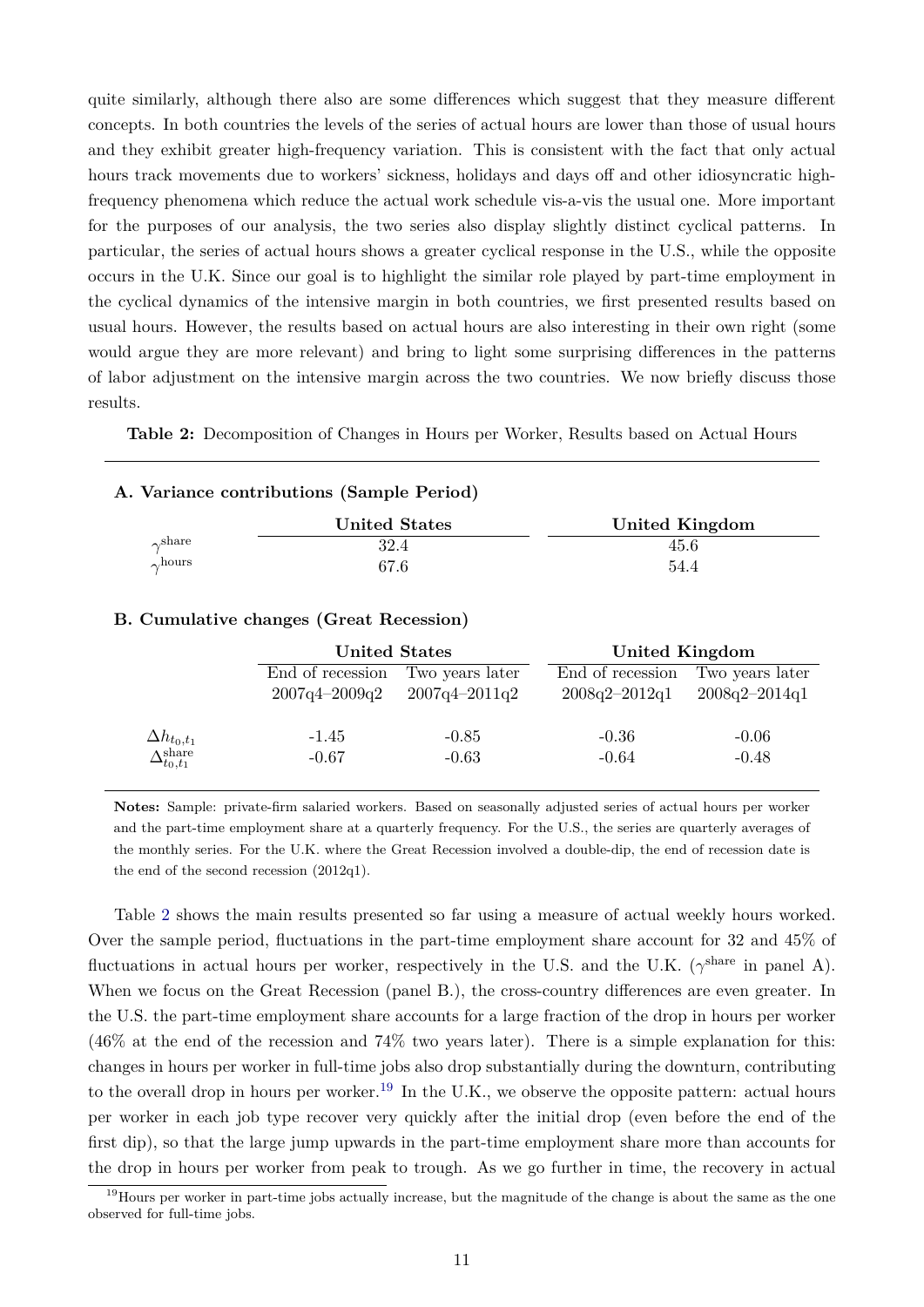hours is fully achieved, while the elevated levels of part-time work persist. In other words, in the U.K. movements in actual hours per worker damp the larger changes in usual hours.

#### **3.4 Part-time Work**

Having established the quantitative importance of fluctuations in part-time employment for the cyclical dynamics of the intensive margin, we now direct our attention to the behavior of the part-time employment share. Figure [2](#page-13-0) tracks the evolution of the share of workers employed in part-time jobs over the past two decades. The first remarkable fact concerns the extent of part-time employment. Part-time work represents a large fraction of total employment in both labor markets: on average 17.7% in the U.S. and 25.4% in the U.K. The cross-sectional relevance of part-time employment has been studied in detail in the U.K. (see e.g. the 2008 special issue of *The Economic Journal* on Women's part-time work). By contrast, in light of the high levels of part-time employment reported for the U.S., it is surprising that hitherto this feature of the U.S. labor market has not been further highlighted.

<span id="page-13-2"></span><span id="page-13-0"></span>

<span id="page-13-1"></span>**Figure 2:** Part-time Employment Share

**Notes:** Sample: private-firm salaried workers. Based on seasonally adjusted series of the parttime employment share. Gray-shaded areas indicate recessionary periods.

To our best knowledge the very strong countercyclicality of part-time employment visible in the plots in Figure [2](#page-13-0) has not been documented before in the literature. In both plots the solid lines shoot up in recessionary periods, indicating a quick shift in the composition of employment towards part-time jobs. The cyclicality of the part-time employment share is more pronounced in the U.S. compared to the U.K. Focusing on the Great Recession, from trough to peak the part-time employment share in the U.S. rose by just over 3 percentage points (from 16.4% to 19.5%). The U.K. labor market witnessed a similarly large increase in levels, from 24.7% to 27.6%. A second remarkable feature of Figure [2b](#page-13-1) is the behavior of the part-time employment share in the Great Recession's aftermath. By the end of 2015 part-time employment shares were still well above their pre-crisis levels. The elevated levels of part-time employment in the aftermath of the Great Recession are consistent with the evolution of other labor market indicators (such as the high levels of the unemployment rate) and support the notion that the recovery was a sluggish one. However, while the unemployment rates in both countries are now back to their pre-crisis levels, the part-time employment shares remain above them.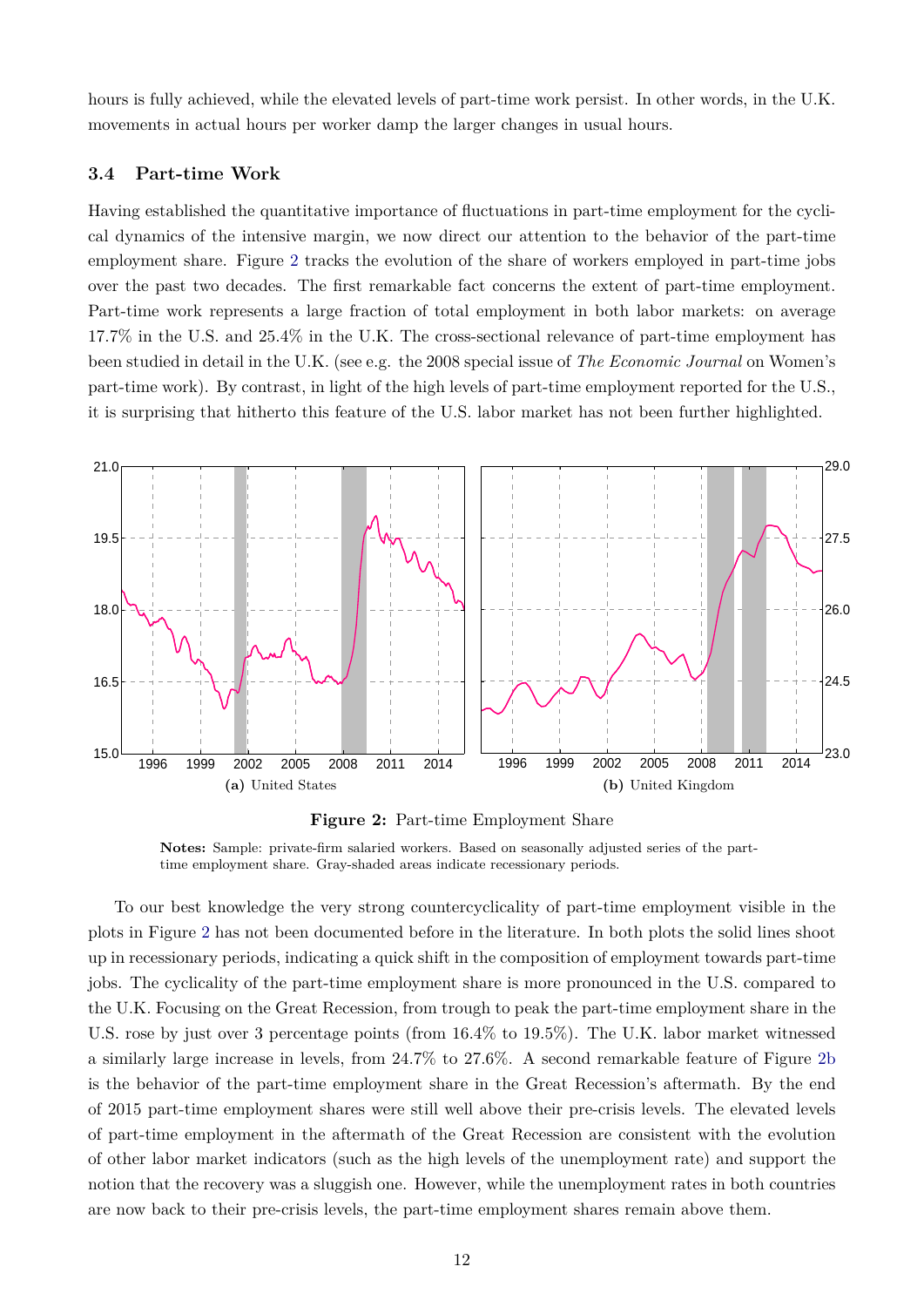Up to this point we have remained silent about what distinguishes part-time from full-time jobs beyond their statistical definition. In Table [3,](#page-14-1) we highlight their differences in terms of average usual hours worked, separately for the whole sample period and during the Great Recession.<sup>[20](#page--1-0)</sup> Workers employed in full-time jobs work on average twice as many hours as those in part-time jobs. The figures are remarkably consistent across the U.S. and U.K., particularly in full-time jobs. On the other hand, part-time workers in the U.K. work on average fewer hours than their U.S. counterparts. This, and the fact that part-time workers are relatively more numerous in that labor market, explains the lower level of aggregate hours per worker in the U.K. vs the U.S. (cf. Figure [1\)](#page-9-1).

<span id="page-14-1"></span>

|           |      | <b>United States</b>          |      | United Kingdom                |
|-----------|------|-------------------------------|------|-------------------------------|
|           |      | Sample period Great Recession |      | Sample period Great Recession |
| Full-time | 42.6 | 42.4                          | 43.9 | 43.4                          |
| Part-time | 21.9 | 22.3                          | 19.4 | 20.1                          |

**Table 3:** Average Usual Weekly Hours per Worker

**Notes:** Sample: private-firm salaried workers. Based on averages of seasonally adjusted series of usual hours per worker.

Further inspection of the data (not reported in the table) also reveals that hours per worker in full-time (part-time) jobs have diminished (increased) over the past two decades in both countries. Notwithstanding, the main observation is that changes in the part-time employment share play an important role in the aggregate because of the large differences in hours worked across the two job categories.[21](#page--1-0) We will see that these large differences are similarly present at the worker level, when individuals move across the part-time/full-time margin, indicating that such movements entail an actual change in labor market status.

## <span id="page-14-0"></span>**4 The Dynamics of Part-time Employment**

In this section we develop a model that describes the dynamics of part-time employment in terms of the underlying worker flows. This representation allows us to accurately decompose the sources of fluctuations at the intensive margin and, by extension, quantify the role played by the extensive margin in those dynamics. Our main finding is that the bulk of fluctuations in hours per worker is attributable to movements in transition rates between part-time and full-time employment in private-sector salaried jobs. The transition probability from full-time to part-time is very strongly countercyclical, while the reverse transition is procyclical (albeit less clearly synchronized with the business cycle).

 $^{20}\mathrm{The}$  results based on a measure of actual hours lead to the same conclusions.

 $21$  For sake of space, in Table [3](#page-14-1) we characterize the distributions of hours worked in the two types of jobs only by their sample means. In Appendix [B](#page-42-0) we show histograms of the distributions of usual and actual hours in the two countries. The empirical distributions show some heterogeneity in hours worked within each job type (more so in part-time than in full-time jobs). The distributions of hours worked are also remarkably persistent. Our rather quick treatment of differences in hours in levels stems from the fact that we do not take it as the main object of interest. Instead we focus on the distribution of hours changes. In fact, the patterns of the intensive margin that we document are not clearly visible by, say, contrasting the distribution of hours before and during the Great Recession. This is not surprising. Despite the large steady-state increase in the share of employed workers in part-time jobs observed from the pre-crisis period to the Great Recession, it represents a small fraction of overall employment. In the same way that flows (not stocks) are the relevant object to document the cyclical dynamics of the extensive margin, changes in hours (not their levels) are the relevant object to track the cyclical dynamics of the intensive margin at the worker level. We will provide a detailed analysis of the distribution of hours changes in Section [5.](#page-19-0)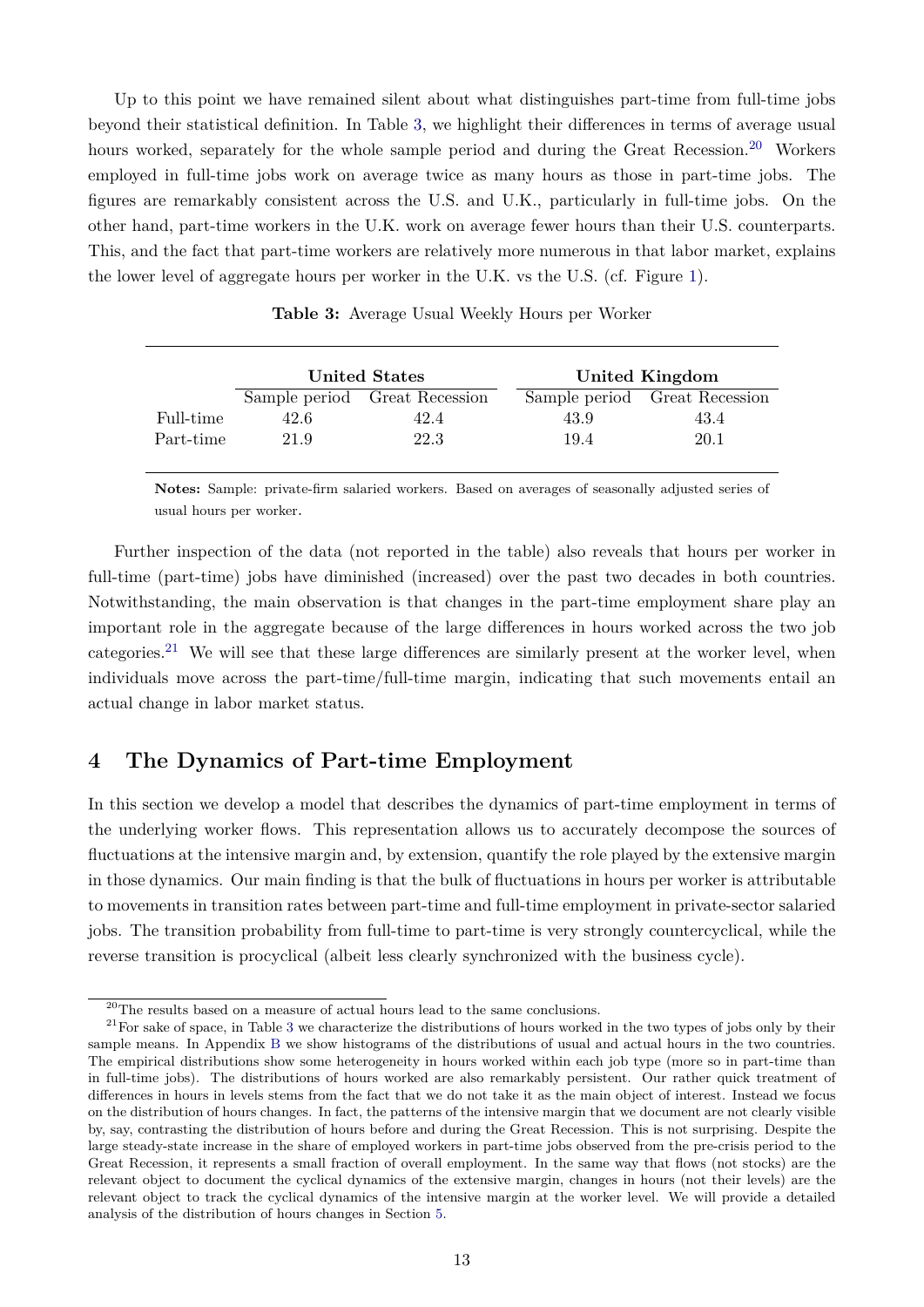#### **4.1 Framework**

Our stock-flow framework classifies employed workers in one of three states: in a private-sector salaried job on a part-time basis  $(P)$  or on a full-time basis  $(F)$ , or in any other form of employment  $(X)$ . This residual state includes all other jobs in our sample: whenever a worker is employed in the public sector, or is self-employed, we count her in the stock of workers in state  $X<sup>22</sup>$  $X<sup>22</sup>$  $X<sup>22</sup>$ . This state is useful because it allows to distinguish part-/full-time reallocation that occurs within private-firm salaried jobs from that taking place through different employment sectors. When not employed individuals can be either in unemployment  $(U)$  or non-participation  $(N)$ . The vector of the stocks of workers in each state in period  $t$  is defined in the following way:

$$
\boldsymbol{\ell}_t = \left[ \begin{array}{ccc} P & F & U & N & X \end{array} \right]_t'.
$$

We characterize the evolution of the vector  $\ell_t$  by means of a discrete-time, first-order Markov chain. Formally,

<span id="page-15-0"></span>
$$
\ell_t = M_t \ell_{t-1},\tag{5}
$$

where the elements of  $M_t$  are transition probabilities  $p^{ij}$  between labor market states  $i$  and  $j$  satisfying  $\sum_j p^{ij} = 1$ , for any i.<sup>[23](#page--1-0)</sup> We obtain estimates of transition probabilities using series of labor-market stocks and flows as per the protocol described in Appendix [A.1.](#page-38-0) We adjust these time series to account for systematic seasonal variation, margin-error [\(Poterba and Summers](#page-36-5) [\[1986\]](#page-36-5), [Elsby et al.](#page-35-0) [\[2015\]](#page-35-0)) and time-aggregation bias [\(Shimer](#page-37-0) [\[2012\]](#page-37-0)) (details are also provided in Appendix [A.1\)](#page-38-0). To obtain transition probabilities that can be compared across the two countries, we convert the estimated quarterly transition probabilities for the U.K. to a monthly frequency.<sup>[24](#page--1-0)</sup>

#### **4.2 Long-run Dynamics**

Columns (1) and (3) in Table [4](#page-16-0) report averages of the monthly transition probabilities over the whole sample period. We start by remarking the similarities between the long-run (average) behavior of part-time employment in the two countries. First, part-time work appears as a rather transitory form of employment. In every month in the U.S.  $(U.K.)$ , roughly  $30\%$  (6%) of those working part-time move to a different labor market state in the following period. The corresponding numbers for fulltime employment are much smaller (7% for the U.S. and 2% for the U.K.). In fact, whatever the labor market state of destination, full-time workers face a lower outflow risk compared to part-time workers. Second, the most likely transition of a part-time worker is towards a full-time position (17.9% in the U.S., 2.56% in the U.K.), followed by transitions to non-participation (6.91% in the U.S., 1.56% in the U.K.). Third, part-time workers account for a large fraction of new entrants into full-time employment (3.85% for the U.S. and 0.87% for the U.K.; not reported in the table). As we will see momentarily, the strong dynamic interaction between part-time and full-time employment that we just highlighted is key to explain the countercyclicality of the part-time employment share.

Table [4](#page-16-0) also reveals a number of differences in part-time employment across the U.S. and the U.K. The most visible and striking feature is the extent of churning. In both full-time and parttime employment, workers in the U.S. are significantly more mobile compared to workers in the U.K.

 $22$ We ignore unpaid family workers and workers on a Government Training Scheme; see Subsection [2.2.](#page-7-0)

<sup>&</sup>lt;sup>23</sup>To simplify the notation, throughout this section we omit the t subscript from transition probabilities  $p^{ij}$  and from the corresponding flow hazard  $h^{ij}$ ; see Appendix [A.1](#page-38-0) for a formal presentation.

<sup>&</sup>lt;sup>24</sup>Specifically, we divide by three the eigenvalues of the continuous-time counterpart of the Markov transition measured at a quarterly frequency, and then calculate the transition probability using the usual identity  $p^{ij} = 1 - e^{-h^{ij}}$ .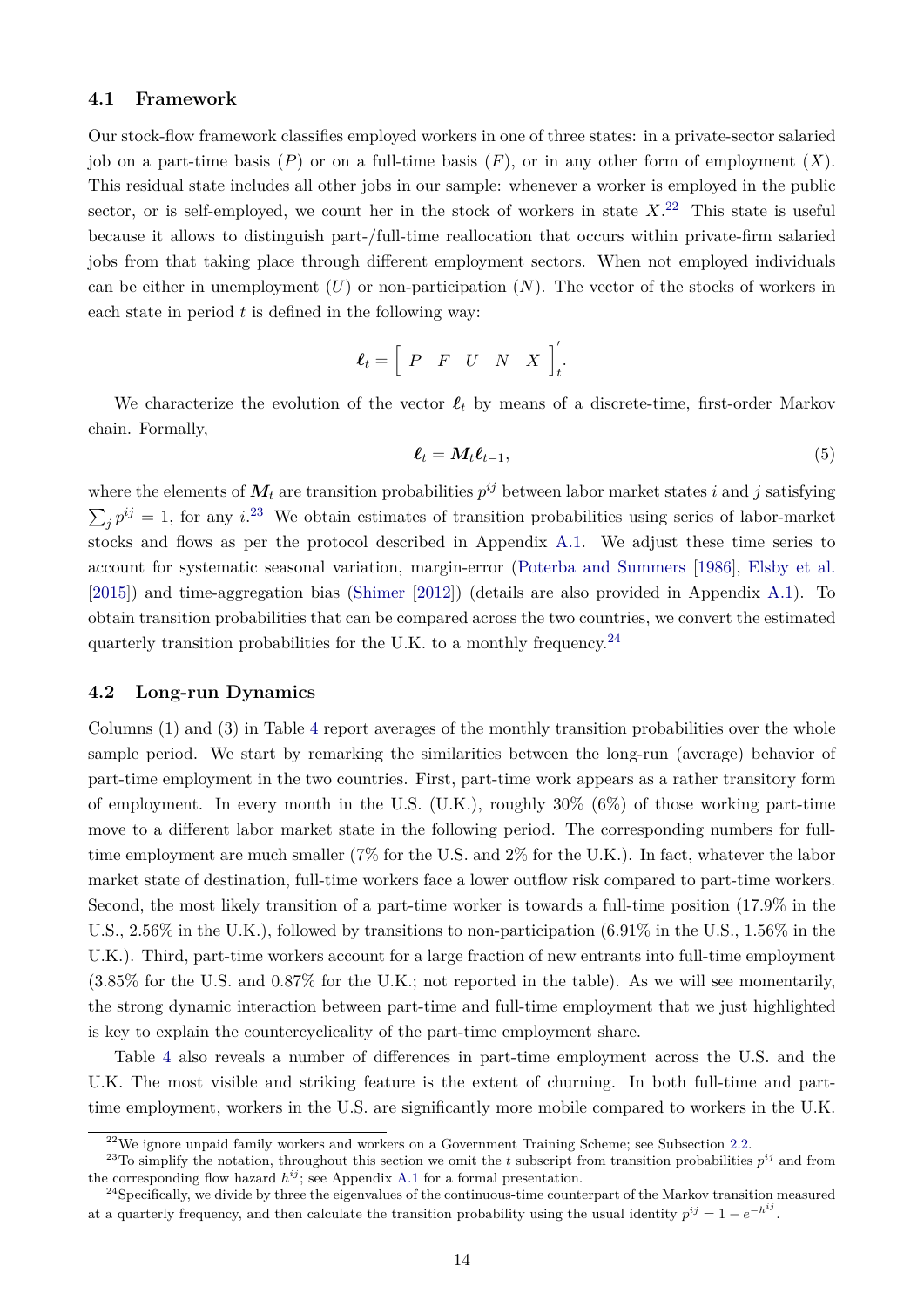<span id="page-16-2"></span><span id="page-16-0"></span>

|                                                         |          | <b>United States</b>                                       |         | <b>United Kingdom</b>  |
|---------------------------------------------------------|----------|------------------------------------------------------------|---------|------------------------|
|                                                         | Average  | Change in the                                              | Average | Change in the          |
|                                                         |          | Great Recession $(\%)$                                     |         | Great Recession $(\%)$ |
|                                                         | (1)      | (2)                                                        | (3)     | (4)                    |
| (i) Part-time employment                                |          |                                                            |         |                        |
| $p^{PF}$                                                | 17.9     | $-0.39$                                                    | 2.56    | $-4.57$                |
| $p^{PU}$                                                | 4.25     | 5.53                                                       | 0.95    | 9.65                   |
|                                                         | 6.91     | $-9.91$                                                    | 1.56    | $-13.7$                |
|                                                         | 0.83     | 11.7                                                       | 0.67    | $-4.49$                |
| $p^{PN}$<br>$p^{PX}$<br>$\sum_{i\neq P} p^{Pi}$         | $29.9\,$ | $-1.59$                                                    | 5.74    | $-4.84$                |
| (ii) Full-time employment                               |          |                                                            |         |                        |
| $p^{FP}$                                                | 3.82     | 10.7                                                       | 0.75    | 14.7                   |
| $p^{\boldsymbol{F}\boldsymbol{U}}$                      | 1.76     | 23.2                                                       | 0.57    | 11.3                   |
|                                                         | 1.25     | $-6.23$                                                    | 0.27    | $-16.2$                |
|                                                         | 0.53     | 32.6                                                       | 0.42    | 0.01                   |
| $\frac{p^{FN}}{p^{FX}}$<br>$\sum_{i \neq F}^{r} p^{Fi}$ | 7.37     | 12.0                                                       | 2.01    | 6.04                   |
|                                                         |          | (iii) Unemployment, non-participation and other employment |         |                        |
| $p^{UP}$                                                | 10.4     | $-14.0$                                                    | 3.24    | $-24.7$                |
| $p^{UF}$                                                | 14.4     | $-19.1$                                                    | 4.31    | $-38.3$                |
| $p^{NP}$                                                | 2.62     | $-14.9$                                                    | 0.93    | $-19.6$                |
| $p^{NF}$                                                | 1.73     | $-17.8$                                                    | 0.19    | $-40.9$                |
| $p^{XP}$                                                | 0.31     | 24.8                                                       | 0.24    | $-0.70$                |
| $p^{XF}$                                                | $0.95\,$ | 30.1                                                       | 0.55    | $-5.66$                |

**Table 4:** Transition Probabilities: Average and Change in the Great Recession

**Notes:** Based on series of stocks and flows corrected for seasonal variation, margin-error and time aggregation bias, expressed at a monthly frequency.

Our findings echo the patterns uncovered in cross-country studies on labor mobility (see e.g. [Jolivet](#page-36-6) [et al.,](#page-36-6) [2006\)](#page-36-6). Second, although non-participation is closely related to part-time employment in both countries – underscoring the view that part-time employment is often associated with lower labor force attachment –, that relationship is stronger in the U.K. The ratio of outflow transition probabilities from non-participation into private sector employment (viz.  $p^{NP}/p^{NF}$ ) is 4.5 vs. 1.5, respectively in the U.K. and the U.S. A third difference concerns turnover linked to other forms of employment  $(X)$ , which is far more important in the U.K. This difference is explained by the higher incidence of self-employment in the U.K.

#### <span id="page-16-1"></span>**4.3 Dynamics in the Great Recession**

Having established the similarity across the two labor markets in terms of the long-run behavior of part-time employment, we now shift our attention to its short-run dynamics. To describe succinctly the cyclical dynamics of worker flows, we compare the sample means of transition probabilities during the Great Recession (GR hereafter) with that in the five-year period that preceded the downturn.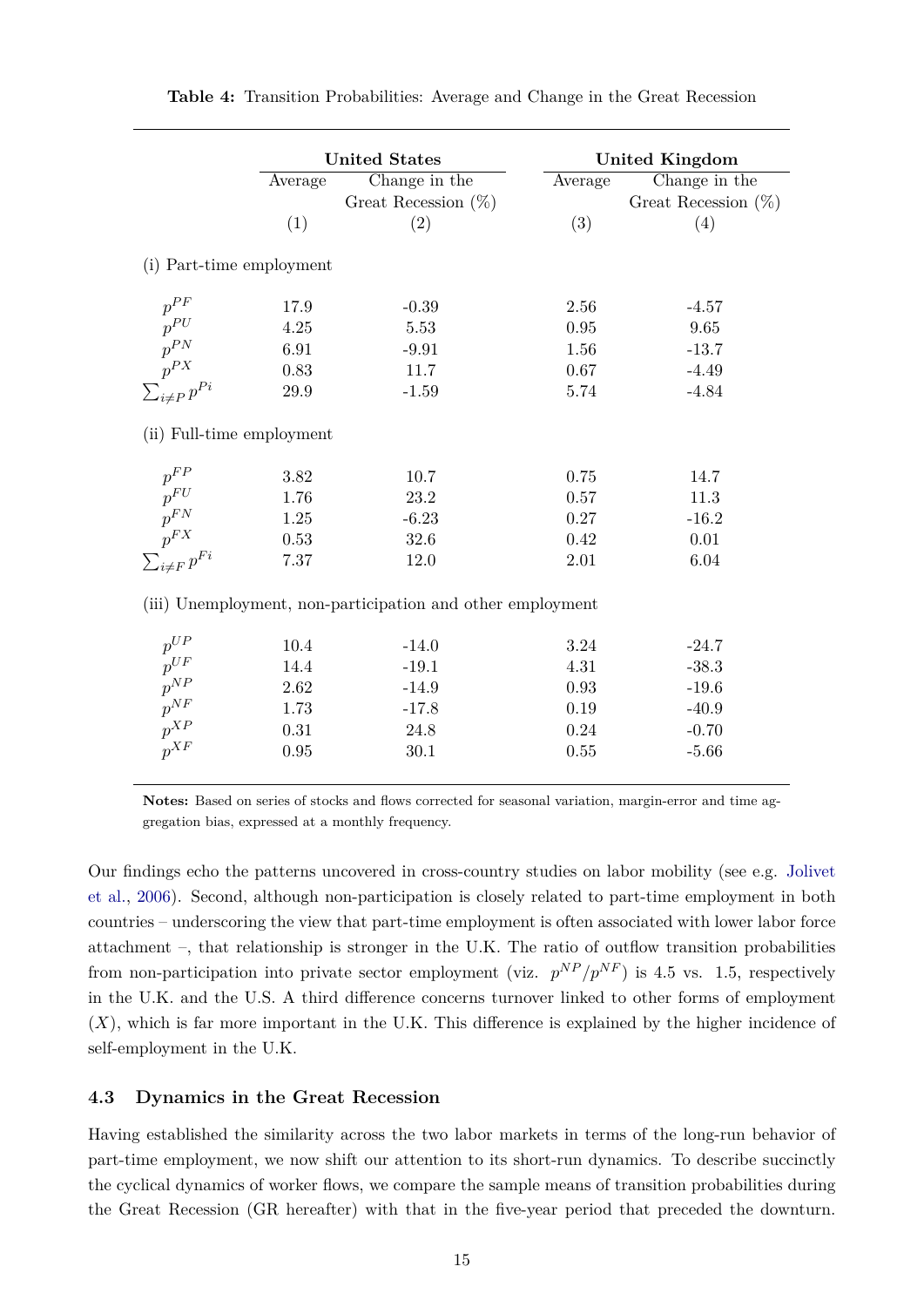These are reported in columns (2) and (4) of Table [4.](#page-16-0) Rather than describing the dynamics of each transition probability, we organize the description of the main results in two competing explanations for the evolution of the part-time employment share during the GR.

*H1. Reallocation within employment.* The economic downturn is accompanied by a jump in  $p^{FP}$  and a drop in  $p^{PF}$ . Given the relative size of these flows, they are likely to play a major role in driving the dynamics of the part-time employment share. Therefore, a first hypothesis to describe fluctuations at the intensive margin is that they are driven by cyclical reallocation across full-time and part-time employment within private-sector salaried jobs.

*H2. Reallocation through non-employment.* Consistent with what the previous literature has documented (see e.g. [Smith](#page-37-8) [\[2011\]](#page-37-8) and [Elsby et al.](#page-35-0) [\[2015\]](#page-35-0)), we find that the dynamics of employment are similar in both countries. Specifically, during the GR: (i) the transition probabilities from nonemployment (non-participation and unemployment) to employment (part-time or full-time) drop, (ii) the transition probabilities from employment (part-time or full-time) to unemployment increase, and, lastly, (iii) the transition probabilities from employment (part-time or full-time) to non-participation also fall. Furthermore, in both countries, full-time inflows from unemployment and non-participation (viz.  $p^{UF}$  and  $p^{NF}$ ) are more cyclically sensitive than their part-time counterparts (resp.  $p^{UP}$  and  $p^{NP}$ ).<sup>[25](#page--1-0)</sup> Similarly, outflows from full-time work to unemployment augment relatively more in the recession compared their part-time counterparts. Hence, a competing description for the evolution of the part-time employment share is that it is driven by the stronger relatively cyclicality of full-time employment inflows to/from unemployment and non-participation vis-a-vis part-time employment. In other words, that fluctuations on the intensive margin are actually driven by movements on the extensive margin.

#### <span id="page-17-0"></span>**4.4 Variance Decomposition**

In order to assess the quantitative importance of hypotheses *H1* and *H2*, we decompose the variation in the part-time employment share in the fractions accounted for by changes in each transition probability.[26](#page--1-0) Specifically, we apply the dynamic variance decomposition developed by [Elsby et al.](#page-35-0) [\[2015\]](#page-35-0) to our Markov chain model.<sup>[27](#page--1-0)</sup> The output of this exercise are a set of beta coefficients that quantify the contribution of any flow hazard  $h^{ij}$  to the variation in the part-time employment share  $\omega_t^P$ :

$$
\beta^{ij} = \frac{\text{Cov}\left(\Delta \omega_{t-1,t}^P, \Delta \widetilde{\omega}_{t-1,t}^P\right)}{\mathbb{V}\text{ar}(\Delta \omega_{t-1,t}^P)}.
$$
\n
$$
(6)
$$

 $\Delta \tilde{\omega}_{t-1,t}^P$  denotes the first-difference in a counterfactual part-time employment share whose evolution is *only* based on the past and contemporaneous values of a particular flow hazard  $h^{ij}$ . In Appendix [A.2](#page-40-0) we show that the variation in the part-time employment share can be approximately decomposed into the variance contributions of each flow hazard. That is:

$$
\sum_{i \neq j} \beta^{ij} \approx 1. \tag{7}
$$

<sup>&</sup>lt;sup>25</sup>The fact that the proportionate increase in  $p^{FU}$  is higher than that in  $p^{PU}$  is indicative of a greater cyclical sensitivity of the former transition probability.

<sup>&</sup>lt;sup>26</sup>For sake of precision, in the text we refer to hazard rates  $h^{ij}$  associated to transition probability  $p^{ij}$ , as the dynamic decomposition is based on the former (see Appendix [A\)](#page-38-1).

<sup>&</sup>lt;sup>27</sup>Their out-of-steady-state decomposition method is particularly suited for our application as the dynamics the U.K. labor market are not fast enough to rely on a steady-state approximation. In other words, since the fraction of adjustment towards steady-state is not covered over the relevant frequency of observation, we need to keep track of the effects of lagged changes in flow hazards on current stocks.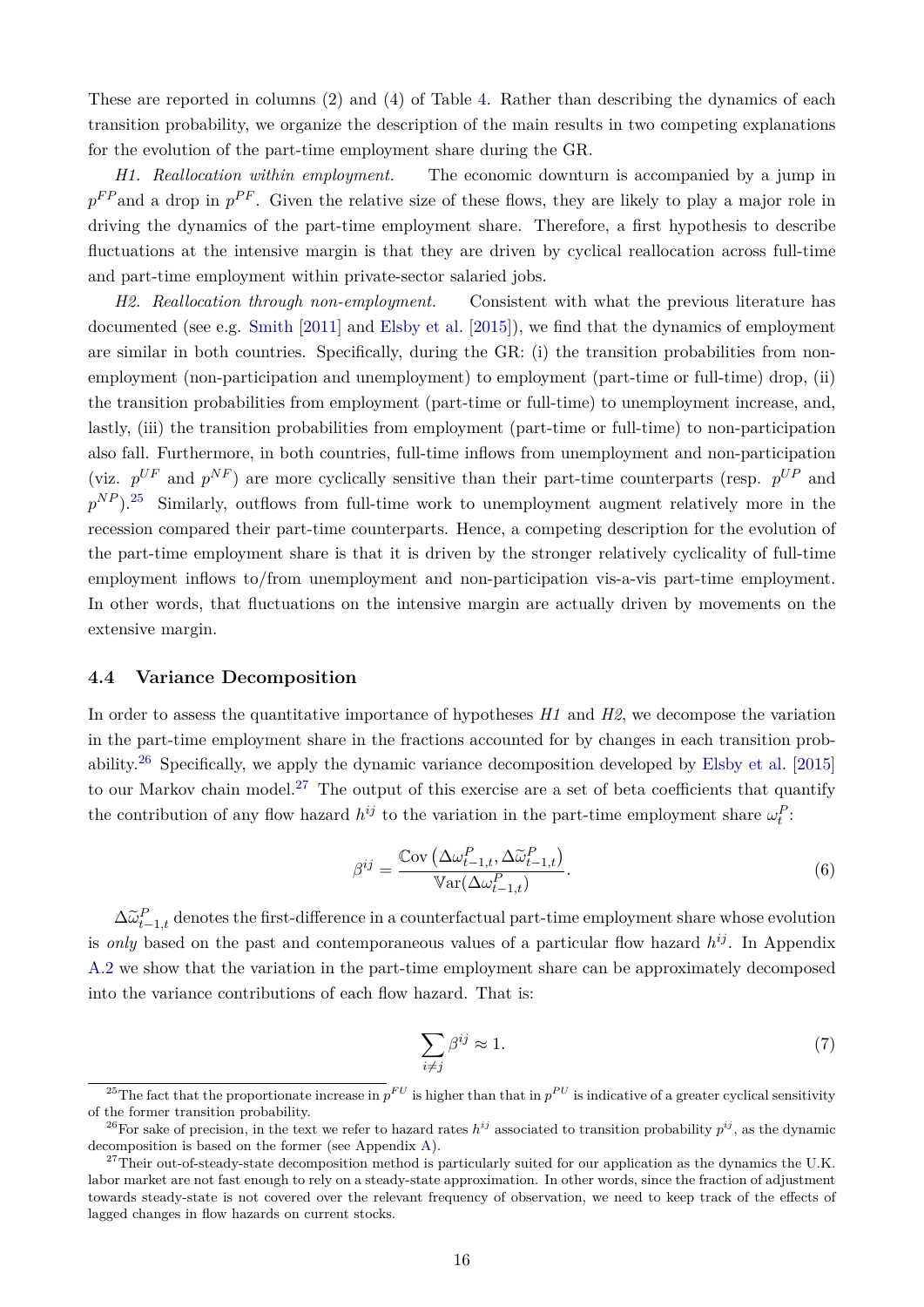In practice, to calculate each coefficient  $\beta^{ij}$ , we regress the series of counterfactual changes in the part-time employment share  $\Delta \tilde{\omega}_{t-1,t}^P$  (calculated as described in Appendix [A.2\)](#page-40-0) on the series of observed changes in the part-time employment share.

Table [5](#page-18-0) displays the main beta coefficients estimated using the whole sample period for the U.S. and the U.K. labor markets.<sup>[28](#page--1-0)</sup> The first observation is that the variance decomposition works extremely well. For both countries, the approximation error is less than  $4\%$  (cf. last row of the table). The first panel of Table [5](#page-18-0) displays the variance contributions of flow hazards across part-time and full-time jobs, as well as their joint variance contribution. These beta coefficients measure the importance of reallocation within private-sector salaried employment to the evolution of the part-time employment share. Compared to the other beta coefficients, they stand out by being much greater (all other flow rates have betas below or equal to  $11\%$ ). Together, fluctuations in these two transition hazards account for about three quarters of the observed variation in the part-time employment share (76% in the U.S. and 71% in the U.K.).

**Table 5:** Part-time Employment Share Variance Contributions

<span id="page-18-1"></span><span id="page-18-0"></span>

|                                                                                                                                                                                      | <b>United States</b>  | United Kingdom       |
|--------------------------------------------------------------------------------------------------------------------------------------------------------------------------------------|-----------------------|----------------------|
| $\begin{array}{l} \beta^{PF}\\ \beta^{FP}\\ \beta^{PF}+\beta^{FP} \end{array}$                                                                                                       | 35.7<br>40.6<br>76.3  | 39.7<br>31.3<br>71.0 |
| $\frac{\sum_{i=P,F}\beta^{iU}+\sum_{j=P,F}\beta^{Uj}}{\sum_{i=P,F}\beta^{iN}+\sum_{j=P,F}\beta^{Nj}}\\ \frac{\sum_{i=P,F}\beta^{iX}+\sum_{j=P,F}\beta^{Xj}}{\sum_{i=P,F}\beta^{iX}}$ | 8.05<br>16.3<br>3.00  | 10.9<br>6.75<br>7.98 |
| $\frac{\sum_{i=U,N,X}\sum_{j=P,F}\beta^{ij}}{\sum_{i=P,F}\sum_{j=U,N,X}\beta^{ij}}$                                                                                                  | 21.2<br>6.11<br>103.6 | 5.34<br>20.3<br>96.6 |

**Notes:** Based on series of stocks and flows corrected for seasonal variation, marginerror and time aggregation bias.

These results provide a very clear answer to the question posed in the previous subsection. The predominant forces driving the dynamics of the part-time employment are movements of workers between part-time and full-time positions in private-sector salaried employment, which strongly supports *H1*. It is worth noting that, while the estimates of  $\beta^{PF}$  are very close (35.7 and 39.7 resp. for the U.S. and the U.K.), the estimated  $\beta^{FP}$  is fairly larger for the U.S. (40.6 vs 31.3%). One possible explanation for this difference resides in the fact that the U.K. escaped the 2001 recession. Indeed, as will be made clear in the next subsection, both  $p^{FP}$  and  $\omega_t^P$  co-move very strongly with the business cycle.

By definition, the remaining variation in the part-time employment share is accounted for by variation in flow hazards between private-sector salaried jobs and the other three labor market states. The middle panels of Table [5](#page-18-0) display the sum of the corresponding beta coefficients. The composition of the remaining sources of variation is somewhat different in the two labor markets. In the U.S., the highest share is accounted for by non-participation (16.3%), followed by unemployment (8.05%)

 $^{28}$ To economize on space we only report the most relevant beta coefficients and/or sums of beta coefficients. The full set of beta coefficients are available upon request.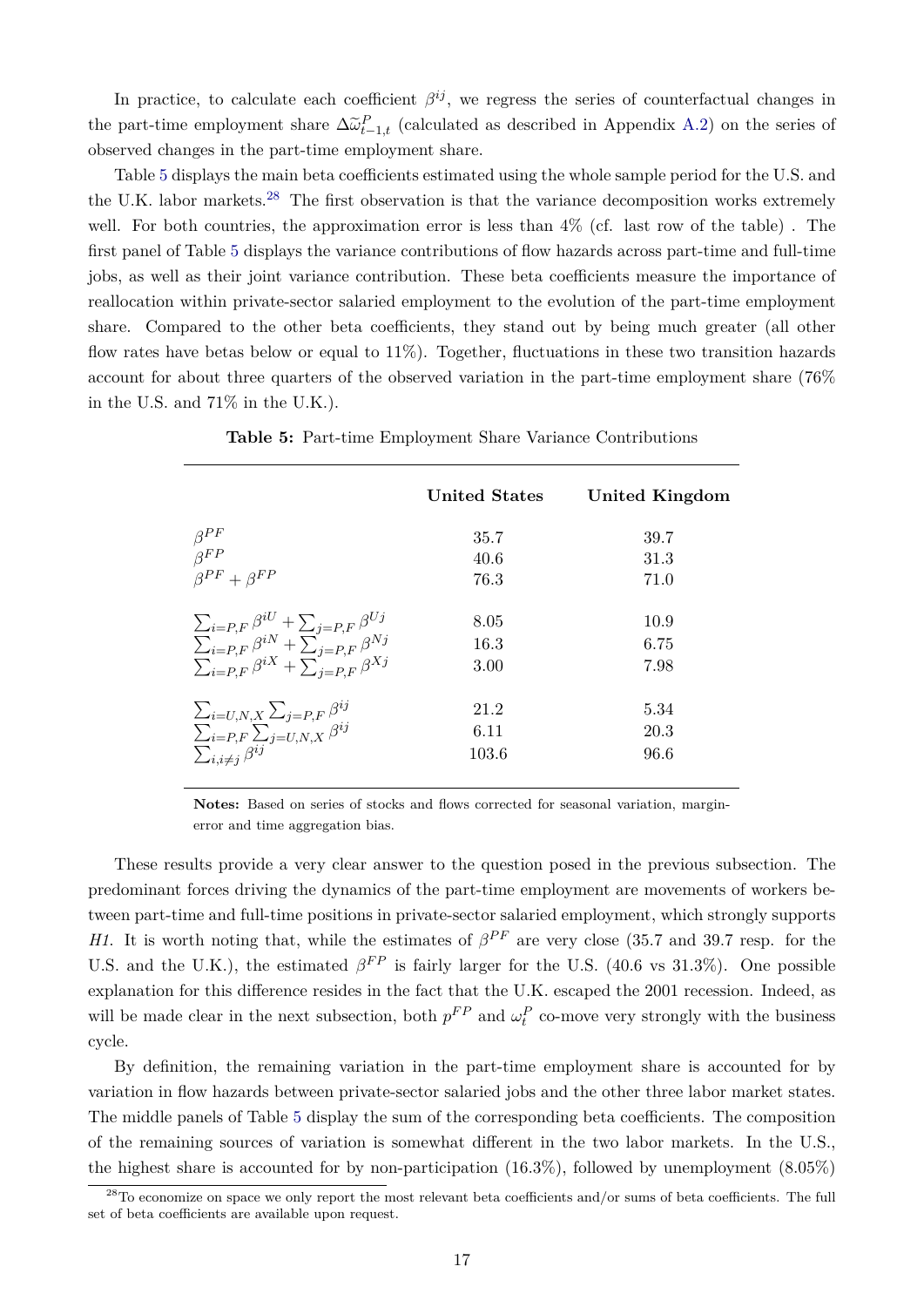and other employment (3%). In the U.K., unemployment is the main driver of between-reallocation is unemployment (10.9%), followed by other employment (7.98%) and non-participation (6.75%). In any case, the results for both countries offer poor support to the validity of *H2*, as non-employment flows account for a quarter (24.1%) of the variation in part-time employment in the U.S. and one-sixth to one-fifth of that variation (17.7%) in the U.K.

To conclude this description, the bottom panel shows aggregates of beta coefficients associated to inflows from  $U, N$  and X to private-firm salaried jobs (first row) and outflows from private-firm salaried jobs to  $U$ ,  $N$  and  $X$  (second row). The inflows to private-sector salaried jobs play a more important role in the dynamics of the part-time employment share in the U.S. (21.2 and 6.1% resp. for inflows and outflows). The same figures for the U.K. are respectively 5.34 and 20.3%. Overall, the greater importance of employment outflows to labor market dynamics in the U.K. vs. the U.S. is consistent with decompositions of the unemployment rate based on estimates of two- and three-state Markov chain models (see [Elsby et al.](#page-35-9) [\[2009\]](#page-35-9) and [Shimer](#page-37-0) [\[2012\]](#page-37-0) for the U.S., and [Gomes](#page-35-10) [\[2012\]](#page-35-10) and [Smith](#page-37-8) [\[2011\]](#page-37-8) for the U.K.).

## $\textbf{4.5} \quad$  The Dynamics of  $p^{PF}$  and  $p^{FF}$

We now take a closer look at the dynamics of the transition probabilities between part-time and full-time jobs. The plots in Figure [3](#page-20-0) display the time series of  $p^{PF}$  and  $p^{FP}$  over the whole sample period. The plots in the top panel display the evolution of  $p^{PF}$ . In the U.S., during the first decade of the observation window there is a clear upward trend in  $p^{PF}$ , which seems to be an important explanation for the steady decline in the part-time employment share during the same period (cf. Figure [2a\)](#page-13-2). The behavior of  $p^{PF}$  in the U.K. is more stable during this period. Despite the differences in volatility, both series display a similar behavior from about 2005 until the end of observation window, alternating spikes up and down around the same level. Somewhat puzzlingly, there is no obvious change in that pattern during the Great Recession. This is not at all the case for the behavior for the transition probability from full-time to part-time employment, whose series are displayed in the bottom panel of Figure [3.](#page-20-0) In both countries  $p^{FP}$  increases sharply at the onset of the recession, reaching a peak at the end of the Great Recession in the U.S. and at the end of the 1st dip in the U.K.. It is also noticeable that both series flatten out after the first impact, but never really recover to their pre-crisis levels, and actually start increasing again from 2014 onwards. When we consider the whole observation window, the plot for the U.S. indicates that a similar pattern occurred in the 2001 recession. Additionally, in both countries we see a clear upward trend in this transition probability.

## <span id="page-19-0"></span>**5 Why is Part-time Employment Cyclical?**

So far our investigation has narrowed the empirical description of the dynamics of the part-time employment share to fluctuations in transition probabilities across part-time and full-time jobs. In this section we advance a hypothesis to understand the source of these fluctuations, which we label *variable labor utilization*. This hypothesis posits that firms adjust the intensity with which they utilize their labor force in response to shocks to their environment. We assess its validity by producing a richer characterization of worker flows between part-time and full-time positions. We conclude our analysis by quantifying the importance of variable labor utilization for movements in hours per worker.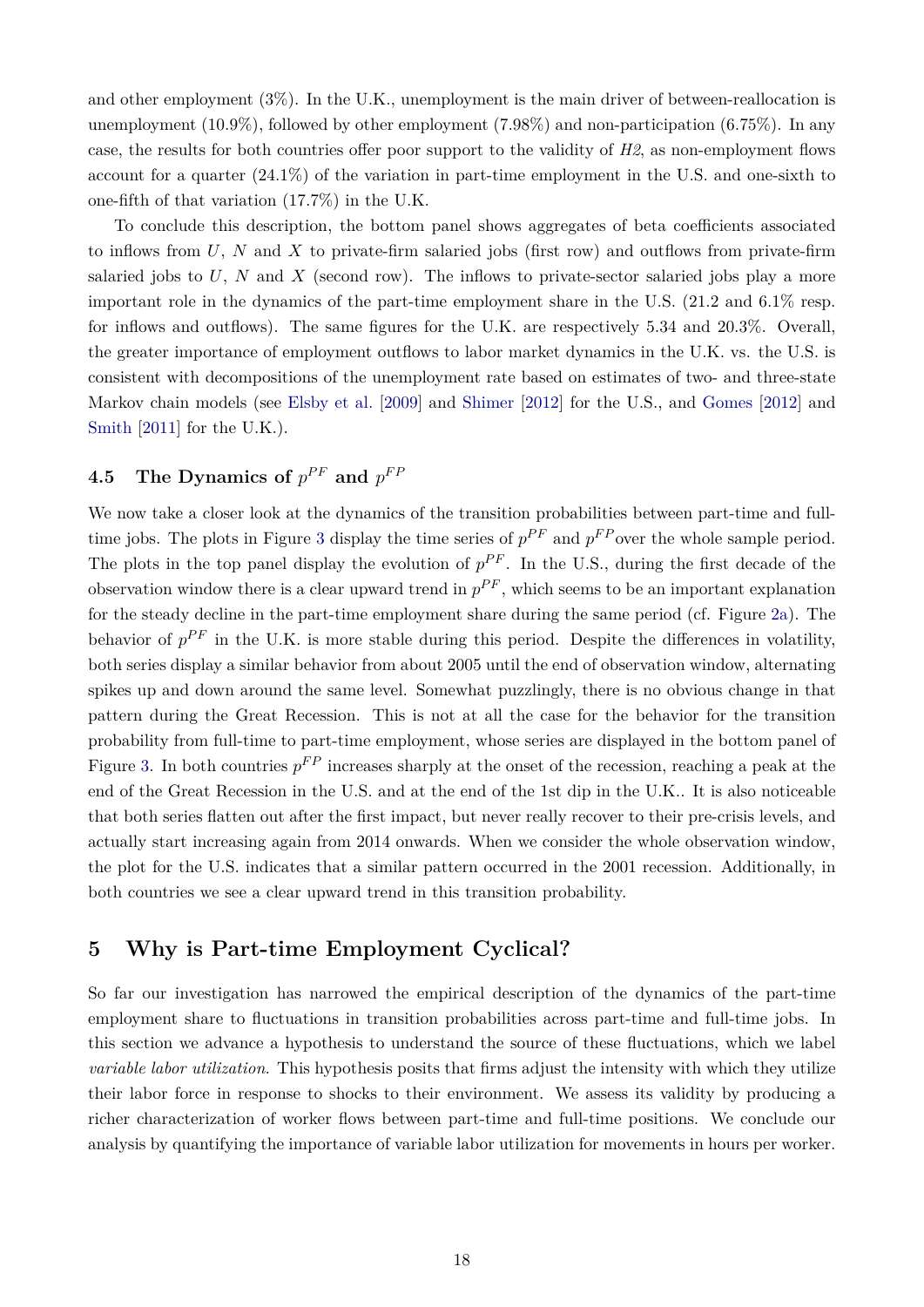<span id="page-20-0"></span>

**Figure 3:** Transition Probabilities between Part-Time and Full-time Employment

**Notes:** Sample: private-firm salaried workers. Based on series of transition probabilities adjusted for seasonal variation, margin error and time aggregation, expressed at a monthly frequency. Gray-shaded areas indicate recessionary periods.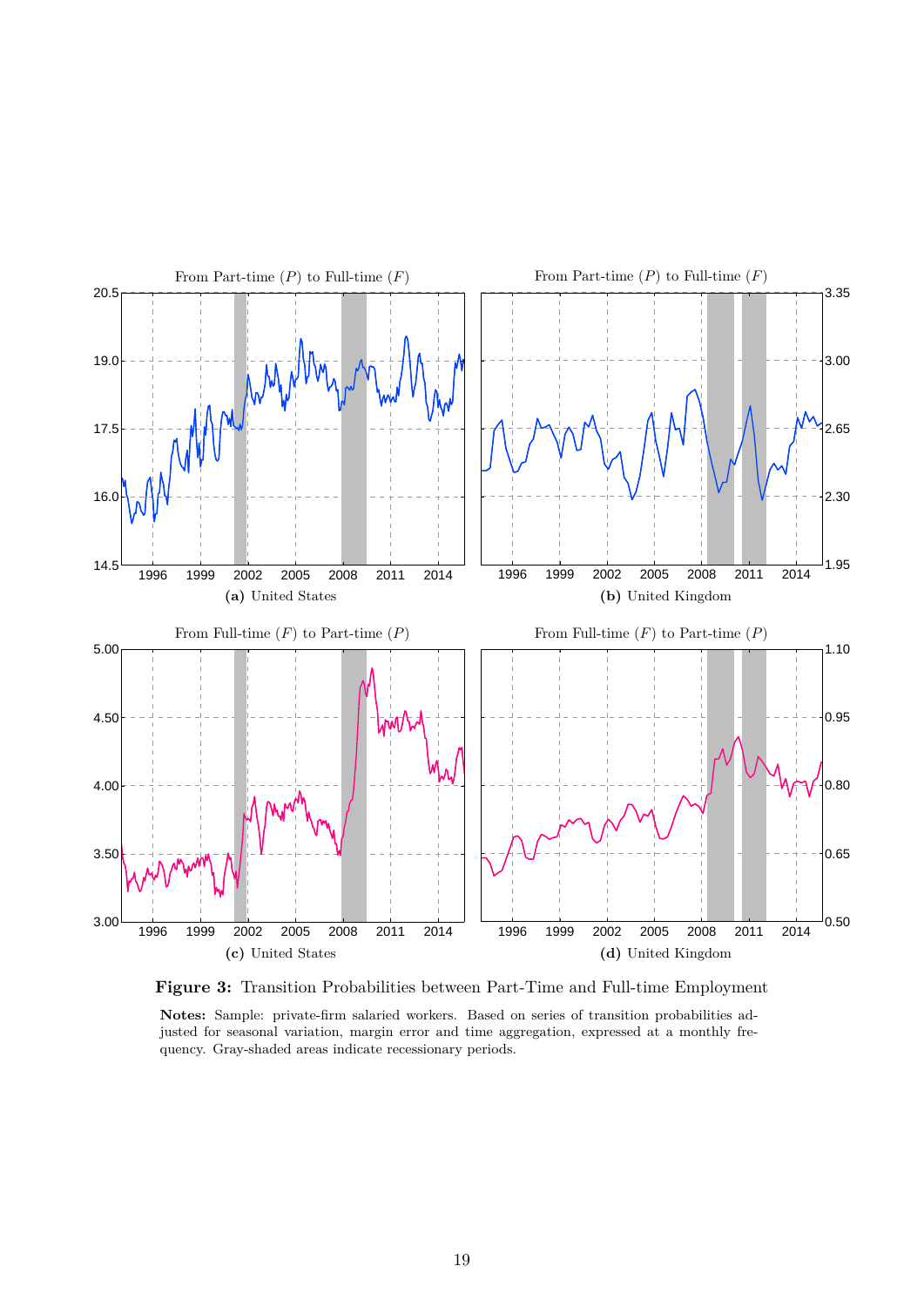#### <span id="page-21-1"></span>**5.1 The Variable Labor Utilization Hypothesis**

We conjecture that labor reorganization within the firm operates as an adjustment channel to various shocks. These shocks can affect either the firm's demand or the labor supply decisions of the firm's employees. The main idea is that in the presence of adjustment costs along the extensive margin (viz. hiring or firing costs), the intensive margin of labor adjustment (hours per worker) offers an alternative adjustment channel to smooth out the shock. This hypothesis can speak to what we observe in both cyclical upturns and downturns. When the economy is growing and competition for labor increases, firms may have an incentive to adjust the hours of their employees upwards in order to retain them. This prediction is consistent with a well-known notion of cyclical labor upgrading (see [Okun et al.](#page-36-7) [\[1973\]](#page-36-7), and [Moscarini and Postel-Vinay](#page-36-8) [\[2012\]](#page-36-8) for recent empirical evidence). Similarly, in a recession negative shocks to firms' profitability may prompt a reduction in labor costs, which can be made by putting some of their full-time employees on part-time hours. In labor markets where job requirements are increasingly specialized and suitable workers are hard to find, the opportunity cost of firing a worker can be very high. Moreover, in recessions workers' outside options are low, so that they more easily accept a reduction in labor income via a reduction in working hours. The labor hoarding hypothesis [\(Okun](#page-36-9) [\[1962\]](#page-36-9)) predicts similar patterns, but in its standard formulation requires that firms pay labor services in excess of those being provided by their employees.

In the following subsections we present evidence that is consistent with the labor adjustment story just described. First, we show that changes in the schedule of working hours along the part-time and full-time margin (and vice versa) occur predominantly at the employer level. Second, we document that workers who move between part-time and full-time jobs at the same employer experience large changes in working hours. Last, we find that the incidence of involuntary part-time employment following a transition from full-time to part-time work at the same employer increased dramatically during the Great Recession and its aftermath.

#### <span id="page-21-0"></span>**5.2 Transitions between Full-time and Part-time at the Same Employer**

We first quantify the importance of reallocation within the same employer for workers who move between full-time and part-time positions in two consecutive periods. We compute retention rates – the probability of remaining with the same employer – by estimating job-to-job transition probabilities in much the same fashion as [Fallick and Fleischman](#page-35-11) [\[2004\]](#page-35-11) and [Gomes](#page-35-10) [\[2012\]](#page-35-10) do, respectively, for the U.S. and the U.K. The CPS asks individuals who are in the survey and employed for two consecutive months whether they are employed with the same employer as in the previous month. The LFS collects information from individuals on the date at which they started working for their current employer (month/year), which can be used to measure the length of time of continuous employment with the same employer (in months). The structure of both surveys implies that estimates of retention rates are not subject to time aggregation bias.[29](#page--1-0)

In the first column of Table [6](#page-22-0) we report the sample means of the retention rates for transitions between part-time  $(P)$  and full-time  $(F)$  employment.<sup>[30](#page--1-0)</sup> We also computed retention rates for workers who remained employed in the same job category in two consecutive periods, and found retention rates around 97-98% (not reported). The latter figures are not surprising in light of what we know about job-to-job mobility, which affects only a small percentage of the workforce. However, the fact

 $^{29}$ For a worker reporting to be employed with the same employer on two consecutive periods we know that he experienced no intervening spells of either non-employment or employment with a different employer.

<sup>&</sup>lt;sup>30</sup>To obtain monthly figures for the U.K. we first compute the quarterly series and then take its cubic root.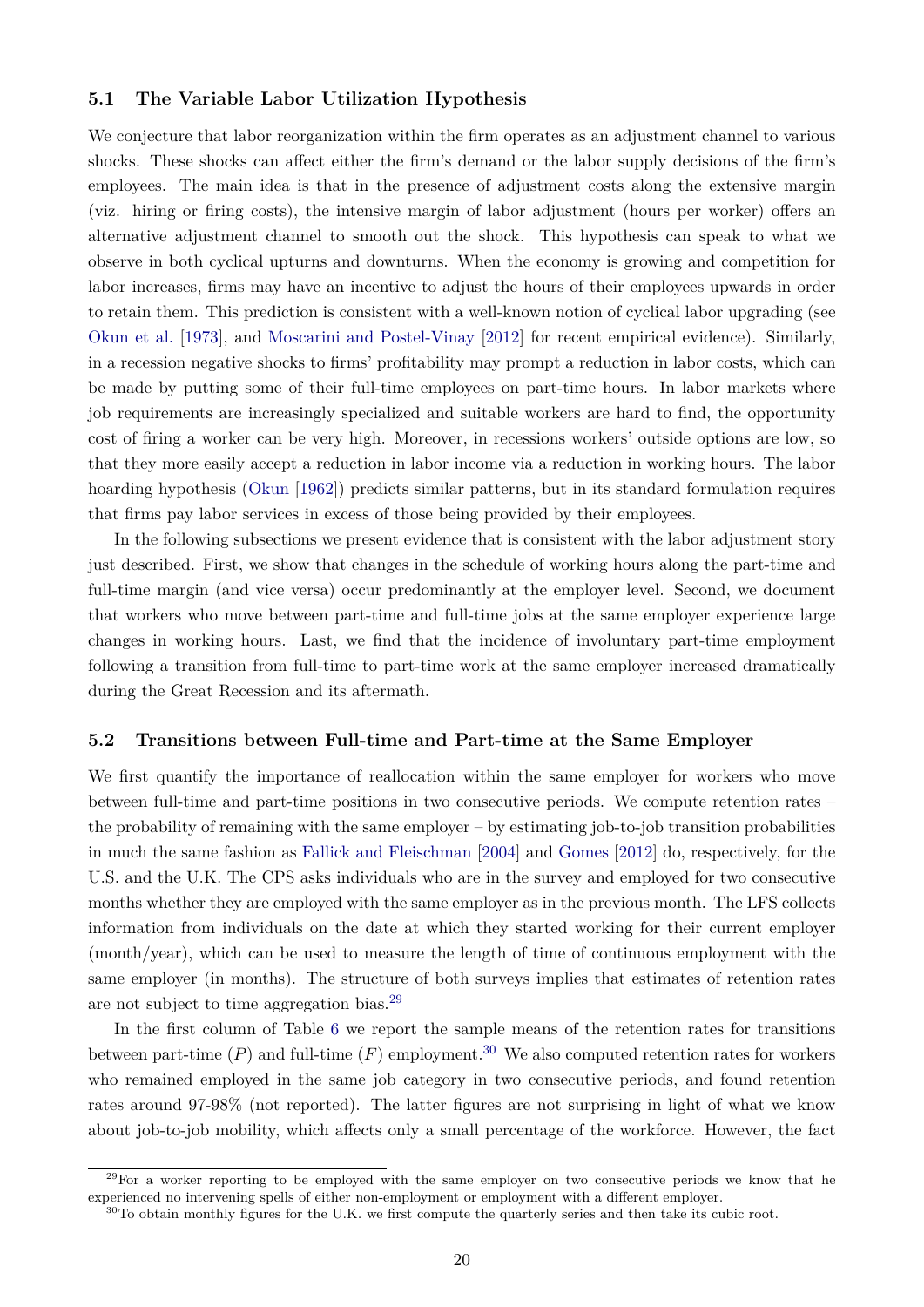that the retention rates are similarly elevated for workers who move between part-time and full-time jobs (Table [6\)](#page-22-0) is a new and surprising fact: whatever the transition we consider, the average retention rate is above 90%. It suggests that adjustments on the intensive margin occur predominantly within the firm, and possibly even within the same job. This evidence seems to contradict a common finding that jobs have fixed working hours, so that in order to adjust their labor supply workers need to move jobs (see [Blundell et al.](#page-34-5) [\[2008\]](#page-34-5) and references therein). In other words, it suggests that firms in the U.S. and the U.K. have flexibility in adjusting the working hours of their employees.

<span id="page-22-0"></span>

|                      | Average | Variance<br>Retention Rate Contribution $(\%)$ |
|----------------------|---------|------------------------------------------------|
| <b>United States</b> |         |                                                |
| From $P$ to $F$      | 92.8    | 92.2                                           |
| From F to P          | 93.9    | 95.2                                           |
| United Kingdom       |         |                                                |
| From P to F          | 91.8    | 89.2                                           |
| From F to P          | 95.4    | 96.8                                           |

**Table 6:** Transitions at the Same Employer

**Notes:** Sample: private-firm salaried workers. Based on stocks and flows corrected for seasonal variation, margin-error and time aggregation bias, expressed at a monthly frequency.

To better understand cyclical reallocation between part-time and full-time jobs at the same employer, we compute  $p^{FP}$  and  $p^{PF}$  conditional on staying with the same employer. Figure [4](#page-23-0) shows the monthly time series of those transition probabilities in both countries over the sample period. The more salient fact in the four plots is how closely the conditional transitions resemble their unconditional counterparts (cf. Figure [3\)](#page-20-0). The levels of the conditional transitions are slightly higher than the unconditional ones (note that the vertical axis is adjusted upwards for the top left chart), but the behavior over time is almost exactly the same. This indicates that within-firm reallocation is a constant feature of adjustment on the intensive margin, viz. not exclusive of either upturns or downturns. To quantify more precisely the role of transitions at the same employer for the variation of  $p^{FP}$  and  $p^{PF}$ , we report their variance contributions in the second column of Table [6.](#page-22-0)<sup>[31](#page--1-0)</sup> The estimated coefficients indicate that the dynamic evolution of transition probabilities between part-time and full-time jobs at the same employer account for 92 and 89% of the full transition probability respectively for the U.S. and the U.K. The coefficients for the reverse transition are even higher at 95 and 97%, respectively.

#### **5.3 Changes in Hours Worked at the Worker Level**

If firms are unable (e.g. because workers threat to quit) or reluctant (e.g. due to internal adjustment costs) to change the working hours of their employees, at the worker level we should not observe large

<sup>&</sup>lt;sup>31</sup>To be precise, the transition probabilities  $p^{FP}$  and  $p^{PF}$  can both be written as the sum of two joint probabilities: transition at the same employer and transition accompanied by a change in employer. The first joint probability is calculated as the product of unconditional probability and the respective retention rate. The second column of Table [6](#page-22-0) displays the coefficient obtained by regressing the unconditional transition probability on the respective joint transition probability at the same employer. In the regression both variables are in first-differences.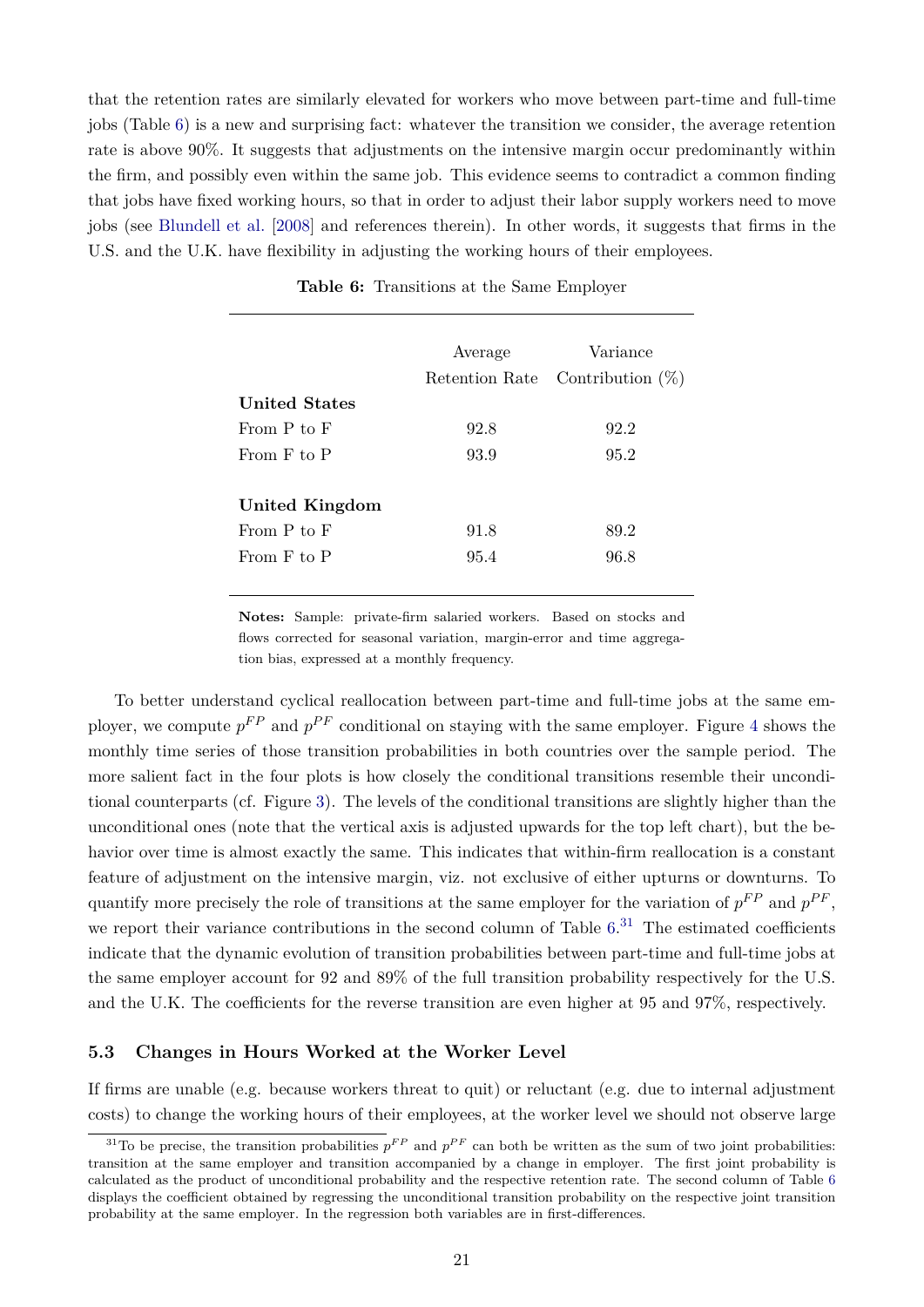<span id="page-23-0"></span>



**Notes:** Sample: private-firm salaried workers. Based on series of transition probabilities adjusted for seasonal variation, margin error and time aggregation, expressed at a monthly frequency. Gray-shaded areas indicate recessionary periods.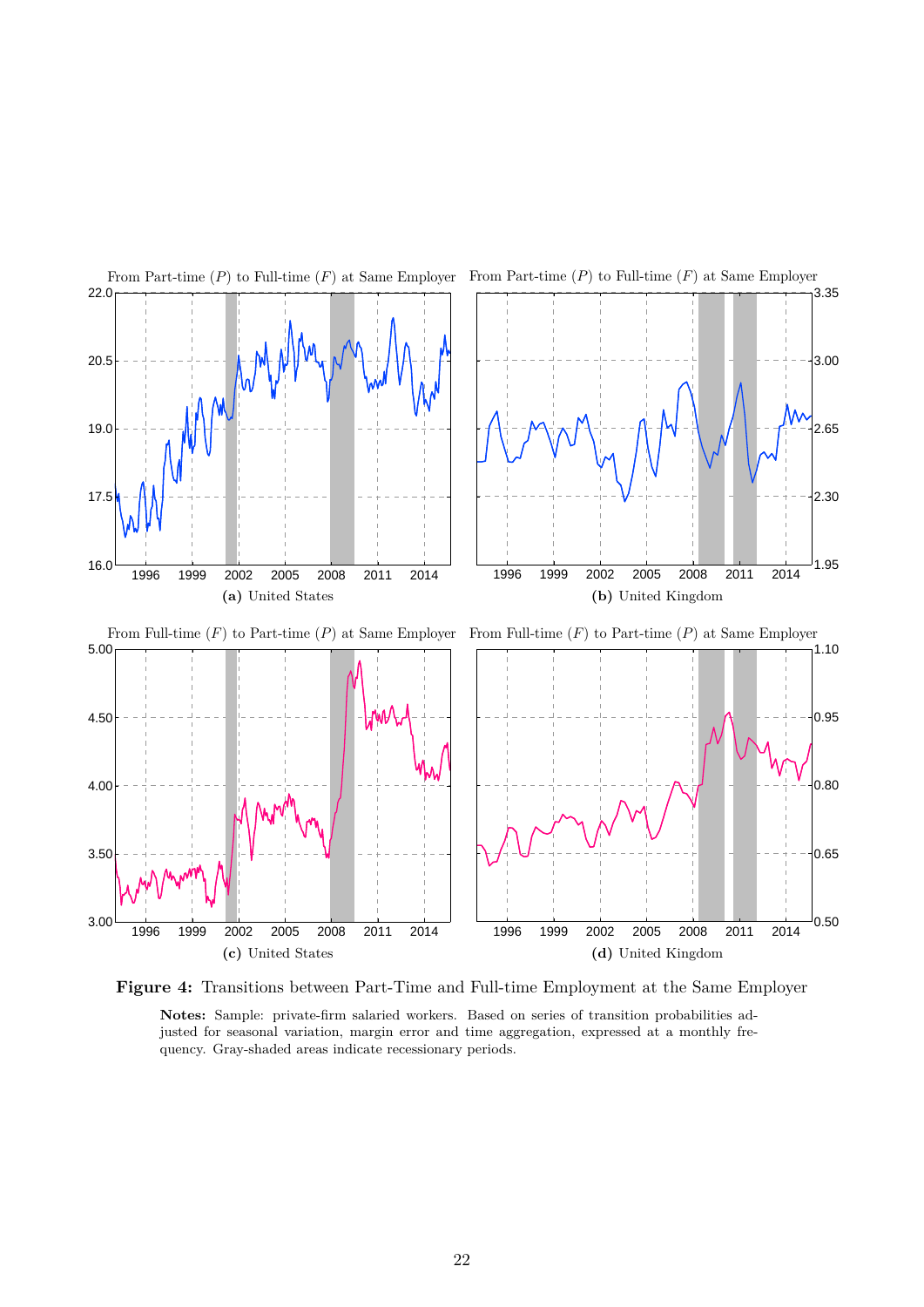changes in individuals' working hours for those workers who remain employed with the same employer. To confront that prediction, in Table [7](#page-24-0) we report the average change in usual hours for workers who stay at the same employer in two consecutive periods, calculated in two episodes: the Great Recession, and a five-year period immediately before it. For comparison, we compute the same statistics for those who change employers (movers).

Inspection of Table [7](#page-24-0) leads to some straightforward remarks. The first and more striking is that average changes in working hours for those moving between full-time and part-time positions at the same employer are large, both in normal and recessionary periods. They range between 12 and 13 weekly hours in the U.S. and the U.K., i.e. one and a half working days. These figures contrast with those measured for workers who remain in the same employer but do not change position, with values around zero in both full-time and part-time jobs. Second, compared to workers who in addition to a change of state (part-time or full-time) also move employer, the numbers are lower (about 5 to 6 hours less).<sup>[32](#page--1-0)</sup> This observation suggests that, in terms of changes in working hours, reallocation within the same employer may be distinct from an actual job change. In addition to consistency with the variable labor hypothesis, both remarks lead us to sidestep concerns that the increase in the part-time employment share is driven by transitions involving a small, economically negligible, change in hours worked.

<span id="page-24-0"></span>

|                      |         | Pre-recession period | Great Recession |               |  |
|----------------------|---------|----------------------|-----------------|---------------|--|
|                      | Stayers | <b>Movers</b>        | Stayers         | <b>Movers</b> |  |
|                      |         |                      |                 |               |  |
| <b>United States</b> |         |                      |                 |               |  |
| From F to P          | 12.6    | 17.3                 | 12.3            | 17.8          |  |
| From P to F          | $-12.7$ | $-17.0$              | $-12.3$         | $-17.4$       |  |
| Stay in F            | 0.07    | 0.64                 | 0.04            | 0.42          |  |
| Stay in P            | $-0.20$ | $-0.03$              | $-0.21$         | $-0.01$       |  |
|                      |         |                      |                 |               |  |
| United Kingdom       |         |                      |                 |               |  |
| From F to P          | 13.1    | 19.5                 | 12.3            | 19.1          |  |
| From P to F          | $-12.2$ | $-17.8$              | $-12.1$         | $-18.8$       |  |
| Stay in F            | 0.11    | 1.19                 | 0.08            | 1.51          |  |
| Stay in P            | $-0.11$ | $-0.18$              | $-0.06$         | $-0.14$       |  |
|                      |         |                      |                 |               |  |

**Table 7:** Average Change in Hours across Job Types

**Notes:** Sample: private-firm salaried workers. Based on averages of seasonally adjusted series of usual hours per worker. The pre-recession period comprises observations from the five-year period before the Great Recession in each country.

 $32$ It is interesting to notice that, although the mean change in hours for transitions at the same employer is considerably lower than the difference in mean working hours across the two job categories (cf. Table [3\)](#page-14-1), the figures come very close for transitions accompanied by a change of employer (17-18 weekly hours in the U.S., 18-20 in the U.K.).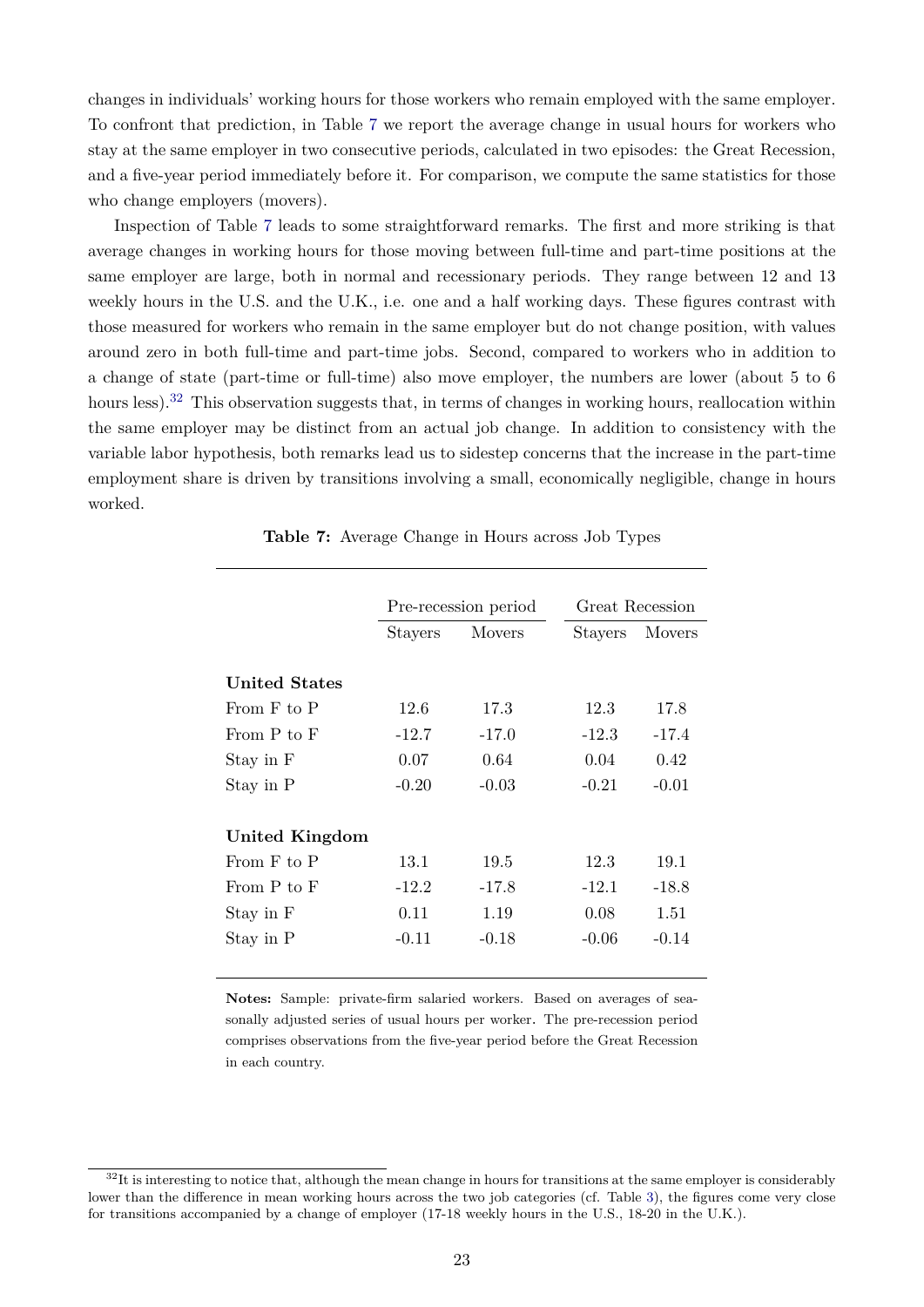#### **5.4 Involuntary Transitions to Part-time Work at the Same Employer**

The idea that firms can vary the intensity with which they utilize labor, and that doing so (via lower labor compensation) allows them to reduce operating costs, suggests that economic downturns are periods of elevated reductions in labor utilization. This phenomenon is likely reinforced by the fact that workers' bargaining power is lower in recessions, which makes it easier for firms to engage in labor reorganization. In line with this story, we observe that the fraction of involuntary part-time workers increases dramatically during economic downturns.

Both the BLS and the ONS ask survey respondents the reasons for working part-time. This allows us to identify involuntary part-time work. In the U.S., involuntary part-time workers are those individuals who report working part-time for economic reasons. The BLS lumps together two situations to define part-time work for economic reasons: the inability to find a full-time job and part-time work that stems from slack work/unfavorable business conditions. In the U.K., the LFS asks respondents who report working on a part-time basis if they accepted a job with a lower schedule of working hours because they could not find a full-time job.[33](#page--1-0)

<span id="page-25-0"></span>

**Figure 5:** Incidence of Involuntary Part-time Work in Transitions towards Part-time Jobs **Notes:** Sample: private-firm salaried workers. Based on series of transition probabilities adjusted for seasonal variation, margin error and time aggregation, expressed at a monthly frequency. Gray-shaded areas indicate recessionary periods.

Figure [5](#page-25-0) plots the share of transitions from full-time to part-time at the same employer which are involuntary from the workers' perspective. The first reason for involuntary part-time work recorded by the CPS, the inability to find a full-time job, is similar to the definition used by the LFS. In the two plots, the dashed lines denote the share of entrants to part-time work who do so because they cannot find a full-time job. The levels and countercyclical pattern of the dashed series are very similar in the two countries. The solid line on left-hand side plot measures the share of individuals who are working part-time this period because of slack demand in their current job. The level of this series is about twice that of the dashed line in normal times and more strongly countercyclical (reaching 32% at the peak of the Great Recession). This suggests involuntary part-time work due to slack demand

<sup>&</sup>lt;sup>33</sup>Since the question pertains to a decision taken at the time of acceptance of a new job, in every quarter we only consider responses for workers who just moved to a part-time job.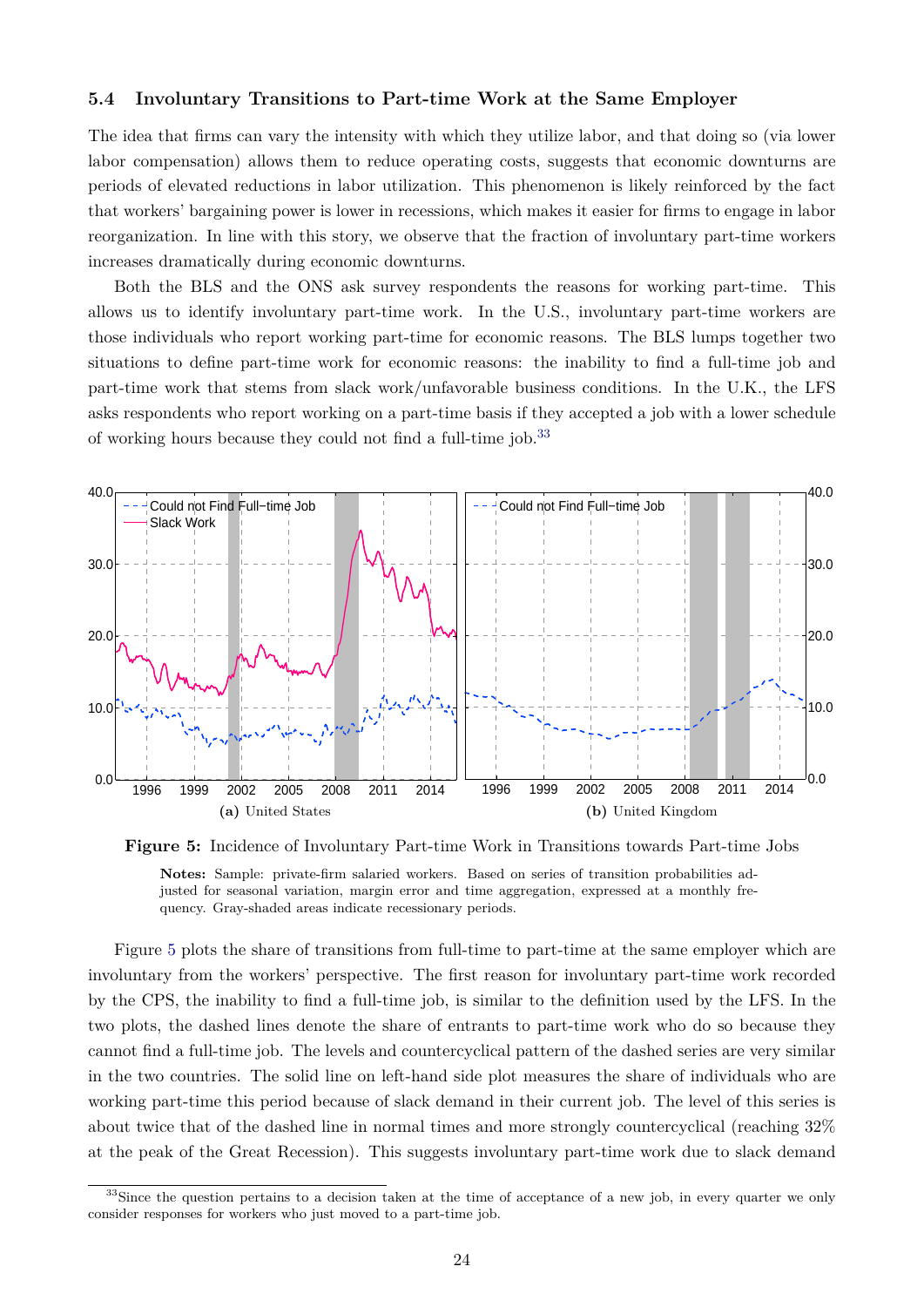conditions plays a prominent role in the increase of the part-time employment share in the  $U.S.^{34}$  $U.S.^{34}$  $U.S.^{34}$  This finding supports the view that firms adjust the hours of their employees downwards, and that, lacking a better alternative, workers accept a reduced schedule of working hours. Unfortunately, the LFS does not collect this information, so we cannot reach the same conclusion for the U.K. labor market. However, in light of the very strong resemblance between the two countries in every other dimension of part-time employment we have documented so far, it seems reasonable to conjecture that similar patterns of slack work are at play in the U.K.

#### **5.5 Taking Stock**

By way of conclusion of our quantitative analysis, we attempt to answer the following question: What portion of fluctuations in hours per worker can be accounted for by the dynamics of transitions between part-time and full-time jobs at the same employer? To answer it, we construct counterfactual series of changes in hours per worker. Its main ingredient is the series of changes in the part-time employment share driven by movements over time in transition probabilities between part-time and full-time jobs at the same employer. To predict that series we first re-estimate the Markov chain model (equation [5\)](#page-15-0) replacing the series of  $p^{PF}$  and  $p^{FP}$  by their counterparts at the same employer (i.e. the joint transition probabilities). Next, building on the structure of the chain-weighted series decomposition (cf. equation [2\)](#page-10-0), we construct the series of changes in hours per worker by weighing changes in the part-time employment share by two-period averages of the series of hours per worker in full-time and part-time jobs (cf. equation [\(3\)](#page-10-1)). Finally, we use this series to quantify the variance contribution of the dynamics of the part-time/full-time reallocation at the same employer to observed changes in hours per worker.

The results of that exercise show that, over the sample period, about 30% of the dynamics of hours per worker are explained by variable labor utilization (defined as transitions directly between part-time and full-time jobs at the same employer). In our view, this figure is far from negligible since, as noted in Subsection [3.2,](#page-10-2) periods of tranquil economic times outnumber periods of cyclical swings when we consider the whole sample. If we focus on the Great Recession and its aftermath, the share of the cumulative change in hours per worker accounted for variable labor utilization is 50% for the U.S. and 59% for the U.K., hence underscoring the importance of this channel during the slow recovery.

## <span id="page-26-0"></span>**6 Robustness**

In this section we describe a number of hypotheses that offer alternative explanations for our findings, as well as their interpretation, and report empirical results that lead us to reject them. To facilitate the interpretation of this section, we summarize the main results of the paper in Appendix [B.4.](#page-47-0)

#### <span id="page-26-1"></span>**6.1 Hypothesis 1: Compositions Effects**

A possible explanation for the countercyclical pattern of part-time employment in both the U.S. and the U.K. is that it results from changes in the demographic, occupation and industry structure of employment. If the business cycle shifts the composition of employment across labor market segments that differ in terms of their incidence of part-time employment, then the increase in the aggregate

<sup>&</sup>lt;sup>34</sup>In a companion paper [\(Borowczyk-Martins and Lalé](#page-34-11) [\[2016\]](#page-34-11)) we undertake a detailed investigation of involuntary part-time work in the U.S. labor market.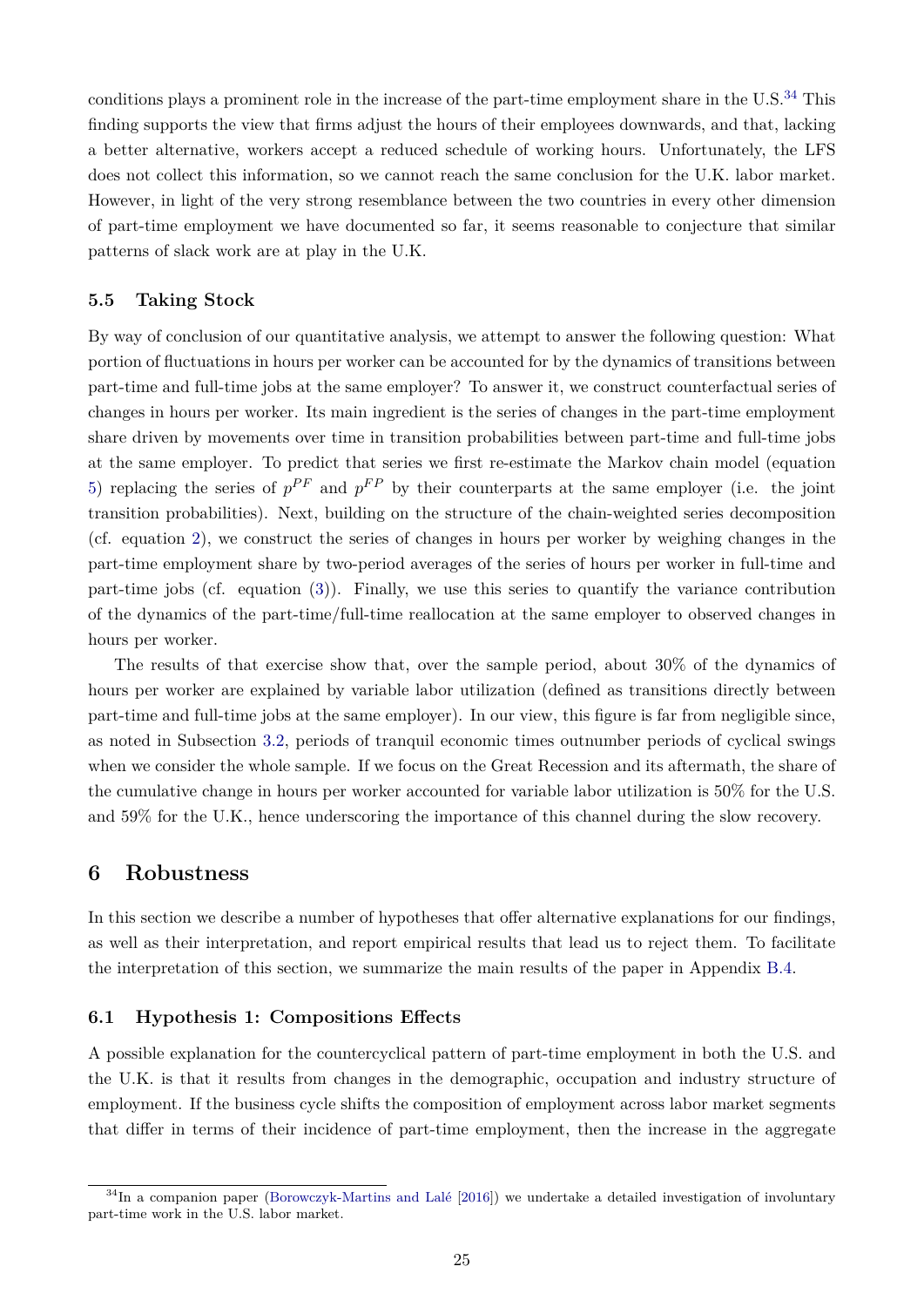part-time employment share obtains mechanically. A common example concerns employment in construction, which is usually more responsive to the business cycle than employment in the service industries. Since part-time contracts are used more intensively in service industries relative to the construction sector, the part-time employment share may increase simply because in recessions the share of employment accounted for by service-based industries increases.

#### **Assessment**

For this hypothesis to be valid the distribution of part-time employment needs to be heterogeneous across different partitions of the employed population (e.g. by gender, age etc.). To obtain a preliminary assessment of those patterns, we compare the composition of overall employment with that of part-time employment, and describe the incidence of part-time employment in different groups of workers defined by demographic characteristics, occupations and industries of employment. For sake of space, we report these results in subsection [B.3](#page-44-0) of Appendix [B.](#page-42-0) The main conclusion we draw from that exercise is that there is a significant degree of heterogeneity in part-time employment shares across different segments and that its extent and patterns are quite similar across the two countries.

To obtain a more complete assessment of the role of composition effects, we construct counterfactual part-time employment shares controlling for changes in the composition of employment in terms of demographic characteristics, occupations and industries.<sup>[35](#page--1-0)</sup> We then compare the actual trough-topeak change in the part-time employment share with the changes that would have obtained had the structure of the economy not evolved since the beginning of the Great Recession.

Table [8](#page-28-0) reports actual and counterfactual trough-to-peaks in the part-time employment share in the U.S. and the U.K. labor markets.<sup>[36](#page--1-0)</sup> Beginning with the U.S., the reference point is the observed trough-to-peak increase in the part-time employment share, of 3.13 percentage points (pp), displayed in column (1). As can be seen in columns  $(2)$ –(4), controlling for changes in the demographic characteristics of employed workers entails very similar trough-to-peak changes. As a matter of fact, changes in the composition of age and educational attainment of employment since the beginning of the Great Recession seem to have dampened the measured increase in the part-time employment share. On the other hand, the increase in the share of female workers has had the opposite effect. In any case, both effects are quantitatively negligible.

Columns  $(5)-(8)$  $(5)-(8)$  $(5)-(8)$  and  $(9)-(12)$  of Table 8 assess the contribution of labor reallocation across occupations and industries, respectively, to the evolution of the part-time employment share. Changes to the industry structure of employment have had a larger effect on the part-time employment share. When we shut down this channel, the increase in the part-time employment share is lower by about 0.6 pp. This figure is 0.4 pp when labor reallocation across occupations is shut down. Both, however, represent a rather modest composition effect when measured in relative terms: the first one amounts to only about one-fifth of the actual increase in the part-time employment share (2.53 vs. 3.13 pp).

<sup>35</sup>To calculate these counterfactual part-time employment shares, we first pool together the cross-sections spanning the period of the Great Recession along with the cross-section for the period immediately before the Great Recession (our "control group"). Denoting by  $t_0$  the before-recession cross-section and by  $t_1$  a given cross-section from the period  $t_0 + 1$  onwards, we define an indicator that takes the value of one if an observation i is in cross-section  $t_1$  and is zero if it is in cross-section  $t_0$ . We run a Logistic regression of this indicator against a set of individual controls and use this model to compute  $\pi_i$ , the predicted probability that an observation i is in cross-section  $t_1$ . We multiply the cross-sectional weight of observation i by  $(1 - \pi_i)\pi_i^{-1}$  to obtain a re-weighed observation i that holds constant to their pre-recession levels the set of characteristics included in the regression.

<sup>36</sup>We only report results based on our sample of interest (private-sector employees). The findings are similar using less restrictive samples (e.g. including the self-employed, public sector etc.), indicating that selection into our preferred sample does not drive the results. Results are available on request.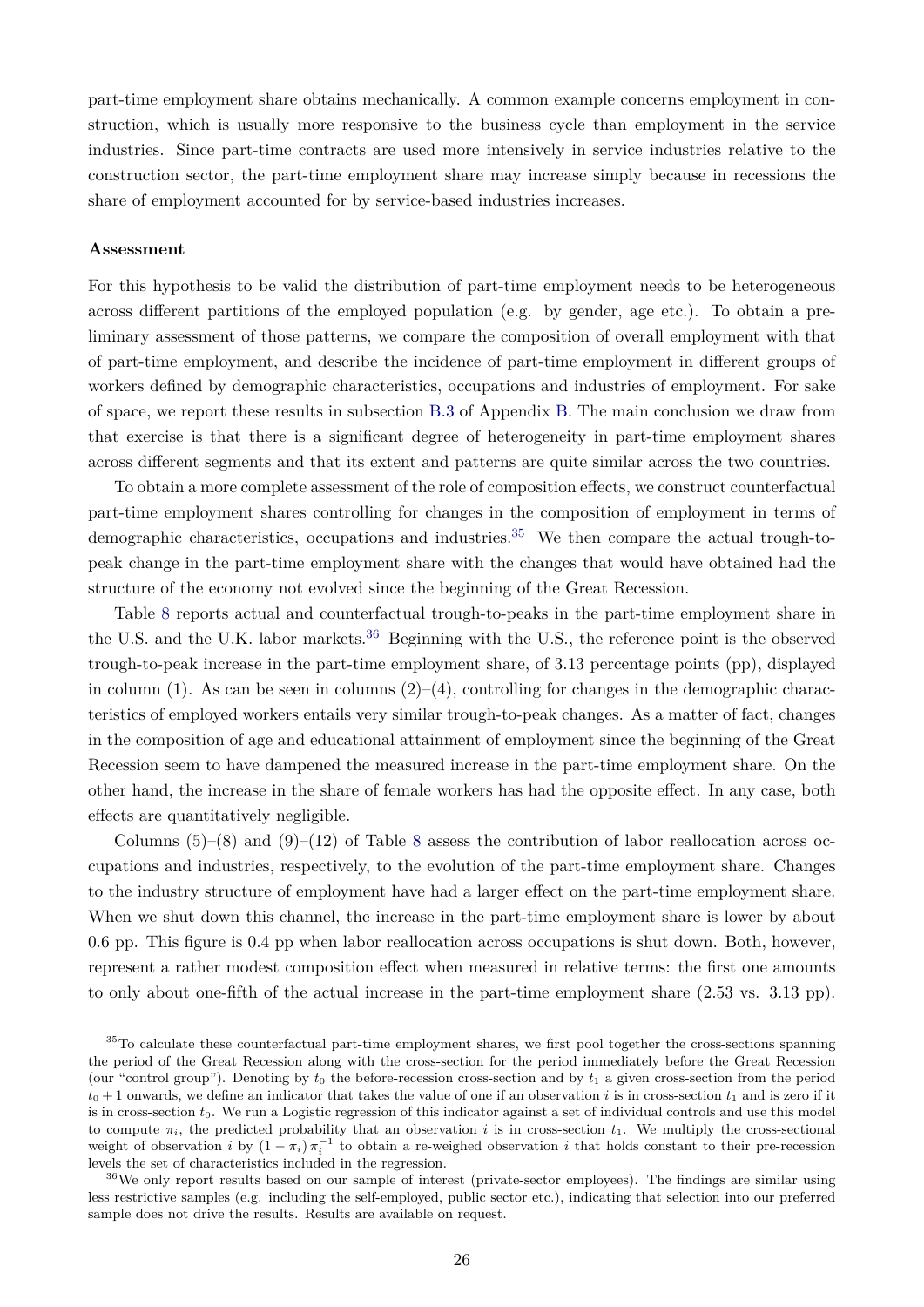<span id="page-28-0"></span>

|      | Actual            |                   | Demographics      |                   |      |                   | Occupation        |      |      | Industry |            |      |
|------|-------------------|-------------------|-------------------|-------------------|------|-------------------|-------------------|------|------|----------|------------|------|
|      |                   |                   |                   |                   |      |                   | Controls          |      |      |          | Controls   |      |
|      |                   | Age               | Sex               | Edu.              | Only | Age               | Sex               | Edu. | Only | Age      | <b>Sex</b> | Edu. |
|      | $\left( 1\right)$ | $\left( 2\right)$ | $\left( 3\right)$ | $\left( 4\right)$ | (5)  | $\left( 6\right)$ | $\left( 7\right)$ | (8)  | (9)  | (10)     | (11)       | (12) |
| U.S. | 3.13              | 3.70              | 2.97              | 3.30              | 2.70 | 3.20              | 2.73              | 2.73 | 2.53 | 3.13     | 2.58       | 2.64 |
| U.K. | 3.11              | 4.31              | 4.06              | 4.92              | 2.51 | 4.11              | 4.04              | 3.76 | 5.31 | 6.09     | 5.24       | 4.56 |

**Table 8:** Assessing Hypothesis 1: Composition Effects

**Notes:** All entries in the table are percentage point differences. Column (1): Actual trough-to-peak change in the parttime employment share. Columns  $(2)-(4)$ : Counterfactual trough-to-peak changes controlling for a quartic in age  $(2)$ , sex (3) and educational attainment (4). Column (5): Counterfactual trough-to-peak change controlling for occupation of employment. Columns (6)–(8) Counterfactual trough-to-peak changes controlling for occupation in addition to a quartic in age (6), sex (7) and educational attainment (8). Column (9): Counterfactual trough-to-peak change controlling for industry of employment. Columns (10)–(12): Counterfactual trough-to-peak changes controlling for industry in addition to a quartic in age (10), sex (11) and educational attainment (12). Education categories. U.S.: "Less than high-school", "High-school graduates", "Some college" and "College or higher education". U.K.: "Primary education (below GCSE)", "Secondary Education (A-level, GCSE or equivalent)" and "Higher Education or more". Occupations and Industries. US: Two-digit categories of the 2000 Census classification schemes. U.K.: Two-digit occupation groups of the Standard Occupational Classification of 2000. Since a new classification was introduced in 2011q1 (SOC 2011), trough-to-peak changes reported in columns  $(5) - (8)$  for the U.K. are computed in the period  $2008q02 - 2010q04$ . The observed trough-to-peak in that interval is 2.57 percentage points. Industries are the 17 sections of the Standard Industry Classification of 1992.

These findings all point to the conclusion that changes in the part-time employment share are not driven by composition effects.

The results for the United Kingdom displayed in Table [8](#page-28-0) convey a similar picture. This said, some remarks are in order. First, while the observed trough-to-peak in the part-time employment share is similar *in levels*, in relative terms the increase is smaller in the U.K. This means the recessionary response of part-time employment has been more modest in the U.K., which is consistent with the more modest response of unemployment observed in this country.<sup>[37](#page--1-0)</sup> Second, even more so than in the U.S., shifts in the composition of employment by worker characteristics have dampened the increase in the part-time employment share in the U.K. Third, the trough-to-peaks controlling for occupational reallocation are calculated on a shorter time window due to data constraints (from 2008q2 to 2010q4).[38](#page--1-0) In this period the actual trough-to-peak in the part-time employment share is 2.57 pp. Fourth, for some specifications counterfactual trough-to-peaks can be substantially larger than the observed one (up to 6.09 in column (6)). If anything, these results offer a stronger rejection of the composition effect hypothesis. In conclusion, the picture that emerges from this accounting exercise is a clear one: the composition effect hypothesis explains a negligible part of the recessionary increase in part-time work.

<sup>&</sup>lt;sup>37</sup>The peak-to-trough of the unemployment rate was 5.7 pp for the U.S. and 3.2 pp in the U.K.

<sup>38</sup>The Standard Occupations Classification was updated in 2011q1 and a large number of two-digit occupational categories are not consistent across the two periods. For this reason the occupation-based counterfactuals are computed on a shorter window of time.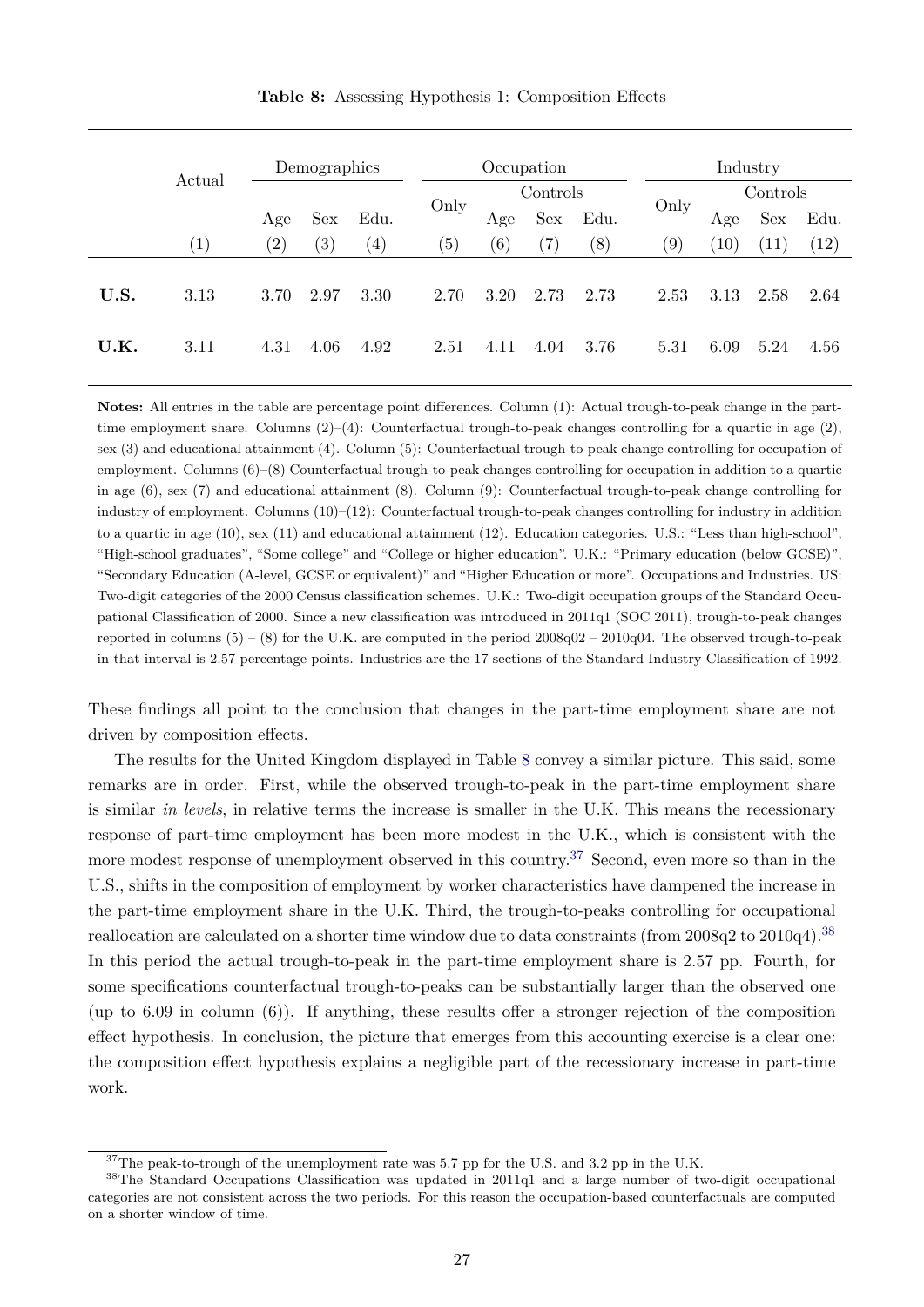#### **6.2 Hypothesis 2: Multiple Jobholding**

Our main sample of interest includes individuals who, at the time of the survey interview, have more than one job (the so-called multiple jobholders). Multiple jobholders are likely to combine jobs with different schedules of working hours, say a full-time and part-time job, or two part-time jobs. Their inclusion in the sample may bias the evolution of the part-time employment share. For example, suppose that for the majority of these workers the second job is a part-time one, which they use as a buffer against the risk of losing the primary job. Then, part of the increase in the part-time employment share during the recession will result from the higher probability of multiple jobholders to remain in the sample with a part-time job. The inclusion of multiple jobholders is likely to be even more problematic in analyses based on worker flows. Consider an individual who holds a full-time job and a part-time job in period  $t - 1$  and who loses her full-time job at period t. Our accounting framework will erroneously record this case as an individual transition from full-time to part-time employment between  $t-1$  and  $t$ .

#### **Assessment**

To purge our findings from the effects of multiple jobholders, we recompute the main results of our analysis based on a sample which excludes any individual who holds multiple jobs at either  $t - 1$  or t. The results are displayed in Table [9.](#page-30-0) The main conclusion is that most results are quantitatively very close to the baseline ones. In part, these results from the small share of employment accounted for by multiple jobholders. The U.S. results are slightly more sensitive. The coefficient  $\gamma^{\text{share}}$  increases almost 10 percentage points, attributing greater importance to variation in part-time employment to explain the dynamics of hours per worker. On the other hand, the beta coefficient associated to transitions from full-time to part-time,  $\beta^{FP}$ , is reduced by 7 percentage points. In the U.K. the most noticeable difference concerns the lower increase in the part-time employment share during the Great Recession (from 2.91 to 2.19 percentage points). Despite these differences, our findings are strongly robust to the removal of multiple jobholders.

#### **6.3 Hypothesis 3: The Definition of Part-time Employment**

The definition of part-time employment considered in our analysis is commonly used in the U.S. and U.K. labor markets.<sup>[39](#page--1-0)</sup> As stated in the introduction, the fact that this definition informs specific legislation creates a relevant margin for the decisions of employers and employees. However, insofar as there are no technological factors determining the separation between a part-time and a full-time job at exactly 35 usual hours, or that existing institutions based on that threshold pose only a limited constraint on agents' decisions, our results should broadly hold for alternative definitions of part-time employment. On the other hand, we cannot rule out that part of what we label reallocation between part-time and full-time employment is the fabrication of small movements in individuals' working hours

<sup>&</sup>lt;sup>39</sup>In the U.S., whether an employee is considered full-time or not is determined by the employer, viz. the Fair Labor Standards Act (FLSA) does not define full-time or part-time employment; see [http://www.dol.gov/general/topic/](http://www.dol.gov/general/topic/workhours/full-time) [workhours/full-time](http://www.dol.gov/general/topic/workhours/full-time). When there is sufficient differentiation between full-time and part-time workers (so that the FLSA's rule of consistent treatment across employees is circumvented), it is not unusual not to pay benefits such as vacation pay, holidays, personal days, health-care, and retirement benefits for part-time employees. As a result, the threshold of 34 (sometimes 39) weekly hours *de facto* plays an important role in dictating practices regarding part-time work. Similarly, in the U.K. there is no legal definition of part-time employment, although full-time status is usually granted to those who work at least 35 usual hours per week (see the Government's information on part-time contracts in the following webpage <https://www.gov.uk/part-time-worker-rights>. We accessed the webpage last time on March 11 2016.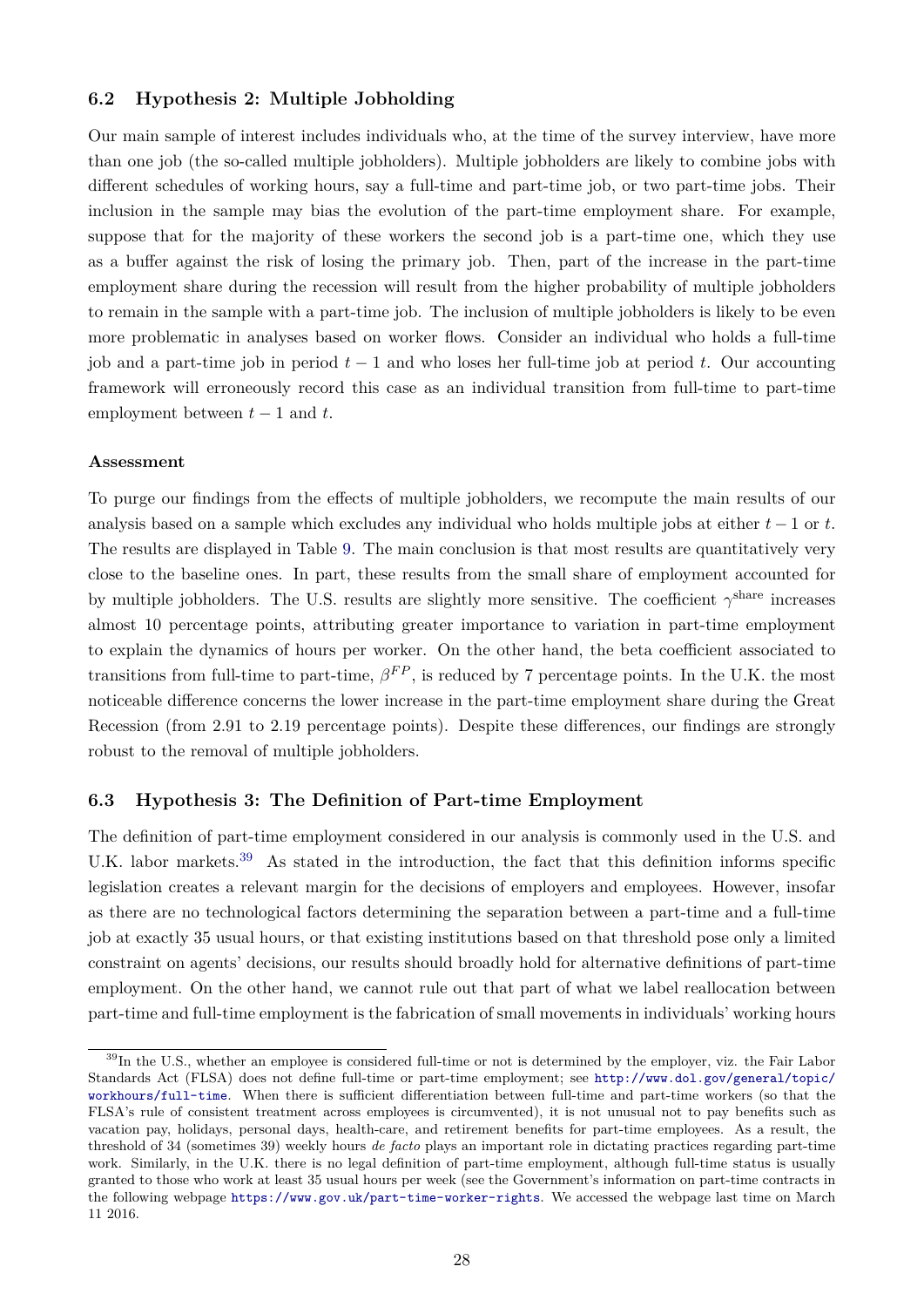<span id="page-30-0"></span>

|                                                                                          | <b>United States</b> | United Kingdom     |
|------------------------------------------------------------------------------------------|----------------------|--------------------|
| $\gamma^{\text{share}}$ – Sample period                                                  | 65.7                 | 49.2               |
| $\Delta h_{t_0,t_1}$ : $\Delta_{t_0,t_1}^{\text{share}}$ – Great Recession               | $-0.75 : -0.60$      | $-0.80 : -0.66$    |
| $\Delta h_{t_0,t_1}$ : $\Delta_{t_0,t_1}^{\text{share}}$ – 2 years after Great Recession | $-0.63 : -0.61$      | $-0.52 : -0.51$    |
| Peak to trough $\omega_t^P$ – Great Recession                                            | 2.94                 | 2.19               |
| $\beta^{PF}$ : $\beta^{FP}$ : $\beta^{PF}$ + $\beta^{FP}$                                | 33.2:32.3:65.4       | 40.3 : 31.6 : 71.9 |
| Variance Contribution of Transitions<br>at the Same Employer: $p^{PF}$ : $p^{FP}$        | 93.9 : 96.8          | 90.4:97.8          |

#### **Table 9:** Assessing Hypothesis 2: Multiple Jobholding

**Notes:** Sample for the part-time employment share and hours: private-firm salaried workers. Changes in hours (second and third row) are based on seasonally adjusted series of usual hours per worker and the part-time employment share at a quarterly frequency. For the U.S., the series are quarterly averages of the monthly series. For the U.K. where the Great Recession involved a double-dip, the end of recession date is the end of the second recession (2012q1). The variance contributions (last two rows) are based on series of stocks and flows corrected for seasonal variation, margin error and time aggregation bias.

#### **Table 10:** Assessing Hypothesis 3: The Definition of Part-time Employment

<span id="page-30-1"></span>

|                                                                                          | <b>United States</b> | United Kingdom  |
|------------------------------------------------------------------------------------------|----------------------|-----------------|
| $\gamma^{\text{share}}$ – Sample period                                                  | 48.3                 | 41.4            |
| $\Delta h_{t_0,t_1}$ : $\Delta_{t_0,t_1}^{\text{share}}$ – Great Recession               | $-0.78 : -0.45$      | $-0.83: -0.61$  |
| $\Delta h_{t_0,t_1}$ : $\Delta_{t_0,t_1}^{\text{share}}$ – 2 years after Great Recession | $-0.66 : -0.48$      | $-0.54 : -0.42$ |
| Peak to trough $\omega_t^P$ – Great Recession                                            | 2.06                 | 2.42            |
| $\beta^{PF}$ : $\beta^{FP}$ : $\beta^{PF}$ + $\beta^{FP}$                                | 34.1:24.2:58.3       | 54.4:30.7:85.1  |
| Variance Contribution of Transitions<br>at the Same Employer: $p^{PF}$ : $p^{FP}$        | 93.0:94.3            | 90.5 : 96.7     |

**Notes:** Sample for the part-time employment share and hours: private-firm salaried workers. Changes in hours (second and third row) are based on seasonally adjusted series of usual hours per worker and the part-time employment share at a quarterly frequency. For the U.S., the series are quarterly averages of the monthly series. For the U.K. where the Great Recession involved a double-dip, the end of recession date is the end of the second recession (2012q1). The variance contributions (last two rows) are based on series of stocks and flows corrected for seasonal variation, margin error and time aggregation bias.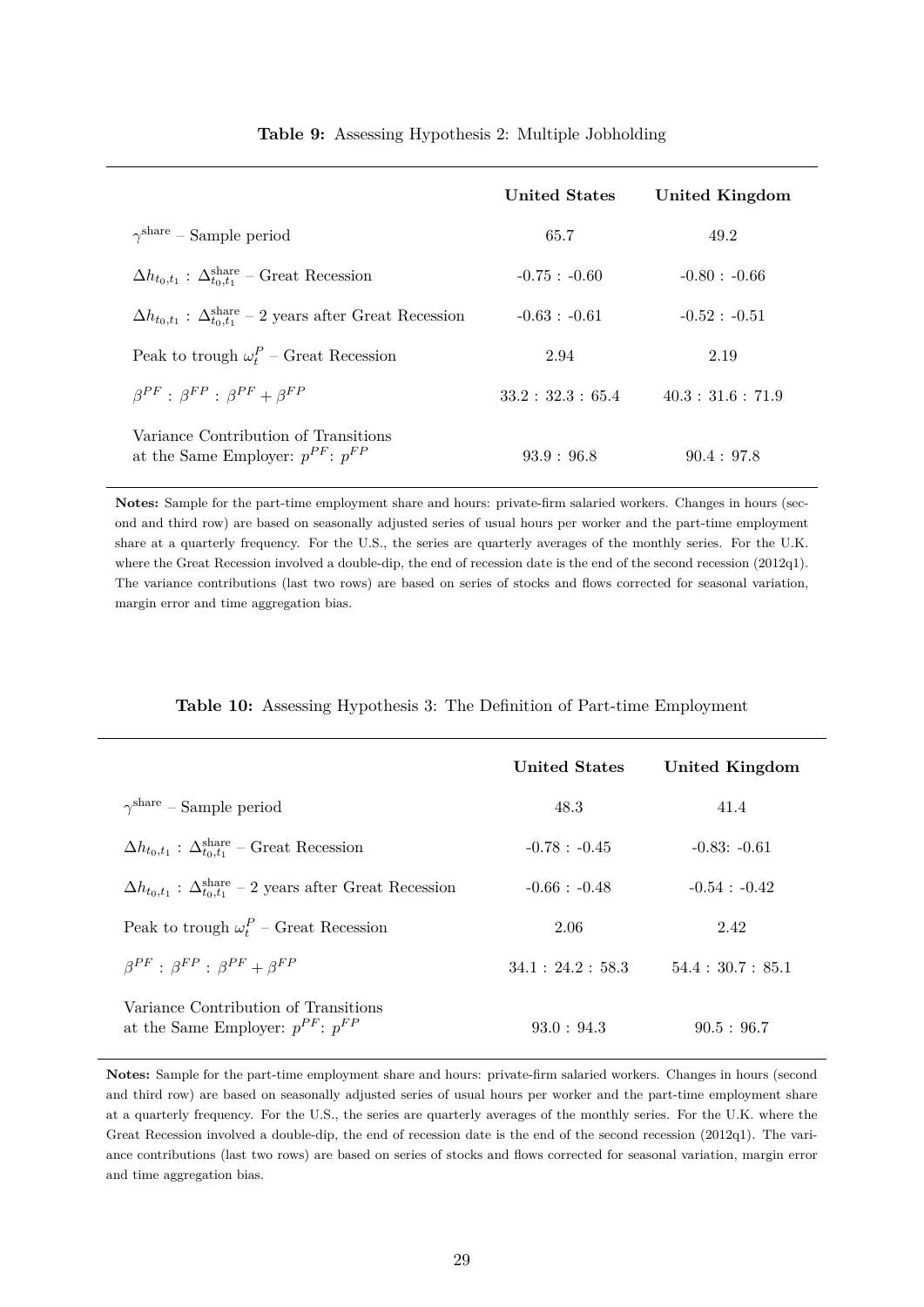around the 35 hours threshold, and that would disappear or be severely dampened if an alternative threshold were used instead.

#### **Assessment**

In order to assess how sensitive our findings are to changes in the part-time threshold, we recompute our main results based on an alternative threshold of 30 usual hours. The results are displayed in Table [10.](#page-30-1) They show that the main effect of reducing the threshold that determines full-time employment is to dampen the baseline results. The peak to trough in the part-time employment share is lower in both countries and so is the contribution of part-time employment to the dynamics of hours per worker. Where the two countries differ is in the importance of reallocation between part-time and full-time jobs, which decreases in the U.S. and increases in the U.K. (in both cases by about 15 percentage points). In the U.S. that difference is fully accounted for by the reduction in the variance contribution of transitions from full-time to part-time employment, whereas in the U.K. the increase in explanatory power comes from the variation in  $p^{PF}$ . In sum, the results are weakened in the U.S. where a threshold of 30 hours is uncommon (compared to the usual cutoffs at 34 or 39 hours) and they are somewhat reinforced in the U.K. where the 30-hours cutoff is frequently used.<sup>[40](#page--1-0)</sup>

## <span id="page-31-0"></span>**7 Implications for Macroeconomic Analysis**

During the past three decades, the macroeconomic literature has fruitfully addressed a number of puzzles regarding labor supply by introducing a non-linear mapping between time allocated to market work and labor services. One such puzzle, which has been the subject of great interest in the literature, is the discrepancy between macro- and micro-based estimates of the Frisch elasticity of labor supply.<sup>[41](#page--1-0)</sup> As is well known, the combination of indivisible labor decisions and aggregation using [Rogerson](#page-37-9) [\[1988\]](#page-37-9)'s employment lotteries, as in the business cycle model of [Hansen](#page-35-12) [\[1985\]](#page-35-12), allows to rationalize the gap between those two estimates. The insight is that fluctuations in total hours at the macro-level become independent of the individual labor supply elasticity under indivisible labor. This disconnect is similarly present in heterogeneous agents economies as in [Chang and Kim](#page-34-9) [\[2006\]](#page-34-9). There, the discrepancy occurs through aggregation along a non-degenerate distribution of reservation wages originating from idiosyncratic shocks and incomplete markets.[42](#page--1-0) Last, this construct has also been used in models featuring both margins of labor adjustment (see e.g. [Kydland and Prescott](#page-36-10) [\[1991\]](#page-36-10); [Cho](#page-34-12) [and Cooley](#page-34-12) [\[1994\]](#page-34-12); [Osuna and Ríos-Rull](#page-36-11) [\[2003\]](#page-36-11) and [Chang et al.](#page-34-13) [\[2014\]](#page-34-13) for business cycle applications, and [Rogerson and Wallenius](#page-37-10) [\[2009\]](#page-37-10) for an application to labor taxes, following [Prescott](#page-37-11) [\[2004\]](#page-37-11)).

Our findings concerning the discontinuous adjustment in working hours at the individual level, as well as the empirical success of a partition of jobs between part-time and full-time hours in capturing the dynamics of aggregate hours per worker, are relevant to confront and inform this largely theoretically-motivated construction.[43](#page--1-0) Specifically, the fact that hours per worker adjust along the

<sup>40</sup>Several surveys in the U.K. use a definiton of part-time employment based on a cutoff of 30 usual hours.

<sup>&</sup>lt;sup>41</sup>Given our overall focus on business cycle facts, we emphasize the Frish elasticity, which governs intertemporal labor supply responses. The Hicksian elasticity, on the other hand, is typically relevant for steady-state analyses of labor taxation; see [Chetty et al.](#page-34-14) [\[2011\]](#page-34-14), and [Ljungqvist and Sargent](#page-36-12) [\[2011\]](#page-36-12), [Keane and Rogerson](#page-36-13) [\[2012\]](#page-36-13) for an overview of the debates. In their review of the empirical evidence, [Chetty et al.](#page-34-14) [\[2011\]](#page-34-14) report that micro-based Frisch elasticities found in the literature are around 0.8 whereas the macro-based estimates are around 2.8.

 $^{42}$ Intuitively, the non-convexity makes hours allocated to market work adjust discontinuously at the micro level. At the macro level, continuous adjustment in hours is obtained through aggregation. Therefore the macro-behavior of hours does not reflect the micro-level in this class of models.

<sup>&</sup>lt;sup>43</sup>In fact, the distinction between part-time and full-time work has often been invoked to justify the assumption of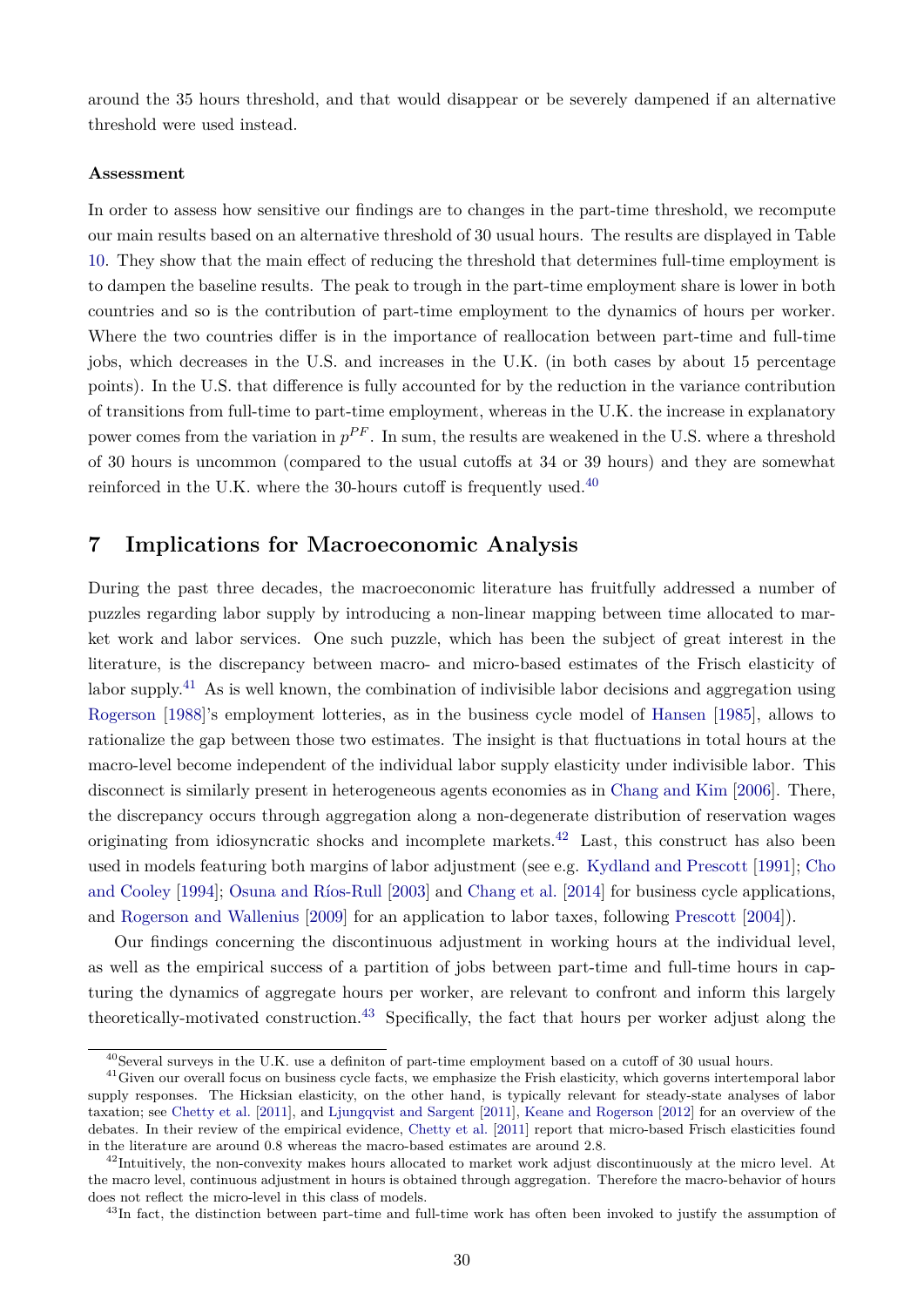part-time/full-time margin suggests postulating a discontinuity in the mapping between time allocated to market work *conditional on working* and labor services.<sup>[44](#page--1-0)</sup> The data moments produced by our analysis can serve as targets to calibrate functional forms that map time allocated to market work onto labor services, or be used to develop micro-foundations for the non-linear mapping. These may relate to technology constraints (structure of the production function, coordination of employees' schedules of working hours within the firm) and/or to individual preferences (disutility of participating in the workforce, valuation of joint leisure time within the household).<sup>[45](#page--1-0)</sup> We conjecture that a mapping that embeds a discontinuity between part-time and full-time work will consistently generate a disconnect between macro- and micro-based estimates of the elasticity of labor supply. In addition, in light of what has been learned from indivisible labor, we conjecture that this mapping will further magnify the macro-elasticity of labor supply.

A second implication for labor supply models stems from our finding that changes in hours per worker are concentrated on a subgroup of employed workers. Distributional concerns are absent from representative agent models (see the review by [Prescott and Wallenius](#page-37-5) [\[2012\]](#page-37-5)) and/or need to be assumed away to maintain computational tractability (see e.g. [Osuna and Ríos-Rull](#page-36-11) [\[2003\]](#page-36-11)). In models that address distributional issues [\(Chang and Kim](#page-34-9) [\[2006\]](#page-34-9), [Chang et al.](#page-34-13) [\[2014\]](#page-34-13)), this pattern of adjustments in hours is likely to affect macro- and micro-based elasticities of labor supply. The reason for this is that when changes in hours are concentrated at the cross-section rather than uniformly distributed, they are larger for those workers who change hours compared to the average change. This feature can strengthen the precautionary savings motive, and thereby affect the amount of heterogeneity needed to match aggregate moments in wealth, earnings and hours worked. At a normative level, it implies that the welfare implications of fluctuations in working hours are likely understated. We further note that in [Chang et al.](#page-34-13) [\[2014\]](#page-34-13), in order to match aggregate fluctuations in total hours, both margins of labor adjustment must be included. That is, the behavior of the extensive margin seems to be misrepresented when abstracting from the intensive margin, which exhibits low cyclical variation. In this respect, the behavior of the intensive margin documented in the previous sections poses a real challenge for labor supply models, because these should be simultaneously consistent with: (i) a non-degenerate distribution of hours worked and (ii) changes in average hours per worker driven by a small share of individuals who move across the part-time/full-time margin. Developing a model that replicates those facts is high on our future research agenda.<sup>[46](#page--1-0)</sup>

The models discussed thus far map the labor supply decisions of individuals with well-defined preferences over consumption and leisure onto aggregate fluctuations in hours. Yet, an important message from Section [5](#page-19-0) is that firms are likely to play an important role in shaping these fluctuations.

non-linear mapping between time allocated to market work and labor services. In an early discussion, [Prescott](#page-36-14) [\[1986\]](#page-36-14) writes that commuting effects, set-up costs, etc. "would make full-time workers more than twice as productive as otherwise similar half-time workers" (p.18). In recent investigations, it is common to assume that hours per worker are not perfectly substitutable with employment, in the sense that one full-time worker cannot be replaced by two part-time workers. This could be due to teamwork as in [Osuna and Ríos-Rull](#page-36-11) [\[2003\]](#page-36-11) or coordination issues as in [Rogerson](#page-37-12) [\[2011\]](#page-37-12).

<sup>44</sup>Consider for example the mapping used in [Prescott et al.](#page-37-13) [\[2009\]](#page-37-13), [Rogerson and Wallenius](#page-37-10) [\[2009\]](#page-37-10) and [Chang et al.](#page-34-13) [\[2014\]](#page-34-13):  $h_t$  units of time supplied to the market are mapped onto  $g(h_t) = \max\{0, h_t - \overline{h}\}\$  of labor services, where  $\overline{h} > 0$  is a minimum hour requirement. To capture differences between part-time and full-time employment beyond the difference in hours, one needs to introduce a discontinuity in g when  $h_t > \overline{h}$ .

 $^{45}$ A relevant paper in this respect is [Erosa et al.](#page-35-13) [\[2014\]](#page-35-13): they discuss the forms of costs in both utility and pecuniary terms that are needed in order to explain the intensive and extensive margin of labor supply decisions.

<sup>46</sup>Incorporating differences between part-time and full-time employment is also relevant for labor supply models with a life-cycle component; see e.g. [French](#page-35-14) [\[2005\]](#page-35-14) and [Low et al.](#page-36-15) [\[2010\]](#page-36-15). [French](#page-35-14) [\[2005\]](#page-35-14) considers a non-linear mapping between time of market work and labor services within a model that accounts for retirement. Part-time work could be instrumental in explaining the sharp fall in hours worked towards the end of the working life since this is partly driven by "bridge jobs" [\(Ruhm](#page-37-14) [\[1990\]](#page-37-14)), many of which are part-time jobs.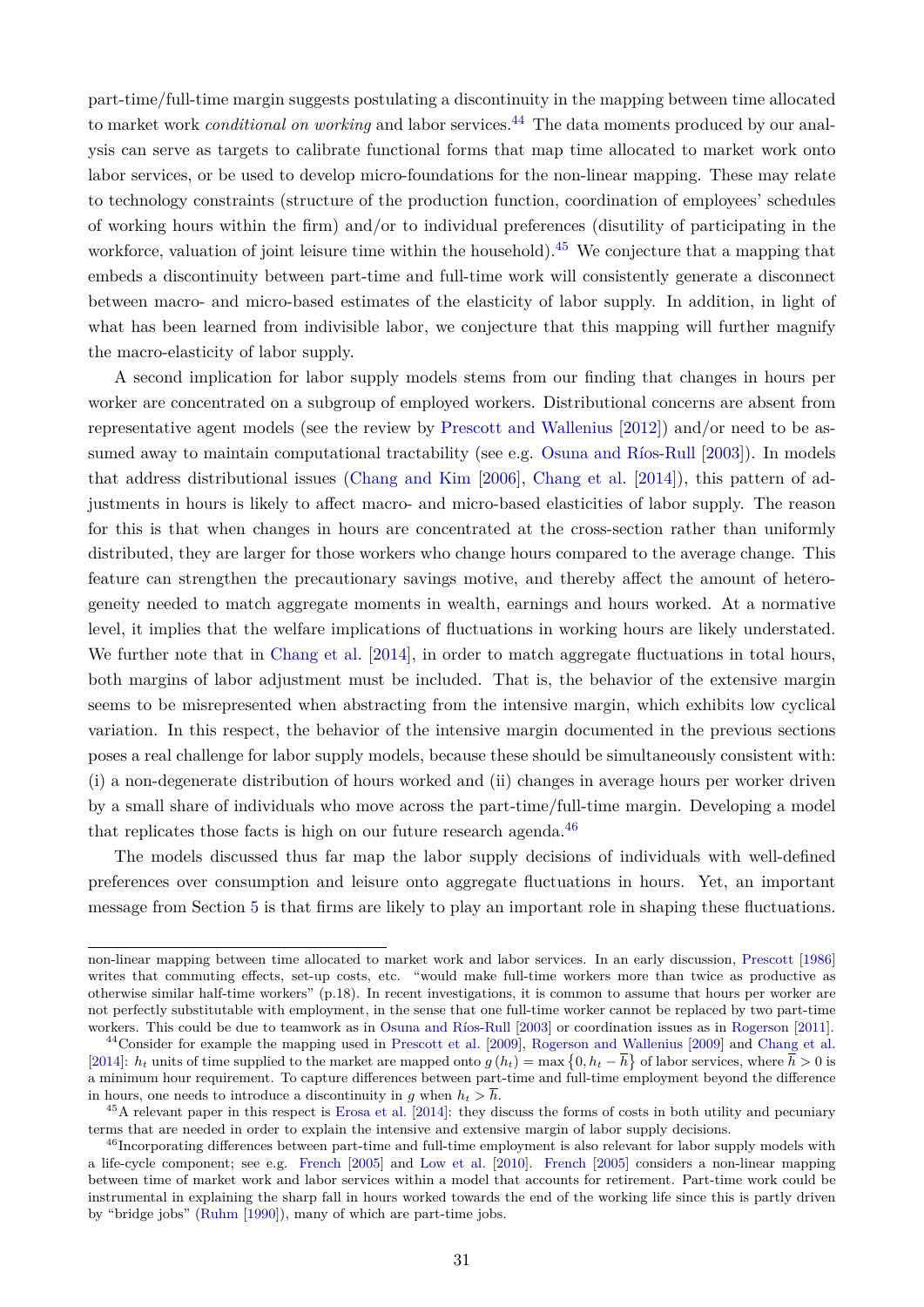The search-matching model, the modern workhorse for analyzing labor demand, is a natural setup to integrate our findings into a theory of fluctuations at the extensive and intensive margins.<sup>[47](#page--1-0)</sup> There are at least two reasons for this. First, in many ways the adjustment patterns that we document indicate that workers and employers temporarily suspend full-time employment relationships during downturns. As such, the search-matching model is well equipped to understand why forward-looking worker-firm pairs maintain the job-match alive by adjusting labor costs. A similar protocol seems to underlie temporary layoffs and recalls, which have been analyzed through the lens of search-matching models (see [Fernández-Blanco](#page-35-15) [\[2013\]](#page-35-15) and [Fujita and Moscarini](#page-35-16) [\[2013\]](#page-35-16)). Second, a new vintage of searchmatching models featuring a notion of firm size (see e.g. [Elsby and Michaels](#page-35-8) [\[2013\]](#page-35-8), [Schaal](#page-37-7) [\[2012\]](#page-37-7), [Kaas and Kircher](#page-36-3) [\[2015\]](#page-36-3)) offers a rich structure to understand firms' strategies to mitigate downsizing in bad times.<sup>[48](#page--1-0)</sup> Since search frictions make adjustments along the extensive margin (hiring/firing) more costly, they may prompt adjustments using hours per worker. In light of our results, in a model with large firms, the intensive margin would amount to changing the fraction of workers who are employed part-time within firms. Our empirical findings provide a basis to validate the predictions of those models.

## <span id="page-33-0"></span>**8 Conclusion**

In this paper, we have established an empirical connection between fluctuations on the intensive margin (hours per worker) and movements in the share of part-time employment. We elaborated on this relationship to propose a stock-flow representation of the dynamics of the intensive margin. The importance of part-time employment we document could suggest that fluctuations at the intensive margin are driven by transitions in and out of employment by workers who take on and give up parttime jobs. Our analysis leads us to discard this explanation. Instead, by piecing together several facts regarding the behavior of labor market stocks and flows, we showed that fluctuations in hours per worker are consistently explained by the hypothesis of variable labor utilization at the firm level.

Our analysis focused on two decades of labor market activity, but the patterns we document are more pronounced during the expansions and recessions covered by our dataset. We conjecture that large economic shocks provide stronger incentives for firms to adjust their labor inputs. As a result, the role of the part-time employment margin is magnified during turbulent economic times. An equilibrium model with aggregate shocks and firms that adjust both employment and hours per worker would allow to verify this conjecture, and quantify the degree of substitution between different margins of adjustment over the business cycle.

<sup>&</sup>lt;sup>47</sup>In our view, there is a close parallel between our study and two recent papers. [Elsby et al.](#page-35-0) [\[2015\]](#page-35-0) show that fluctuations in non-participation are an important driver of the cyclical dynamics of unemployment. [Krusell et al.](#page-36-16) [\[2015\]](#page-36-16) develop a theoretical model featuring both search frictions and a labor supply decision at the extensive margin, which they use to analyze the empirical patterns of gross worker flows between employment, unemployment and non-participation documented in [Elsby et al.](#page-35-0) [\[2015\]](#page-35-0).

 $^{48}$ We note that [Cooper et al.](#page-35-5) [\[2007\]](#page-35-5) undertake a quantitative analysis along this line: they develop a general equilibrium model with frictions and adjustments in both the number of employees and hours per employee. They set worker bargaining power to zero to pin down wages, whereas an important advance of recent models is that wages are derived without imposing this restriction (see [Elsby and Michaels](#page-35-8) [\[2013\]](#page-35-8)).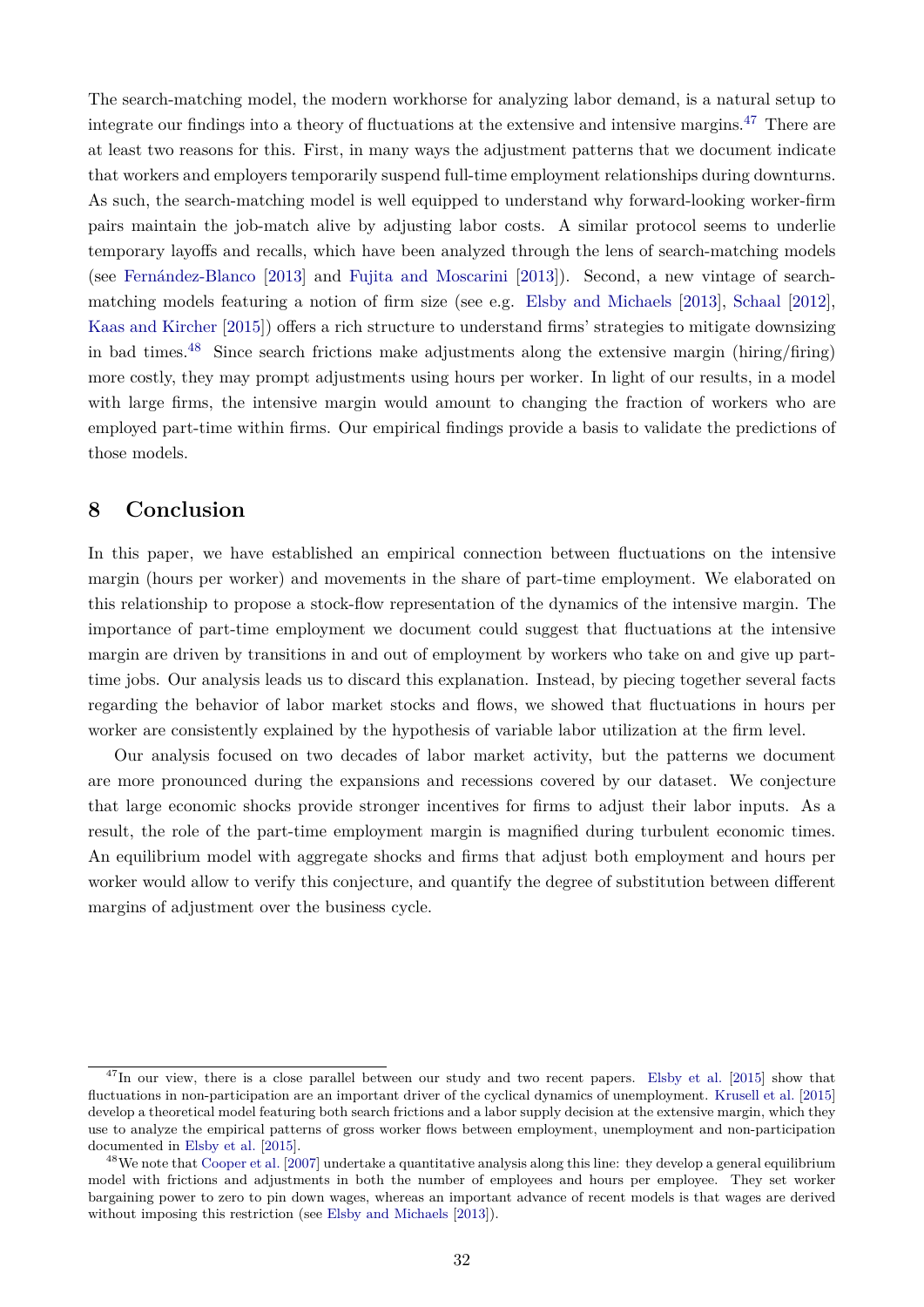## **References**

- <span id="page-34-7"></span>Daniel Aaronson and Eric French. The effect of part-time work on wages: Evidence from the Social Security rules. *Journal of Labor Economics*, 22(2):329–252, 2004. [6](#page-4-0)
- <span id="page-34-3"></span>John M. Abowd and Arnold Zellner. Estimating gross labor-force flows. *Journal of Business & Economic Statistics*, 3(3):254–283, 1985. [1](#page-3-0)
- <span id="page-34-2"></span>Paul Beaudry and John DiNardo. Is the behavior of hours worked consistent with implicit contract theory? *The Quarterly Journal of Economics*, pages 743–768, 1995. [2](#page-3-0)
- <span id="page-34-0"></span>Mark J Bils. Real wages over the business cycle: Evidence from panel data. *Journal of Political Economy*, 93(4):666–689, 1985. [1](#page-3-0)
- <span id="page-34-1"></span>Rebecca M Blank. The role of part-time work in women's labor market choices over time. *The American Economic Review*, 79(2):295–299, 1989. [2](#page-3-0)
- <span id="page-34-6"></span>Richard Blundell and Andrew Shephard. Employment, hours of work and the optimal taxation of low-income families. *The Review of Economic Studies*, 79(2):481–510, 2012. [5](#page-4-0)
- <span id="page-34-5"></span>Richard Blundell, Mike Brewer, and Marco Francesconi. Job changes and hours changes: Understanding the path of labor supply adjustment. *Journal of Labor Economics*, 26(3):421–453, 2008. [5,](#page-4-0) [5.2](#page-21-0)
- <span id="page-34-8"></span>Richard Blundell, Antoine Bozio, and Guy Laroque. Extensive and intensive margins of labour supply: Work and working hours in the US, the UK and France. *Fiscal Studies*, 34(1):1–29, 2013. [8](#page-4-0)
- <span id="page-34-11"></span>Daniel Borowczyk-Martins and Etienne Lalé. How bad is involuntary part-time work? *IZA Discussion paper 9775*, January 2016. [34](#page-25-0)
- <span id="page-34-4"></span>Thomas C Buchmueller, John DiNardo, and Robert G Valletta. The effect of an employer health insurance mandate on health insurance coverage and the demand for labor: Evidence from Hawaii. *American Economic Journal: Economic Policy*, 3(4):25–51, 2011. [5](#page-4-0)
- <span id="page-34-9"></span>Yongsung Chang and Sun-Bin Kim. From individual to aggregate labor supply: A quantitative analysis based on a heterogeneous agent macroeconomy. *International Economic Review*, 47(1):1–27, 2006. [1,](#page-4-0) [7](#page-31-0)
- <span id="page-34-13"></span>Yongsung Chang, Sun-Bin Kim, Kyooho Kwon, and Richard Rogerson. Individual and aggregate labor supply in a heterogeneous agent economy with intensive and extensive margins. *Mimeo, University of Rochester*, 2014. [7,](#page-31-0) [44](#page-31-0)
- <span id="page-34-14"></span>Raj Chetty, Adam Guren, Day Manoli, and Andrea Weber. Are micro and macro labor supply elasticities consistent? A review of evidence on the intensive and extensive margins. *American Economic Review: Papers and Proceedings*, 101(3):471–475, 2011. [41](#page-31-0)
- <span id="page-34-12"></span>Jang-Ok Cho and Thomas F Cooley. Employment and hours over the business cycle. *Journal of Economic Dynamics and Control*, 18(2):411–432, 1994. [7](#page-31-0)
- <span id="page-34-10"></span>Richard Clegg, Debra Leaker, and Katherine Kent. Implications of the change in female state pension age for labour market statistics. *Economic & Labour Market Review*, 4(1):25–29, January 2010. [13](#page-7-0)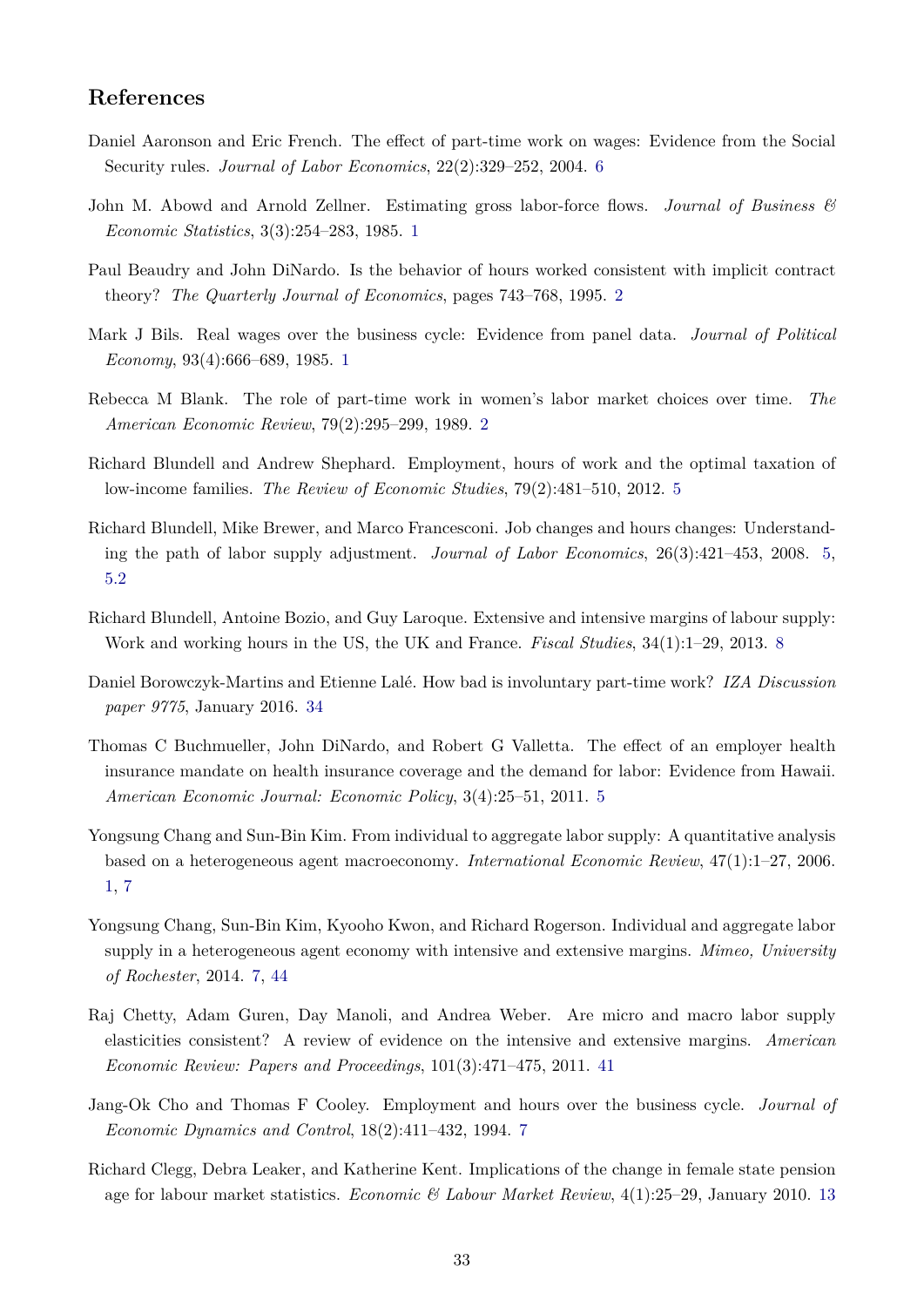- <span id="page-35-7"></span>Sara Connolly and Mary Gregory. Moving down: Women's part-time work and occupational change in Britain 1991–2001. *The Economic Journal*, 118(526):F52–F76, 2008. [6](#page-4-0)
- <span id="page-35-5"></span>Russell Cooper, John C. Haltiwanger, and Jonathan L. Willis. Search frictions: Matching aggregate and establishment observations. *Journal of Monetary Economics*, 54:56–78, 2007. [1,](#page-4-0) [48](#page-31-0)
- <span id="page-35-1"></span>Mary C Daly, Bart Hobijn, and Theodore S Wiles. Dissecting aggregate real wage fluctuations: Individual wage growth and the composition effect. *Federal Reserve Bank of San Francisco, Working paper 2011-23*, 23, 2011. [1](#page-3-0)
- <span id="page-35-3"></span>Michael R. Darby, John C. Haltiwanger, and Mark W. Plant. Unemployment rate dynamics and persistent unemployment under rational expectations. *The American Economic Review*, 75(4):614– 37, September 1985. [1](#page-3-0)
- <span id="page-35-8"></span>Michael WL Elsby and Ryan Michaels. Marginal jobs, heterogeneous firms, and unemployment flows. *American Economic Journal: Macroeconomics*, 5(1):1–48, 2013. [1,](#page-4-0) [7,](#page-31-0) [48](#page-31-0)
- <span id="page-35-9"></span>Michael WL Elsby, Ryan Michaels, and Gary Solon. The ins and outs of cyclical unemployment. *American Economic Journal: Macroeconomics*, 1(1):84–110, 2009. [4.4](#page-18-1)
- <span id="page-35-0"></span>Michael WL Elsby, Bart Hobijn, and Ayşegül Şahin. On the importance of the participation margin for labor market fluctuations. *Journal of Monetary Economics*, 72:64–82, 2015. [1,](#page-3-0) [4.1,](#page-15-0) [4.3,](#page-16-1) [4.4,](#page-17-0) [47,](#page-31-0) [A.1](#page-38-2)
- <span id="page-35-13"></span>Andrés Erosa, Luisa Fuster, and Gueorgui Kambourov. Towards a micro-founded theory of aggregate labor supply. *The Review of Economic Studies*, (forthcoming), 2014. [45](#page-31-0)
- <span id="page-35-6"></span>William E Even and David A Macpherson. The Affordable Care Act and the growth of involuntary part-time employment. *IZA Discussion Paper 9324*, September 2015. [5](#page-4-0)
- <span id="page-35-11"></span>Bruce Fallick and Charles A Fleischman. Employer-to-employer flows in the U.S. labor market: The complete picture of gross worker flows. *Finance and Economics Discussion Series*, (34), 2004. [5.2](#page-21-0)
- <span id="page-35-2"></span>Henry S Farber. Alternative and part-time employment arrangements as a response to job loss. *Journal of Labor Economics*, 17(4):S142–S169, 1999. [2](#page-3-0)
- <span id="page-35-15"></span>Javier Fernández-Blanco. Labor market equilibrium with rehiring. *International Economic Review*, 54(3):885–914, 2013. [7](#page-31-0)
- <span id="page-35-14"></span>Eric French. The effects of health, wealth, and wages on labour supply and retirement behaviour. *The Review of Economic Studies*, 72(2):395–427, 2005. [46](#page-31-0)
- <span id="page-35-16"></span>Shigeru Fujita and Giuseppe Moscarini. Recall and unemployment. *NBER Working Paper 19640*, 2013. [7](#page-31-0)
- <span id="page-35-4"></span>Shigeru Fujita and Garey Ramey. The cyclicality of separation and job finding rates. *International Economic Review*, 50(2):415–430, 2009. [1](#page-3-0)
- <span id="page-35-10"></span>Pedro Gomes. Labour market flows: Facts from the United Kingdom. *Labour Economics*, 19(2): 165–175, 2012. [4.4,](#page-18-1) [5.2](#page-21-0)
- <span id="page-35-12"></span>Gary D Hansen. Indivisible labor and the business cycle. *Journal of Monetary Economics*, 16(3): 309–327, 1985. [7](#page-31-0)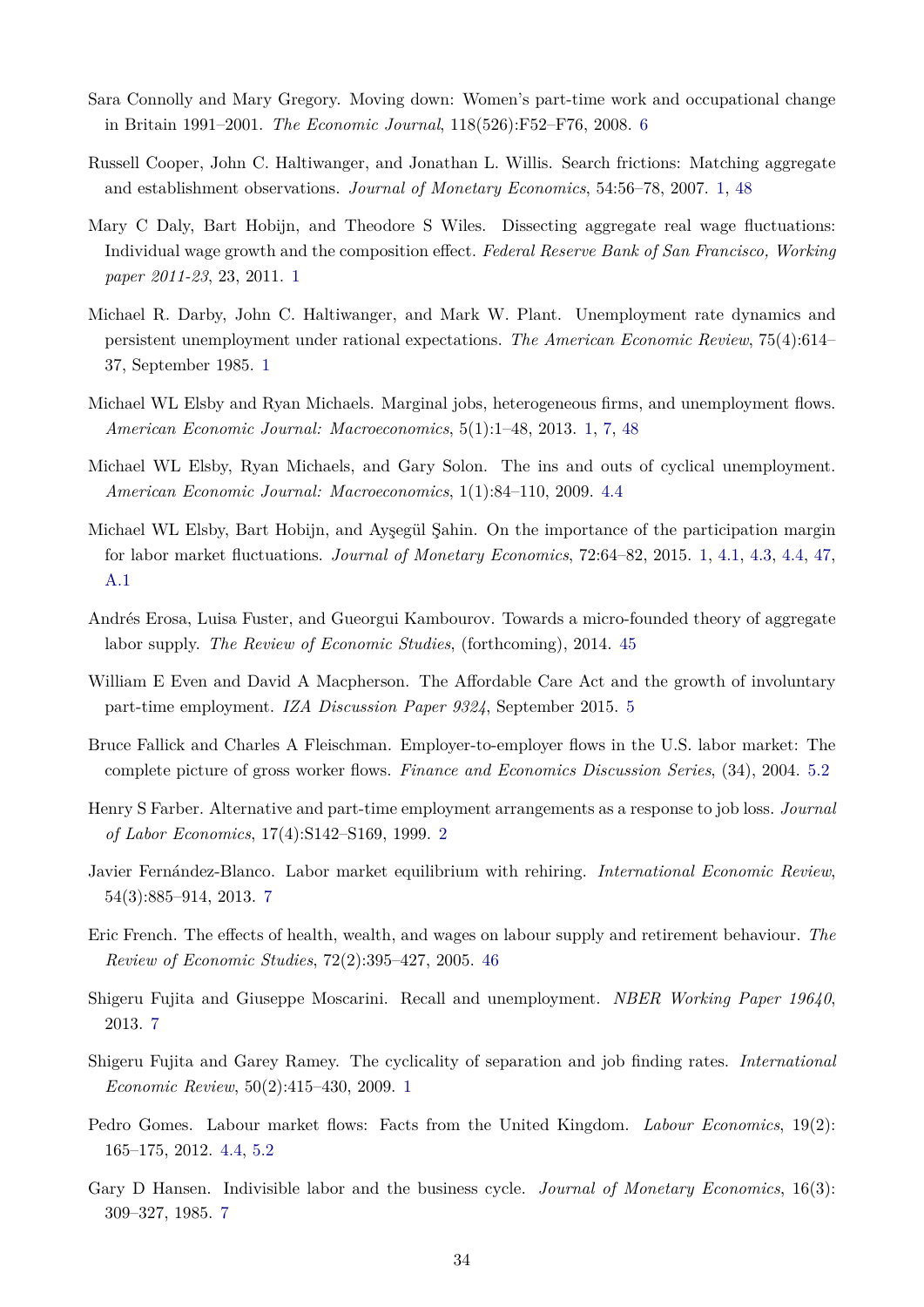- <span id="page-36-1"></span>Barry T Hirsch. Why do part-time workers earn less? The role of worker and job skills. *Industrial & Labor Relations Review*, 58(4):525–551, 2005. [6](#page-4-0)
- <span id="page-36-6"></span>Gregory Jolivet, Fabien Postel-Vinay, and Jean-Marc Robin. The empirical content of the job search model: Labor mobility and wage distributions in Europe and the US. *European Economic Review*, 50(4):877–907, 2006. [4.2](#page-16-2)
- <span id="page-36-3"></span>Leo Kaas and Philipp Kircher. Efficient firm dynamics in a frictional labor market. *The American Economic Review*, 105(10):3030–3060, 2015. [1,](#page-4-0) [7](#page-31-0)
- <span id="page-36-13"></span>Michael Keane and Richard Rogerson. Micro and macro labor supply elasticities: A reassessment of conventional wisdom. *Journal of Economic Literature*, 50(2):464–476, 2012. [41](#page-31-0)
- <span id="page-36-16"></span>Per Krusell, Toshihiko Mukoyama, Richard Rogerson, and Ayşegül Şahin. Gross worker flows over the business cycle. *Mimeo, previously NBER Working Paper 17779*, 2015. [47](#page-31-0)
- <span id="page-36-10"></span>Finn E Kydland and Edward C Prescott. Hours and employment variation in business cycle theory. *Economic Theory*, 1(1):63–81, 1991. [7](#page-31-0)
- <span id="page-36-12"></span>Lars Ljungqvist and Thomas J Sargent. A labor supply elasticity accord? *American Economic Review: Papers and Proceedings*, 101(3):487–491, 2011. [41](#page-31-0)
- <span id="page-36-15"></span>Hamish Low, Costas Meghir, and Luigi Pistaferri. Wage risk and employment risk over the life cycle. *The American Economic Review*, 100(4):1432–1467, 2010. [46](#page-31-0)
- <span id="page-36-4"></span>Brigitte C Madrian and Lars John Lefgren. An approach to longitudinally matching Current Population Survey (CPS) respondents. *Journal of Economic and Social Measurement*, 26(1):31–62, 2000. [10](#page-6-1)
- <span id="page-36-2"></span>Alan Manning and Barbara Petrongolo. The part-time pay penalty for women in Britain. *The Economic Journal*, 118(526):F28–F51, 2008. [6](#page-4-0)
- <span id="page-36-8"></span>Giuseppe Moscarini and Fabien Postel-Vinay. The contribution of large and small employers to job creation in times of high and low unemployment. *The American Economic Review*, 102(6):2509– 2539, 2012. [5.1](#page-21-1)
- <span id="page-36-0"></span>Lee E Ohanian and Andrea Raffo. Aggregate hours worked in OECD countries: New measurement and implications for business cycles. *Journal of Monetary Economics*, 59(1):40–56, 2012. [1,](#page-3-0) [1,](#page-4-0) [9](#page-4-0)
- <span id="page-36-9"></span>Arthur M Okun. Potential GNP: Its measurement and significance. *Proceedings of the business and economic statistics section of the American Statistical Association*, 7:89–104, 1962. [5.1](#page-21-1)
- <span id="page-36-7"></span>Arthur M Okun, William Fellner, and Alan Greenspan. Upward mobility in a high-pressure economy. *Brookings Papers on Economic Activity*, 1973(1):207–261, 1973. [5.1](#page-21-1)
- <span id="page-36-11"></span>Victoria Osuna and José-Víctor Ríos-Rull. Implementing the 35 hour workweek by means of overtime taxation. *Review of Economic Dynamics*, 6(1):179–206, 2003. [7,](#page-31-0) [43](#page-31-0)
- <span id="page-36-5"></span>James M. Poterba and Lawrence H Summers. Reporting errors and labor market dynamics. *Econometrica*, 54(6):1319–38, 1986. [4.1](#page-15-0)
- <span id="page-36-14"></span>Edward C Prescott. Theory ahead of business-cycle measurement. *Carnegie-Rochester Conference Series on Public Policy*, 25:11–44, 1986. [43](#page-31-0)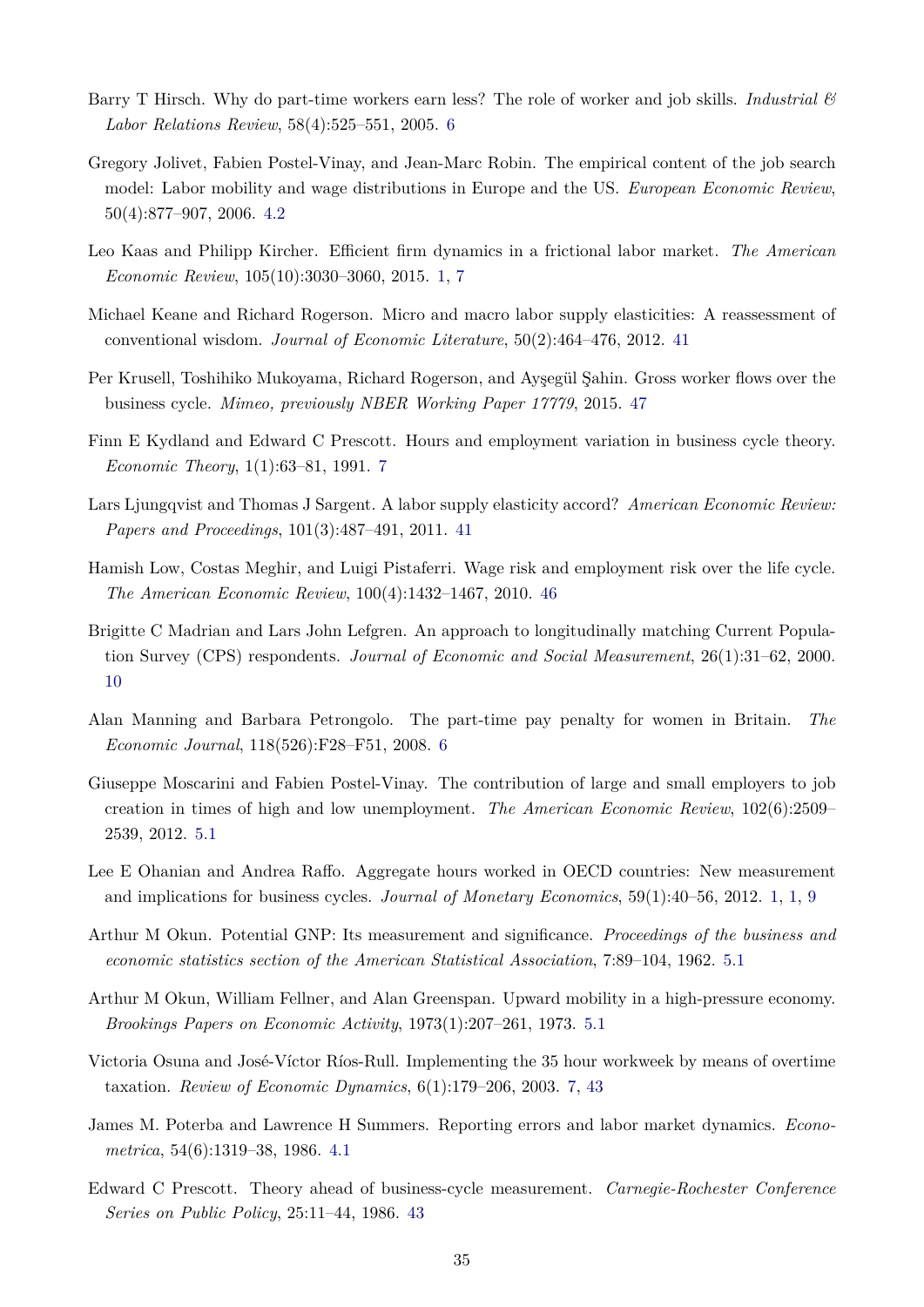- <span id="page-37-11"></span>Edward C Prescott. Why do Americans work so much more than Europeans? *Federal Reserve Bank of Minneapolis Quarterly Review*, 28(1):2–13, 2004. [7](#page-31-0)
- <span id="page-37-5"></span>Edward C Prescott and Johanna Wallenius. Aggregate labor supply. *Quarterly Review*, 35(2), 2012. [1,](#page-4-0) [7](#page-31-0)
- <span id="page-37-13"></span>Edward C Prescott, Richard Rogerson, and Johanna Wallenius. Lifetime aggregate labor supply with endogenous workweek length. *The Review of Economic Dynamics*, 12(1):23–36, 2009. [44](#page-31-0)
- <span id="page-37-9"></span>Richard Rogerson. Indivisible labor, lotteries and equilibrium. *Journal of Monetary Economics*, 21  $(1):3-16, 1988.7$  $(1):3-16, 1988.7$
- <span id="page-37-12"></span>Richard Rogerson. Individual and aggregate labor supply with coordinated working times. *Journal of Money, Credit and Banking*, 43(s1):7–37, 2011. [43](#page-31-0)
- <span id="page-37-1"></span>Richard Rogerson and Robert Shimer. Search in macroeconomic models of the labor market. *Handbook of Labor Economics*, 4:619–700, 2011. [1,](#page-3-0) [1](#page-4-0)
- <span id="page-37-10"></span>Richard Rogerson and Johanna Wallenius. Micro and macro elasticities in a life cycle model with taxes. *Journal of Economic Theory*, 144(6):2277–2292, 2009. [7,](#page-31-0) [44](#page-31-0)
- <span id="page-37-14"></span>Christopher J Ruhm. Bridge jobs and partial retirement. *Journal of Labor Economics*, 8(4):482–501, 1990. [46](#page-31-0)
- <span id="page-37-7"></span>Edouard Schaal. Uncertainty, productivity and unemployment in the Great Recession. *Mimeo, Federal Reserve Bank of Minneapolis*, 2012. [1,](#page-4-0) [7](#page-31-0)
- <span id="page-37-0"></span>Robert Shimer. Reassessing the ins and outs of unemployment. *Review of Economic Dynamics*, 15 (2):127–148, 2012. [1,](#page-3-0) [4.1,](#page-15-0) [4.4,](#page-18-1) [A.1](#page-39-0)
- <span id="page-37-3"></span>Christian Sigouin. Self-enforcing employment contracts and business cycle fluctuations. *Journal of Monetary Economics*, 51(2):339–373, 2004. [2](#page-3-0)
- <span id="page-37-8"></span>Jennifer C. Smith. The ins and outs of UK unemployment. *The Economic Journal*, 121(552):402–444, 2011. [4.3,](#page-16-1) [4.4](#page-18-1)
- <span id="page-37-2"></span>Gary Solon, Robert Barsky, and Jonathan A Parker. Measuring the cyclicality of real wages: How important is composition bias? *The Quarterly Journal of Economics*, 109(1):1–25, 1994. [1](#page-3-0)
- <span id="page-37-4"></span>Ija Trapeznikova. Employment adjustment and labor utilization. *Mimeo, Royal Holloway, University of London*, 2014. [1](#page-4-0)
- <span id="page-37-6"></span>Thijs van Rens. How important is the intensive margin of labor adjustment?: Discussion of 'Aggregate hours worked in OECD countries: New measurement and implications for business cycles' by Lee Ohanian and Andrea Raffo. *Journal of Monetary Economics*, 59(1):57–63, 2012. [9](#page-4-0)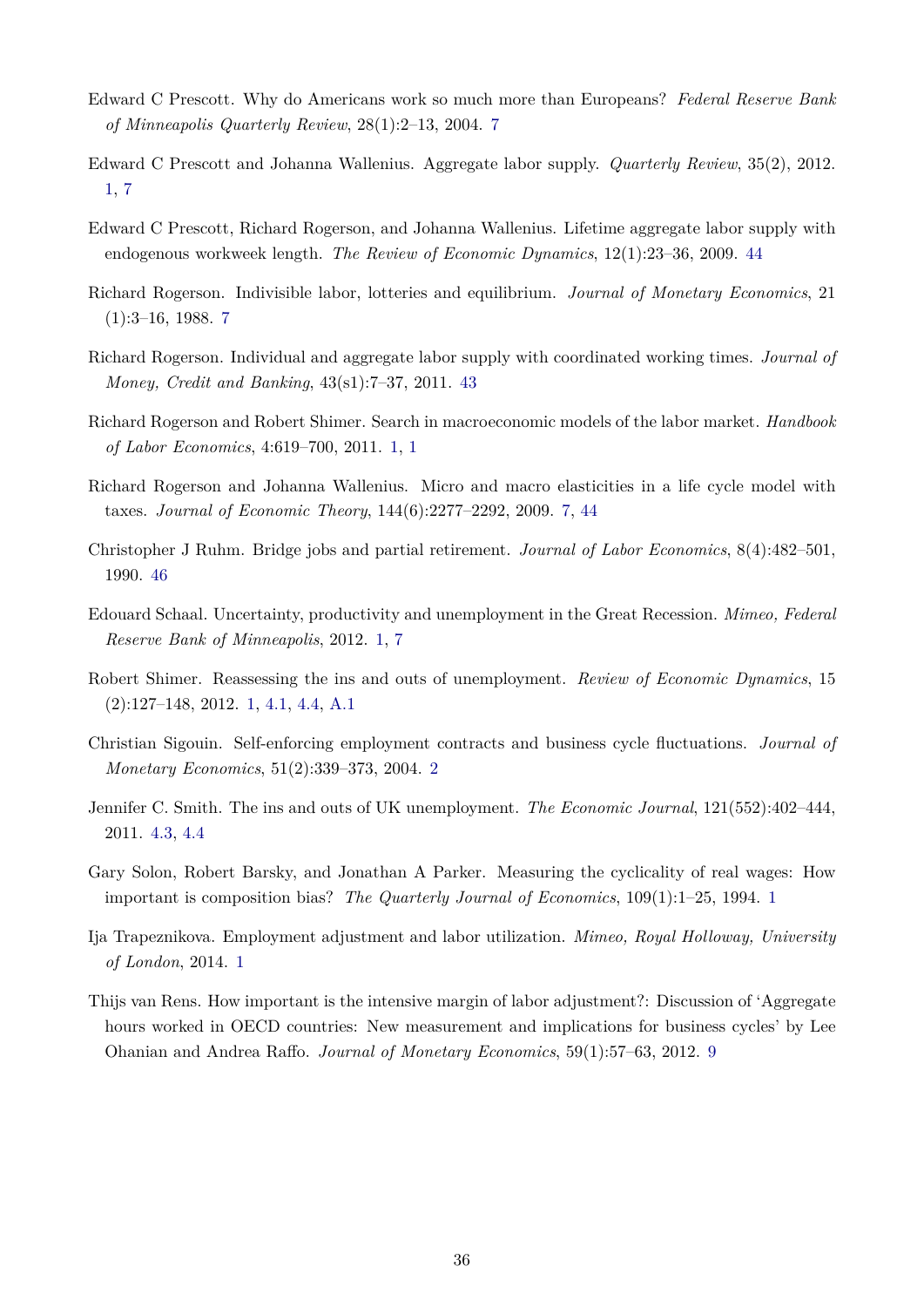## <span id="page-38-1"></span>**A Technical Appendix**

The first subsection below provides details on how we construct and adjust the time series of labor stocks and flows. The second subsection contains a description of the dynamic variance decomposition.

#### <span id="page-38-0"></span>**A.1 Measurements of Stocks and Flows**

The main objects of our analysis are labor-market rates (or shares) and transition probabilities. The ingredients necessary to compute them are stocks and gross flows. Each country's dataset is composed of a set of cross sections ordered by time  $t = 1, \ldots, T$ . Each cross section contains information (labor market status and population weights) on a number of individuals, indexed by  $k = 1, \ldots, N_t$ . Individuals' labor market states are captured in the data by a set of indicator variables  $i_{i,t}$ , where the indicator variable takes value of one if the individual is in a particular labor market state and zero otherwise. At any point in time, the stock of individuals in labor market state  $i$  is given by the weighted sum  $i_t = \sum_{k=1}^{N_t} i_{k,t} \theta_{k,t}$ , where  $\theta_{k,t}$  is the cross-sectional weight of individual k at time t. To obtain gross labor flows, we sum the number of individuals who are in state  $j$  in the current period and who were in state  $i$  in the previous one, where the weight of each individual in the sum is given by the longitudinal weight,  $\kappa_{k,t}$ . Formally, the gross labor flow from state i to state j at time t is given by  $ij_t = \sum_{k=1}^{N_t} i_{k,t-1}j_{k,t} \kappa_{k,t}$ . After creating time series of labor stocks and gross flows, the measurements of interest are obtained as follows. A labor market rate (or share) is defined as the ratio between two stocks. A transition probability is defined by the ratio of a gross flow over a stock. For instance, the transition probability from unemployment to full-time employment at time  $t$  is given by the ratio of the gross flow from unemployment to full-time employment at time t over the stock of unemployed at  $t-1$ , i.e.  $p_t^{UF} = UF_t/U_{t-1}$ 

After obtaining the raw time series of labor-market stocks and flows, we apply a series of consecutive adjustments described below.

#### **Seasonal Variation**

We remove systematic seasonal variation using the Census bureau's X-13ARIMA-SEATS program.<sup>[49](#page--1-0)</sup> This program is a recent merger of the X12-ARIMA program previously used by the U.S. Census bureau and the TRAMO-SEATS program developed by the Bank of Spain. Our preferred method for detecting seasonal variations draws on the latter. Specifically, we estimate the seasonal components of our time series by applying the SEATS program, and when estimation fails we revert to the capabilities of the X12-ARIMA program to obtain an alternative estimate of seasonal components.<sup>[50](#page--1-0)</sup>

We also use the X-13ARIMA-SEATS program to filter out potential outliers, both additive and transitory. The X-13ARIMA-SEATS computes t-statistics for each observation. Following standard practice, we set the critical level used to detect outliers to the value of 4.0. That is, observations with an absolute t-value greater than 4.0 are subsequently treated as outliers. We use the model in TRAMO to replace outlier observations by their predicted value.

#### <span id="page-38-2"></span>**Margin Error**

Based on seasonally adjusted stocks and flows we calculate transition probabilities across labor market states, which we subsequently adjust to account for margin error. That source of error occurs because

<sup>49</sup>For more information see <https://www.census.gov/srd/www/x13as/>.

<sup>&</sup>lt;sup>50</sup>Seasonal components estimates using the X12-ARIMA program are based on the older X11 algorithm.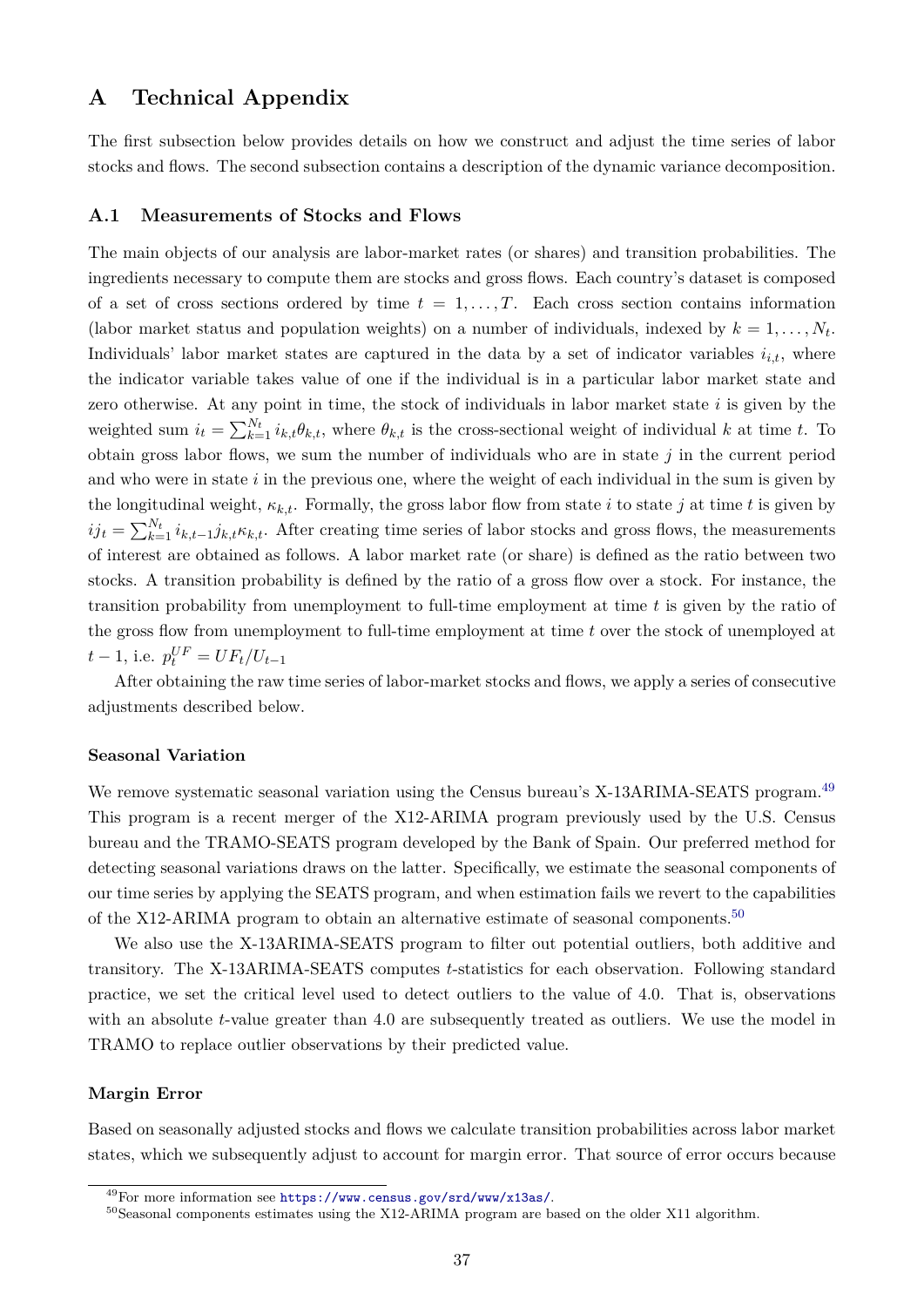gross flows obtained from longitudinally-matched survey data do not fully account for sample attrition and ignore entry and exit from the working-age population. As a result, the series of labor stocks implied by the gross flows series are in general inconsistent with the labor stocks computed using cross-sectional weights.

Our margin-error adjustment procedure is adapted from [Elsby et al.](#page-35-0) [\[2015\]](#page-35-0). To recast the analysis of margin error within the context of Section [4,](#page-14-0) recall that we describe the dynamics of labor market stocks by means of a five-state Markov chain. We assume that the evolution of the vector of labor stocks at time t, denoted as  $\ell_t$ , is given by  $\ell_t = M_t\ell_{t-1}$ . Following [Elsby et al.](#page-35-0) [\[2015\]](#page-35-0), we rewrite the dynamics of changes in labor stocks as:

<span id="page-39-1"></span>
$$
\Delta \ell_t = L_{t-1} p_t,\tag{8}
$$

where  $p_t$  is a column vector containing all  $p_t^{ij}$  $t_i^{ij}$  such that  $i \neq j$  and  $L_{t-1}$  is a conformable matrix of previous period labor stocks (in this equation and in the remainder of the appendix,  $\Delta x_t \equiv x_t - x_{t-1}$ for any variable x). While in equation [\(8\)](#page-39-1)  $p_t$  denotes stock-consistent transition probabilities, we only observe the non-adjusted ones, which we denote as  $\breve{p}_t$ . The adjustment procedure consists in finding those vectors of transitions probabilities  $p_t$  that satisfy equation [\(8\)](#page-39-1) (thereby guaranteeing that changes in stocks implied by the adjusted transition probabilities are consistent with observed changes in labor stocks) and minimize the weighted sum of squares of margin-error adjustments.

In practice, the application of this margin-error adjustment leads to small changes in the levels of transition probabilities, and has negligible effects on the cyclical properties of the time series of transition probabilities. On the other hand, it turns out to be key to ensure that the dynamic variance decomposition exercise works well. In particular, this adjustment ensures that the sum of contributions of changes in hazards  $h_t^{ij}$  $t<sub>t</sub><sup>ij</sup>$  to the variance of changes in labor stocks is close to 100%.

#### <span id="page-39-0"></span>**Time Aggregation Bias**

The final adjustment we perform addresses the fact that discrete transition probabilities are subject to time aggregation bias, provided that the underlying worker mobility processes occur at a higher frequency than that of observation. We account for this possibility by adapting the continuous time-correction developed by [Shimer](#page-37-0) [\[2012\]](#page-37-0) to our setup. Our goal is to recover a transition matrix containing the unbiased transition probabilities  $p_t^{ij}$  $t_i^{ij}$ , along with the elements of its continuous-time analog, the hazard rates  $h_t^{ij}$  $t_t^j$ . Let  $H_t$  denote the continuous-time analog of  $M_t$ . The time aggregation correction explores the fact that, under certain conditions, there is a unique relationship between the eigenvalues of  $M_t$  and  $H_t$ . If the eigenvalues of  $H_t$  are all distinct, it can be decomposed into the following expression  $H_t = V_t C_t V_t^{-1}$ , where  $C_t$  is a diagonal matrix of eigenvalues and  $V_t$  the matrix of associated eigenvectors. It can be shown that  $M_t = V_t D_t V_t^{-1}$ , where  $D_t$  is a diagonal matrix whose elements are the exponentiated eigenvalues in  $C_t$ , and that this relationship is unique if the eigenvalues of  $D_t$  are, in addition to distinct, real and nonnegative. This equivalence can be used to obtain time series of estimates of the hazard rates  $h_t^{i,j}$  $_{t}^{\imath,\jmath}.$ 

In practice, for every period, we compute the eigenvalues of the discrete transition matrix  $M_t$  and check whether they are all distinct, real and nonnegative. Since fortunately that is the case in our two datasets, we take their natural logarithm to obtain the eigenvalues of its continuous-time analogue  $H_t$ . We then compute  $h_t^{ij}$  $t<sub>t</sub><sup>t</sup>$ , and with these in hand we readily obtain a series of time-aggregation corrected transition probabilities using  $p_t^{ij} = 1 - exp(-h_t^{ij})$  $\binom{ij}{t}$ .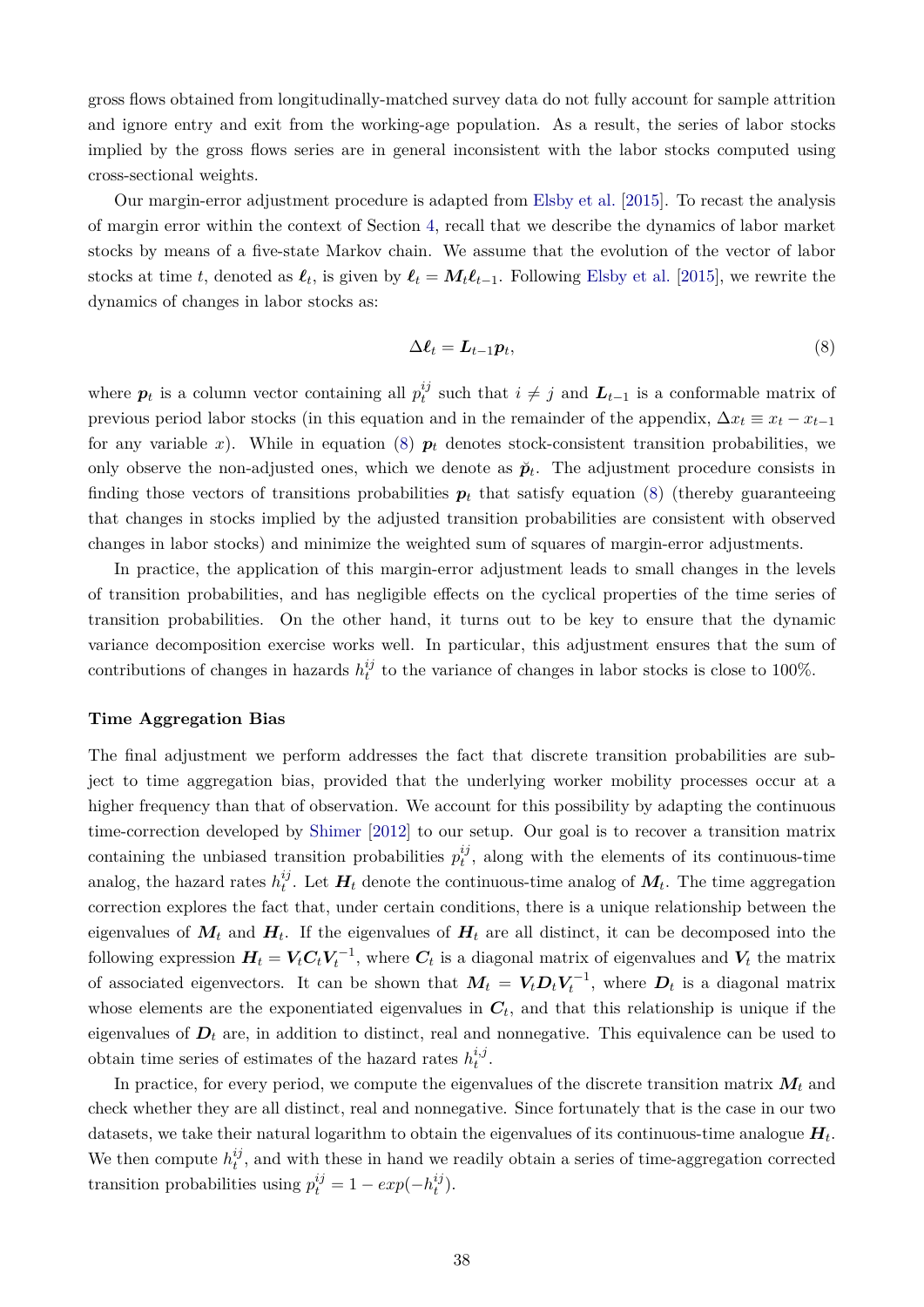#### <span id="page-40-0"></span>**A.2 Dynamic Variance Decomposition**

Starting from equation:

<span id="page-40-1"></span>
$$
\ell_t = M_t \ell_{t-1} \tag{9}
$$

and recalling that, by definition, at every period t labor stocks sum up to the working-age population  $(W_t = P_t + F_t + U_t + N_t + X_t)$ , we can express the system of equations [\(9\)](#page-40-1) by a reduced-Markov chain

<span id="page-40-2"></span>
$$
\tilde{\ell}_t = \tilde{M}_t \tilde{\ell}_{t-1} + \boldsymbol{q}_t,\tag{10}
$$

where  $\tilde{\ell}_t = \ell_t/W_t$ ,  $\mathbf{q}_t = \begin{bmatrix} p^{XP} & p^{XF} & p^{XU} & p^{XN} \end{bmatrix}$ and  $\tilde{M}_t$  is rearranged accordingly.

Solving for system [\(10\)](#page-40-2)'s steady-state (throughout the appendix, steady-states are denoted with an upper-bar) we obtain:

$$
\bar{\tilde{\ell}}_t = (\boldsymbol{I} - \tilde{\boldsymbol{M}}_t)^{-1} \boldsymbol{q}_t. \tag{11}
$$

After some algebraic manipulation, it can be shown that the system of equations [\(10\)](#page-40-2) has the following partial-adjustment representation:

<span id="page-40-3"></span>
$$
\Delta \tilde{\ell}_t = A_t \Delta \bar{\tilde{\ell}}_t + B_t \Delta \tilde{\ell}_{t-1},
$$
\n(12)

where  $A_t = I - \tilde{M}_t$  and  $B_t = A_t \tilde{M}_{t-1} A_{t-1}^{-1}$ .

Working backwards from system [\(12\)](#page-40-3), one can express this system in its distributed lag form:

$$
\Delta \tilde{\ell}_t = \overbrace{\mathbf{A}_t \Delta \tilde{\ell}_t}^{\text{effect of current steady-state change, } E_{0,t}} + \sum_{\substack{k=1 \ n=0}}^{t-2} \prod_{n=0}^{k-1} B_{t-n} A_{t-k} \Delta \tilde{\ell}_{t-k}
$$
\n
$$
\text{effect of initial condition}
$$
\n
$$
+ \prod_{k=0}^{t-2} B_{t-k} \Delta \tilde{\ell}_2 \tag{13}
$$

This representation highlights that changes in labor stocks  $\tilde{\ell}_t$  are governed by changes in the underlying flow hazards  $h^{ij}$ , which affect both the transition probabilities  $p^{ij}$  (the elements of matrices  $A_t$  and  $\boldsymbol{B}_t$ ), and the steady-state the system is converging to at every period  $\tilde{\boldsymbol{\ell}}_t$ .

The connection between flow hazards  $h_t^{ij}$  $t<sub>t</sub><sup>i</sup>$  and steady-state stocks can be seen more clearly by looking at the expression of the continuous-time counterpart of the discrete-time Markov chain (equation  $(9)$ :

<span id="page-40-5"></span><span id="page-40-4"></span>
$$
\dot{\tilde{\boldsymbol{\ell}}}_t = \tilde{\boldsymbol{H}}_t \tilde{\boldsymbol{\ell}}_t + \boldsymbol{g}_t,\tag{14}
$$

where the elements of matrices  $\tilde{H}_t$  and  $g_t$  are flow hazards  $h_t^{ij}$  $_t^{\imath\jmath}.$ 

We use this representation to quantify the relative contribution of changes in any particular flow hazard  $h^{ij}$  to the variation of changes in any labor stock  $\ell$ . The distributed lag representation of the evolution of labor stocks allows us to take into account, not only the effect of current changes in each flow hazard, but also their past changes. To implement it we follow three steps. First, we use the structure provided by equation [\(13\)](#page-40-4) to compute counterfactual series of changes in labor stocks driven only by current and past changes in each flow hazard. Second, using a first-order linear approximation to changes in steady-state stocks driven by changes in flow hazards, the variance of changes in each stock can be expressed as the sum of the covariances between that series of stock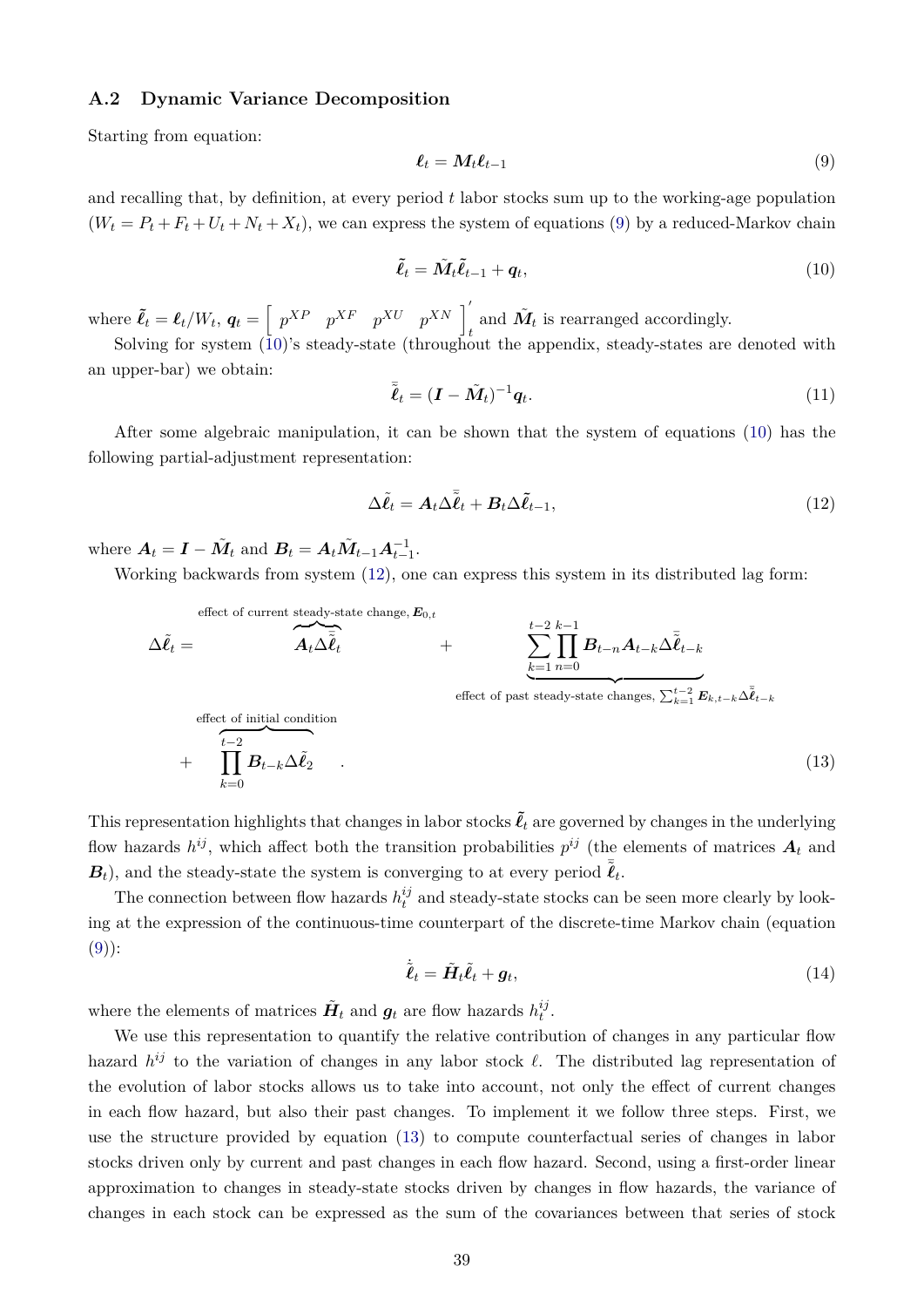changes and its approximation by changes in each flow hazard. Then, the relative contribution of each flow hazard to the variation in each stock is straightforward to compute. Third, using a first-order linear approximation to the part-time employment share, we compute the variance contribution of each flow hazard to changes in the part-time employment share. We now describe each of these steps in more detail.

Inspection of equation [\(13\)](#page-40-4) shows that, to obtain counterfactual series of changes in stocks, we need only estimate series of counterfactual changes in steady-state stocks due to changes in each flow hazard. Applying the time-aggregation bias correction, we have already obtained time series of corrected transition probabilities  $(p_t^{ij})$  $t_i^{ij}$ ), as well as series of flow hazards  $h_t^{ij}$  $t^{ij}$ . This is sufficient to estimate time series of matrices  $A_t$  and  $B_t$ , which are only a function of transition probabilities.

Taking a first-order approximation to changes in steady-state stocks yields the following expression:

<span id="page-41-0"></span>
$$
\Delta \bar{\tilde{\ell}}_t \approx \sum_{i \neq j} \frac{\partial \bar{\tilde{\ell}}_t}{\partial h_t^{ij}} \Delta h_t^{ij}.
$$
\n(15)

Given estimates of  $p_t^{ij}$  $_i^{ij}$   $(h_t^{ij}$  $(t<sub>t</sub><sup>ij</sup>)$ , to obtain  $\Delta \bar{\tilde{\ell}}_t$  we need only compute the partial derivatives  $\frac{\partial \tilde{\tilde{\ell}}_t}{\partial b_i^{i}}$  $\frac{\partial \boldsymbol{\ell}_t}{\partial h^{ij}_t}.$ Analytical expressions for those derivatives can be readily derived by differentiating the continuoustime expression of the system's steady-state with respect to each flow hazard  $h_t^{ij}$  $t^{ij}$ . We first solve [\(14\)](#page-40-5) to get the continuous-time expression of the system's steady-state:

$$
\bar{\tilde{\ell}}_t = -\tilde{H}_t^{-1} g_t,\tag{16}
$$

and then use matrix calculus to compute its partial derivatives with respect to each flow hazard.

Feeding the estimates of time series of hazard rates  $h_t^{ij}$  $t_i^{ij}$  into equation [\(15\)](#page-41-0), we substitute in the respective series of first-order approximations to changes in steady-state stocks  $(\Delta \tilde{\bar{\ell}}_t)$  into equation [\(13\)](#page-40-4), and obtain series of counterfactual changes in labor stocks driven by current and past changes in each flow hazard.

Step two follows from noting that the linearity of equation [\(15\)](#page-41-0) implies the following decomposition of the variance of changes in labor stocks:

<span id="page-41-1"></span>
$$
\mathbb{V}\text{ar}(\Delta \tilde{\ell}_t) \approx \sum_{i \neq j} \mathbb{C}\text{ov}\left(\Delta \tilde{\ell}_t, \sum_{k=0}^{t-2} \boldsymbol{E}_{k,t-k} \frac{\partial \tilde{\ell}_{t-k}}{\partial h_{t-k}^{ij}} \Delta h_{t-k}^{ij}\right),\tag{17}
$$

where  $\sum_{k=0}^{t-2}$   $\bm{E}_{k,t-k} \frac{\partial \tilde{\bar{\bm{\ell}}}_{t-k}}{\partial \bm{h}^{ij}}$  $\frac{\partial \bm{\ell}_{t-k}}{\partial h^{ij}_{t-k}} \Delta h^{ij}_{t-k}$  $t_{t-k}$ <sup>*t*</sup> denotes the time series of counterfactual changes in labor stocks driven by current and past changes in each flow hazard  $(\Delta h_t^{ij})$  $\binom{ij}{t}$ .

Suppose we want to quantify the contribution of flow hazard  $h_t^{FP}$  to the variation in the stock of part-time workers denoted by  $\tilde{P}_t$ . It follows from equation [\(17\)](#page-41-1) that:

<span id="page-41-2"></span>
$$
\mathbb{V}\text{ar}(\Delta \tilde{P}_t) \approx \sum_{i \neq j} \mathbb{C}\text{ov}\left(\Delta \tilde{P}_t, \left[\sum_{k=0}^{t-2} \boldsymbol{E}_{k,t-k} \frac{\partial \bar{\tilde{\boldsymbol{\ell}}}_{t-k}}{\partial h_{t-k}^{ij}} \Delta h_{t-k}^{ij}\right]_{1,1}\right). \tag{18}
$$

Dividing both sides of equation [\(18\)](#page-41-2) by  $\mathbb{V}\text{ar}(\Delta \tilde{P}_t)$  yields:

$$
\sum_{i \neq j} \beta_{\tilde{P}}^{ij} \approx 1,\tag{19}
$$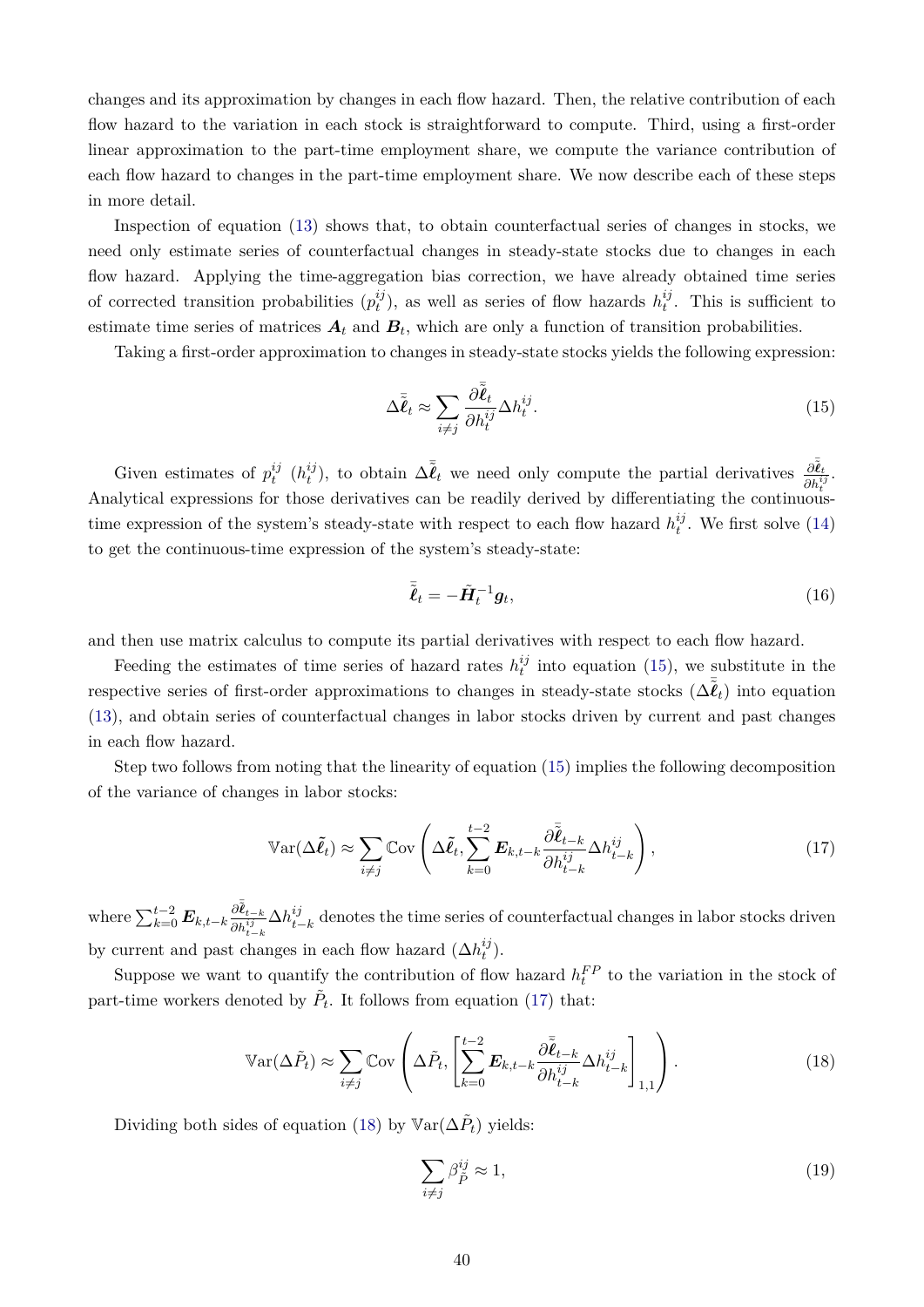where  $\beta_{\tilde{P}}^{ij}$ <sup>ij</sup> is the share of the variation in  $\Delta \tilde{P}_t$  accounted for by variation in  $\Delta h_t^{ij}$  $\frac{ij}{t}$  .

The variance contribution of changes in  $h^{FP}$  to the variation in changes in  $\tilde{P}_t$  is simply:

$$
\beta_{\tilde{P}}^{FP} = \frac{\mathbb{C}\text{ov}\left(\Delta\tilde{P}_t, \left[\sum_{k=0}^{t-2} \boldsymbol{E}_{k,t-k} \frac{\partial \bar{\tilde{\boldsymbol{\ell}}}_{t-k}}{\partial h_{t-k}^{FP}} \Delta h_{t-k}^{FP}\right]_{1,1}\right)}{\mathbb{V}\text{ar}(\Delta\tilde{P}_t)}\tag{20}
$$

However, our goal is to quantify the contribution of each transition hazard  $h^{ij}$  to the variation in the part-time employment *share*  $(\omega_t^P = \frac{P_t}{P_t + P_t})$  $\frac{P_t}{P_t+F_t}$ , so there is one more step to complete. Using a first-order linear approximation to the part-time employment share, we express its changes in terms of changes in  $\tilde{P}_t$  and  $\tilde{F}_t$ . That is:

$$
\Delta\omega_t^P \approx \frac{\Delta\tilde{P}_t(1-\omega_{t-1}^P) - \Delta\tilde{F}_t\omega_{t-1}^P}{\tilde{P}_{t-1} + \tilde{F}_{t-1}}.\tag{21}
$$

This last equation allows us to obtain the coefficients  $\beta^{ij}$  analyzed in Subsection [4.4.](#page-17-0)

## <span id="page-42-0"></span>**B Supplementary Information**

#### **B.1 Data Details**

In addition to the adjustments described in Appendix [A.1,](#page-38-0) we make a specific adjustments to the raw data of each country.

#### **Adjustments to U.S. Series of Hours Worked**

To obtain the series of actual hours per worker for the U.S., we must correct the values of the raw series at three dates: 1996m01, 1998m09, 2009m09 and 2015m09. The reason is that actual hours are measured over a reference week and hence they are subject to substantial variation when regular activities during that week are disrupted. This occurred in January 1996 when a major Winter storm hit parts of the United States. In September 1998, 2009 and 2015, the Labor Day holiday fell on the Monday of the reference week, cutting weekly hours by about one-fifth in those weeks. There is no ideal method to adjust the series of hours for those disruptions. Thus, we simply replace the value computed from the raw data by the average of the series' first two lags and leads.

#### **Adjustments to U.K. Series of Gross Flows and Total Actual Hours per Worker**

In constructing the series of worker flows in the U.K. we need to take into account the change in the LFS's periodicity, from seasonal to calendar quarters. The two-quarters micro-data extract corresponding to the last seasonal quarter of 1996 is not available from the U.K. Data Service. To overcome this limitation we compute worker flows in this quarter using the corresponding five-quarter extract. To obtain the unadjusted series of total actual hours we have to deal with outliers at 1997q1 and 2006q2, which greatly affect the estimated seasonal components. We replace these observations by the average between the homologous observations one year ago and one year ahead.

#### **B.2 Descriptive Statistics on the Distributions of Hours Worked**

Table [3](#page-14-1) reports average weekly hours worked in part-time and full-time jobs. In this subsection we provide a richer characterization of the distributions of hours worked, as well as details on the sources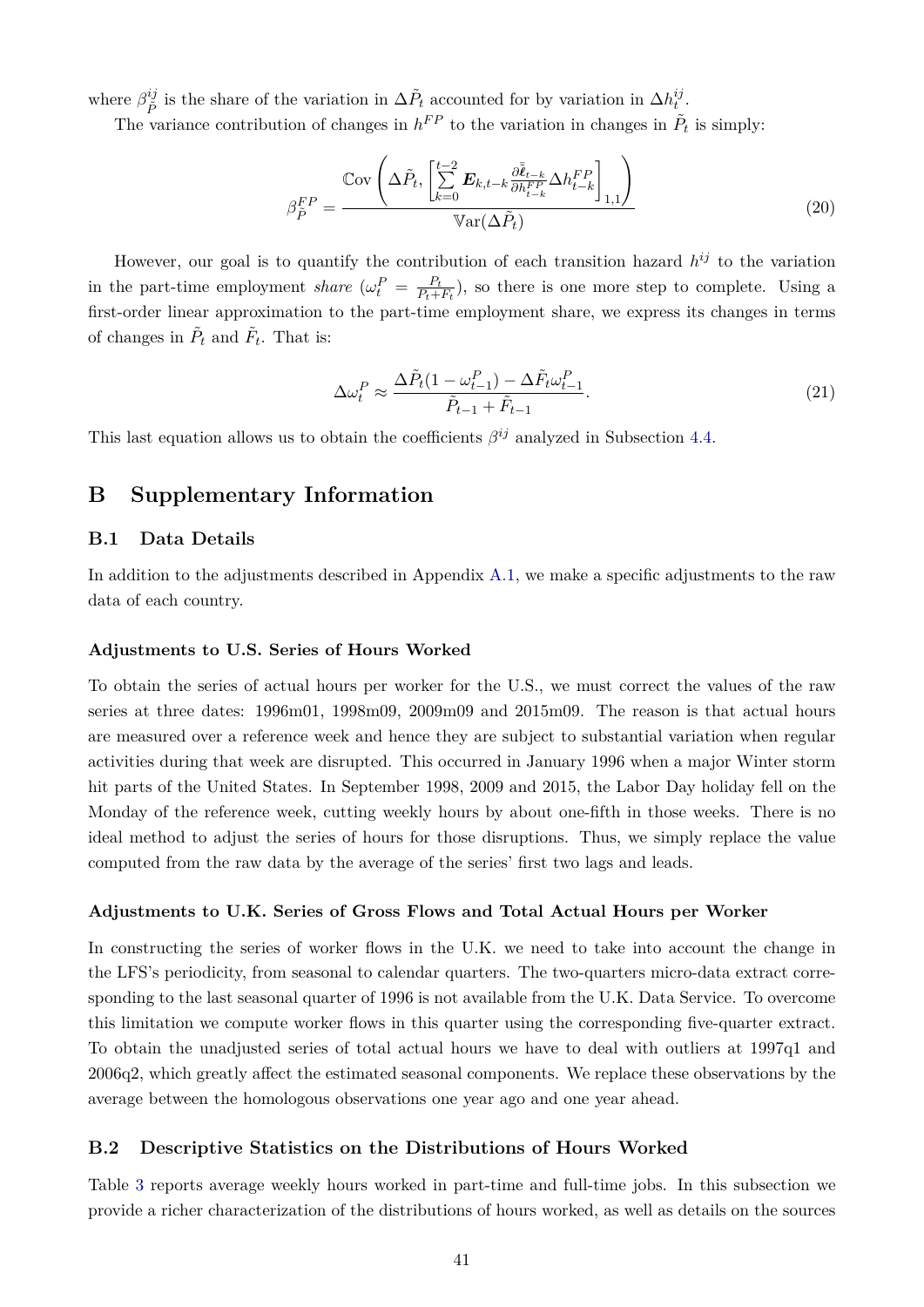of differences between usual and actual hours worked. Figure [B1](#page-43-0) shows histograms of weekly hours worked in part-time and full-time employment for the two countries.<sup>[51](#page--1-0)</sup> The plots on the left panel are for the U.S. and those on the right panel for the U.K. The distributions of usual and actual hours are denoted respectively by dashed and solid lines. Examination of the fours plots indicates that the distributions of usual and actual hours exhibit some differences, which are more easily visible in the U.S. plots. We will have more to say on those differences momentarily. For the moment, let us comment on the distributions of usual hours for each country.

<span id="page-43-0"></span>

**Figure B1:** Distribution of Weekly Hours Worked

**Notes:** Sample: private-firm salaried workers, excluding multiple jobholders and individuals reporting zero usual or actual weekly hours. Based on monthly CPS files from 2004m01 to 2006m12 for the U.S. and quarterly cross sections of the LFS from 2004q1 to 2006q4 for the U.K.

The distribution of usual weekly hours worked in the U.S. is much more concentrated than that of the U.K. There are clear mass points in the interval between 20 and 50 hours, which is where most of the probability mass is concentrated. In full-time employment, the most common schedule seems to be

<sup>&</sup>lt;sup>51</sup>We exclude multiple jobholders and employed individuals reporting zero usual/actual weekly hours.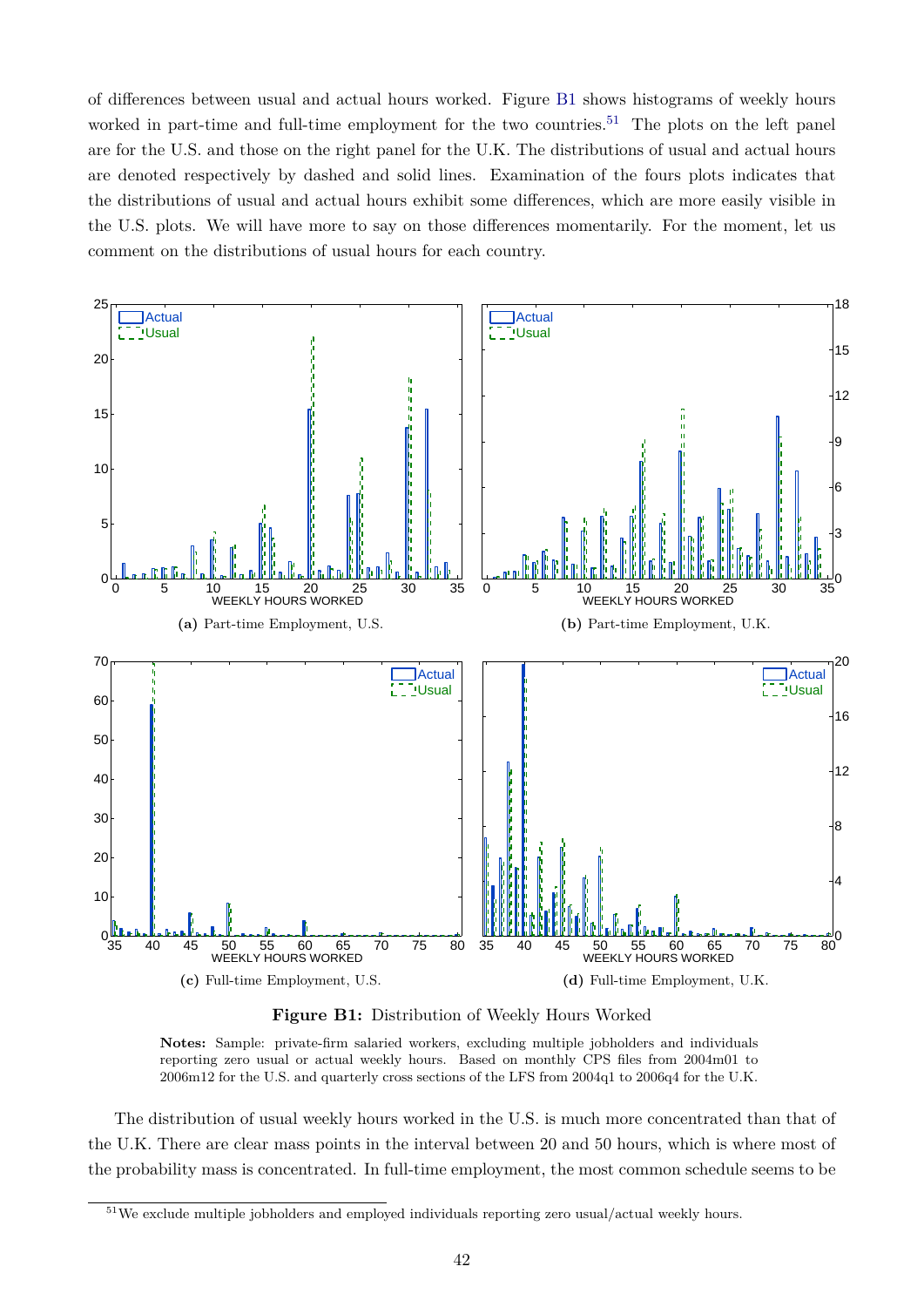five days of 8 hours each reflected by the mass point at 40 weekly hours. In part-time employment, the mass points are observed at intervals divisible by five, and also at 24 and 32 hours, both of which are divisible by eight. A workweek of 20 hours, for instance, could reflect five days of 4 hours each while a workweek of 32 hours could indicate four days of 8 hours each. By comparison, the distribution of usual hours in the U.K. is more evenly distributed within the same 20-50 hours interval. There are also mass points, but they are overall lower. The main difference between the distribution of usual hours in the two countries comes from the mass point at 40 weekly hours found in the CPS.

|      | Fraction of Workers Reporting Different Hours $(\%)$ |                |  |  |
|------|------------------------------------------------------|----------------|--|--|
|      | Usual $\ge$ Actual                                   | Actual > Usual |  |  |
| U.S. | 12.2                                                 | 10.9           |  |  |
| U.K. | 27.4                                                 | 11.8           |  |  |
|      | Average: Median Difference Between Reported Hours    |                |  |  |
|      |                                                      |                |  |  |
|      |                                                      |                |  |  |
|      | Usual $>$ Actual                                     | Actual > Usual |  |  |
| U.S. | 10.5 : 8                                             | 7.7:5          |  |  |
| U.K. | 8.3:6                                                | 6.3 : 5        |  |  |

<span id="page-44-1"></span>**Table B1:** Statistics on Reported Usual and Actual Weekly Hours

**Notes**: Sample: private-firm salaried workers, excluding multiple jobholders and individuals reporting zero usual or actual weekly hours. Based on monthly CPS files from 2004m01 to 2006m12 for the U.S. and quarterly cross sections of the LFS from 2004q1 to 2006q4 for the U.K.

Table [B1](#page-44-1) reports summary statistics on the differences in reported hours (usual vs. actual) at the individual level. In both countries the fraction of workers reporting higher actual vs. usual hours is around 11%. The fraction reporting higher usual hours is more than twice as high in the U.K. compared to the U.S. (27.4 vs 12.2% respectively). Adding up these numbers, we see that between a quarter (U.S.) and a third (U.K.) of individuals report different usual and actual hours of work. The bottom panel reports the average and median difference in hours for those individuals. We note that, conditional on reporting different usual and actual hours, the resulting difference can be large: on average, it ranges between 8.3 (6.3) hours and 10.5 (7.7) hours for the U.S. (U.K.). When usual hours are greater than actual hours, that difference is on average larger than when the opposite occurs.

#### <span id="page-44-0"></span>**B.3 Descriptive Statistics on Part-time Work**

Tables [B2](#page-45-0) and [B3](#page-46-0) complement Subsection [6.1](#page-26-1) in the text where we discussed the composition of parttime employment in the U.S. and the U.K. As one would expect, the composition of employment in terms of gender and age is very similar across the two labor markets (cf. columns (1) of panels A. to B.). That similarity extends to the composition of part-time employment, which is concentrated in women and younger individuals (aged 16 to 24) (cf. columns (2) of panels A. to B.). The younger take a large share of part-time jobs in the U.S., whereas women account for a greater share of part-time work in the U.K. The flipside of these patterns are sharp differences in the extent of part-time work across different groups of workers (cf. columns (3) of panels A. to B.). Although part-time is a pervasive form of employment (affecting all workers), women and the younger are disproportionately affected.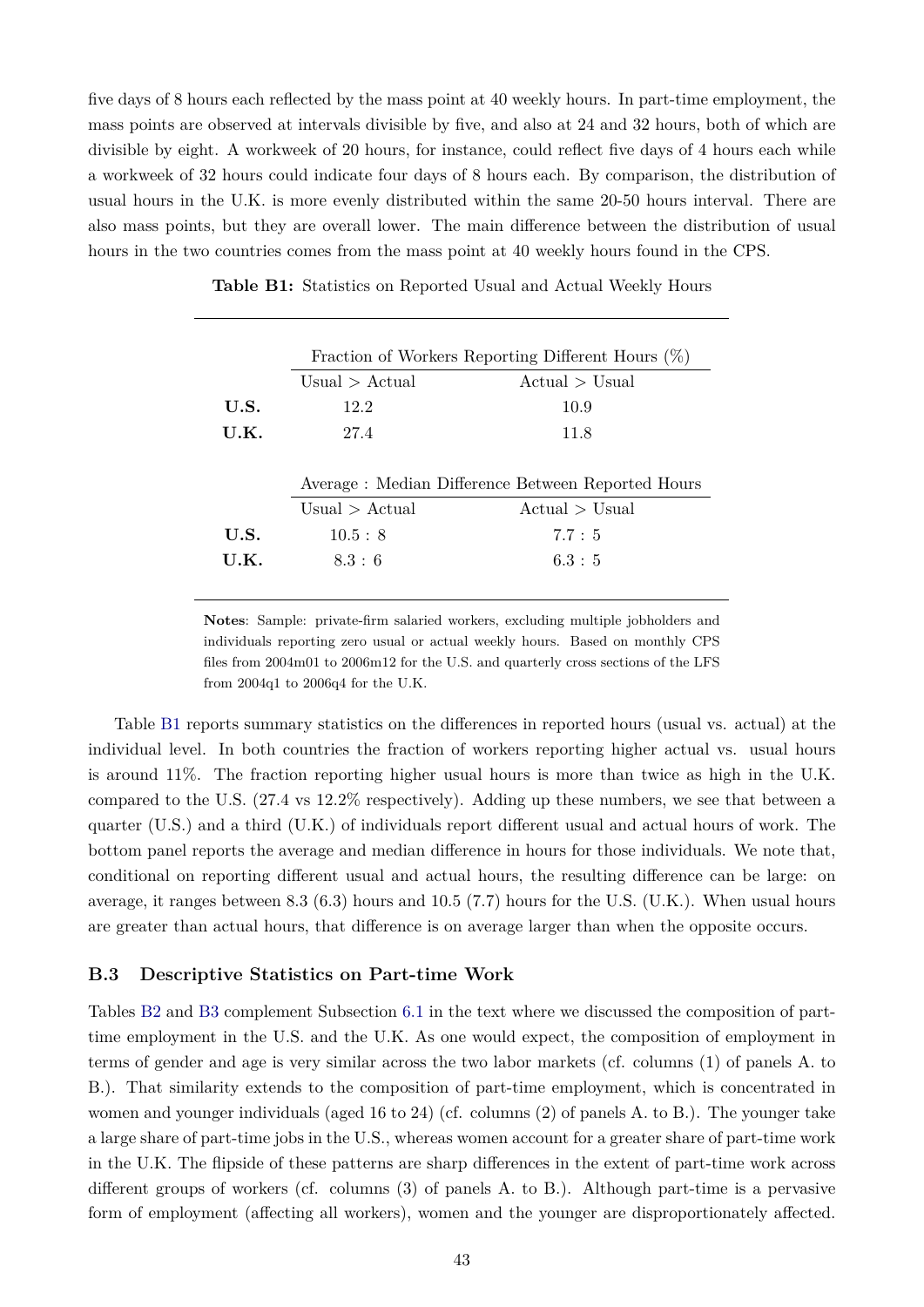<span id="page-45-0"></span>

|                                                      | % of population<br>employed<br>part-time |           | Part-time<br>share $(\omega^P)$ |  |
|------------------------------------------------------|------------------------------------------|-----------|---------------------------------|--|
|                                                      | (1)                                      | (2)       | (3)                             |  |
| All                                                  |                                          |           | 16.9                            |  |
| A. Gender                                            |                                          |           |                                 |  |
| Men                                                  | $56.0\,$                                 | 33.5      | $10.0\,$                        |  |
| Women                                                | 44.0                                     | 66.5      | $25.2\,$                        |  |
| <b>B.</b> Age (in years)                             |                                          |           |                                 |  |
| $16$ to $24\,$                                       | 18.1                                     | 45.2      | 42.2                            |  |
| $25$ to $34\,$                                       | 24.4                                     | 16.6      | 11.5                            |  |
| $35$ to $44\,$                                       | $24.9\,$                                 | 15.4      | $10.5\,$                        |  |
| $45$ to $54\,$                                       | 21.7                                     | 12.9      | $10.1\,$                        |  |
| $55$ to $64\,$                                       | $10.9\,$                                 | $\rm 9.9$ | 15.4                            |  |
| C. Education                                         |                                          |           |                                 |  |
| Low                                                  | 14.1                                     | $23.6\,$  | $28.3\,$                        |  |
| Middle                                               | 32.5                                     | 27.1      | 14.1                            |  |
| High                                                 | 24.4                                     | $30.9\,$  | $21.4\,$                        |  |
| Very high                                            | $28.9\,$                                 | 18.4      | 10.7                            |  |
| D. Occupation (top 5 by employment)                  |                                          |           |                                 |  |
| Executive, Administrative and Managerial Occupations | 8.8                                      | 2.3       | 4.4                             |  |
| Sales representatives, Commodities                   | 8.6                                      | 17.9      | $35.5\,$                        |  |
| Food Preparation and Services Occupations            | 6.7                                      | 17.3      | 43.9                            |  |
| Construction Trades (except Supervisors)             | 4.7                                      | 1.6       | 5.7                             |  |
| Motor Vehicle Operators                              | $4.2\,$                                  | $2.3\,$   | $\,9.2$                         |  |
| <b>E.</b> Industry (top 5 by employment)             |                                          |           |                                 |  |
| Retail Trade                                         | 22.7                                     | 44.0      | 32.8                            |  |
| Professional and Related Services                    | 16.5                                     | $20.0\,$  | $20.5\,$                        |  |
| Manufacturing, Nondurable Goods                      | $10.3\,$                                 | 1.9       | $3.1\,$                         |  |
| Construction                                         | $\!\!\!\!\!8.3$                          | 3.4       | 7.0                             |  |
| Finance, Insurance and Real Estate                   | $8.2\,$                                  | 4.8       | $\,9.8$                         |  |

#### **Table B2:** Part-time Employment, Descriptive Statistics for the United States

**Notes:** Sample: private sector firm employees, based on monthly CPS files from 2004m01 to 2006m12. Panel C. Education: Low is "Less than high-school", Middle is "High-school graduates", High is "Some college" and Very high is "College or higher education". Panels D./E. Occupation and Industry: Two-digit categories of the 2000 Census classification schemes. Statistics in the five occupations/industries with the highest share of private sector employment.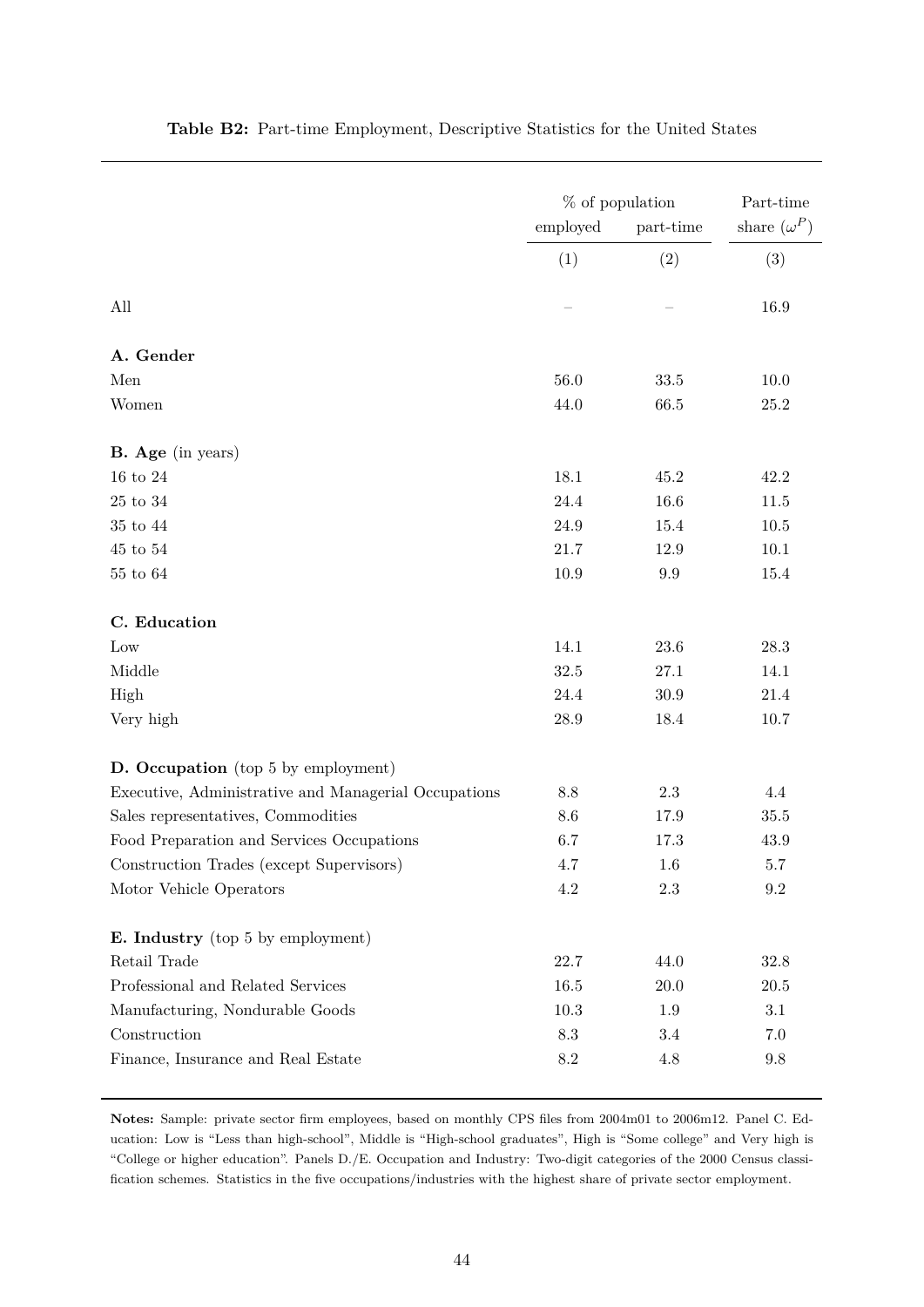|                                              | $%$ of population |           | Part-time          |  |
|----------------------------------------------|-------------------|-----------|--------------------|--|
|                                              | employed          | part-time | share $(\omega^p)$ |  |
|                                              | (1)               | (2)       | (3)                |  |
| All                                          |                   |           | 25.3               |  |
| A. Gender                                    |                   |           |                    |  |
| Men                                          | 57.1              | 22.8      | 10.1               |  |
| Women                                        | 42.9              | 77.2      | 45.5               |  |
| <b>B.</b> Age (in years)                     |                   |           |                    |  |
| $16$ to $24\,$                               | 19.3              | 28.9      | 37.9               |  |
| $25$ to $34\,$                               | 24.1              | 17.2      | 18.1               |  |
| 35 to 44                                     | 25.1              | 22.7      | 22.9               |  |
| $45$ to $54\,$                               | 19.3              | 16.4      | 21.6               |  |
| $55$ to $64\,$                               | 12.2              | 14.8      | $30.8\,$           |  |
| C. Education                                 |                   |           |                    |  |
| Low                                          | 23.7              | 27.8      | 29.8               |  |
| Middle                                       | 51.5              | 57.1      | $28.1\,$           |  |
| High                                         | 24.8              | 15.1      | 15.4               |  |
| <b>D.</b> Occupation (top 5 by employment)   |                   |           |                    |  |
| Sales Assistants and Retail Cashiers         | 8.9               | 24.1      | 68.4               |  |
| <b>Functional Managers</b>                   | 6.0               | 1.4       | 5.9                |  |
| Elementary Personal Service Occupations      | $3.9\,$           | 10.1      | 70.3               |  |
| Administrative Occupations in Finance        | $3.8\,$           | 5.1       | 34.5               |  |
| Transport Drivers and Operatives             | $3.5\,$           | 1.4       | 9.7                |  |
| <b>E.</b> Industry (top 5 by employment)     |                   |           |                    |  |
| Wholesale, Retail and Motor Trade            | 21.4              | 35.1      | 41.6               |  |
| Manufacturing                                | 19.6              | 6.8       | 8.7                |  |
| Real Estate, Renting and Business Activities | 13.6              | 10.1      | 18.8               |  |
| Transport, Storage and Communication         | 8.4               | 4.3       | 12.9               |  |
| Construction                                 | 7.4               | $2.5\,$   | 8.6                |  |

<span id="page-46-0"></span>**Table B3:** Part-time Employment, Descriptive Statistics for the United Kingdom

**Notes**: Sample: private sector employees, based on quarterly cross sections of the LFS from 2004q1 to 2006q4. Panel C. Education: Based on Highest Qualification categories. Low is "Primary education (below GCSE)", Middle is "Secondary Education (A-level, GCSE or equivalent)" and High is "Higher Education or more". Panel D. Occupation: Two-digit occupation groups of the Standard Occupational Classification of 2001. Panel E. Industry: 19 sections of the Standard Industry Classification of 1992. Panels D./E.: Statistics in the five occupations/industries with the highest share of private sector employment.